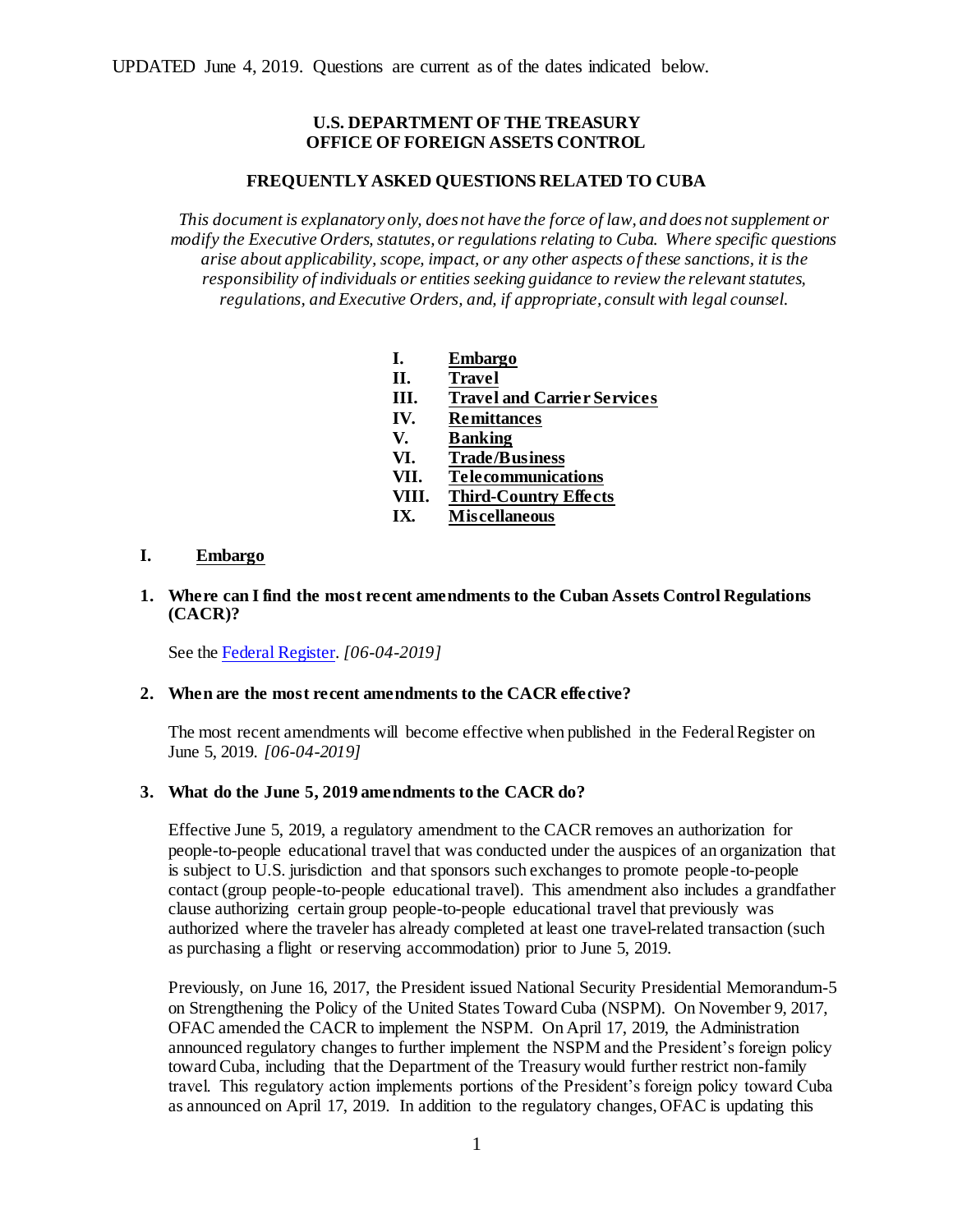Frequently Asked Question (FAQ) 3 as well as others, including with respect to the authorizations for travel and carrier services providers in connection with people-to-people educational travel. The FAQs that are being updated are: 1, 2, 3, 4, 12, 13, 15-17, 27-30, 37-42. OFAC will continue to update FAQs in conjunction with any additional amendments to the CACR.

Please note that the Cuba embargo remains in place, and most transactions between the United States, or persons subject to U.S. jurisdiction, and Cuba continue to be prohibited. OFAC continues to enforce the prohibitions of the CACR. *[06-04-2019]*

# **4. Is the Department of Commerce also amending its regulations?**

Yes. The Department of Commerce's Bureau of Industry and Security (BIS), in coordination with OFAC, is also amending its Export Administration Regulations (EAR) (15 CFR Parts 730-774). For additional information, se[e BIS's Cuba webpage.](http://www.bis.doc.gov/index.php/policy-guidance/country-guidance/sanctioned-destinations/cuba) *[06-04-2019]*

# <span id="page-1-0"></span>**II. Travel**

**For questions regarding travel and accompanied baggage between the United States and Cuba, see th[e specific guidance on OFAC's webpage](http://www.treasury.gov/resource-center/sanctions/Programs/Documents/guidance_cuba_travel.pdf).**

## **5. What are the travel authorizations in the Cuba program?**

OFAC has issued general licenses within the 12 categories of authorized travel for many travelrelated transactions to, from, or within Cuba that previously required a specific license (i.e., an application and a case-by-case determination).

Travel-related transactions are permitted by general license for certain travel related to the following activities, subject to the criteria and conditions in each general license: family visits; official business of the U.S. government, foreign governments, and certain intergovernmental organizations; journalistic activity; professional research and professional meetings; educational activities; religious activities; public performances, clinics, workshops, athletic and other competitions, and exhibitions; support for the Cuban people; humanitarian projects; activities of private foundations or research or educational institutes; exportation, importation, or transmission of information or information materials; and certain authorized export transactions.

In accordance with the NSPM, OFAC is adding a new prohibition to restrict certain direct financial transactions with entities and subentities identified on the State Department'[s Cuba](http://www.state.gov/e/eb/tfs/spi/cuba/cubarestrictedlist/index.htm)  [Restricted List.](http://www.state.gov/e/eb/tfs/spi/cuba/cubarestrictedlist/index.htm) For a description of the scope of the prohibition on direct financial transactions and the restrictions and exceptions that apply, see 31 CFR § 515.209. In order to implement this prohibition, OFAC is making a conforming change to  $\S 515.421$  and is adding corresponding language in the following general licenses: §§ 515.530, 515.534, 515.545, 515.560, 515.561, 515.564, 515.565, 515.566, 515.567, 515.572, 515.573, 515.574, 515.576, 515.577, 515.578, 515.581, 515.584, and 515.590. OFAC has not incorporated this prohibition into certain general licenses in accordance with the exceptions detailed in section 3(a)(iii) of the NSPM. *[11-08- 2017]*

**6. Are authorized travelers who have initiated travel arrangements prior to the addition of an entity or subentity on the State Department's Cuba Restricted List required to cancel their Cuba-related travel plans if their travel arrangements involve direct financial transactions with a listed entity or subentity?**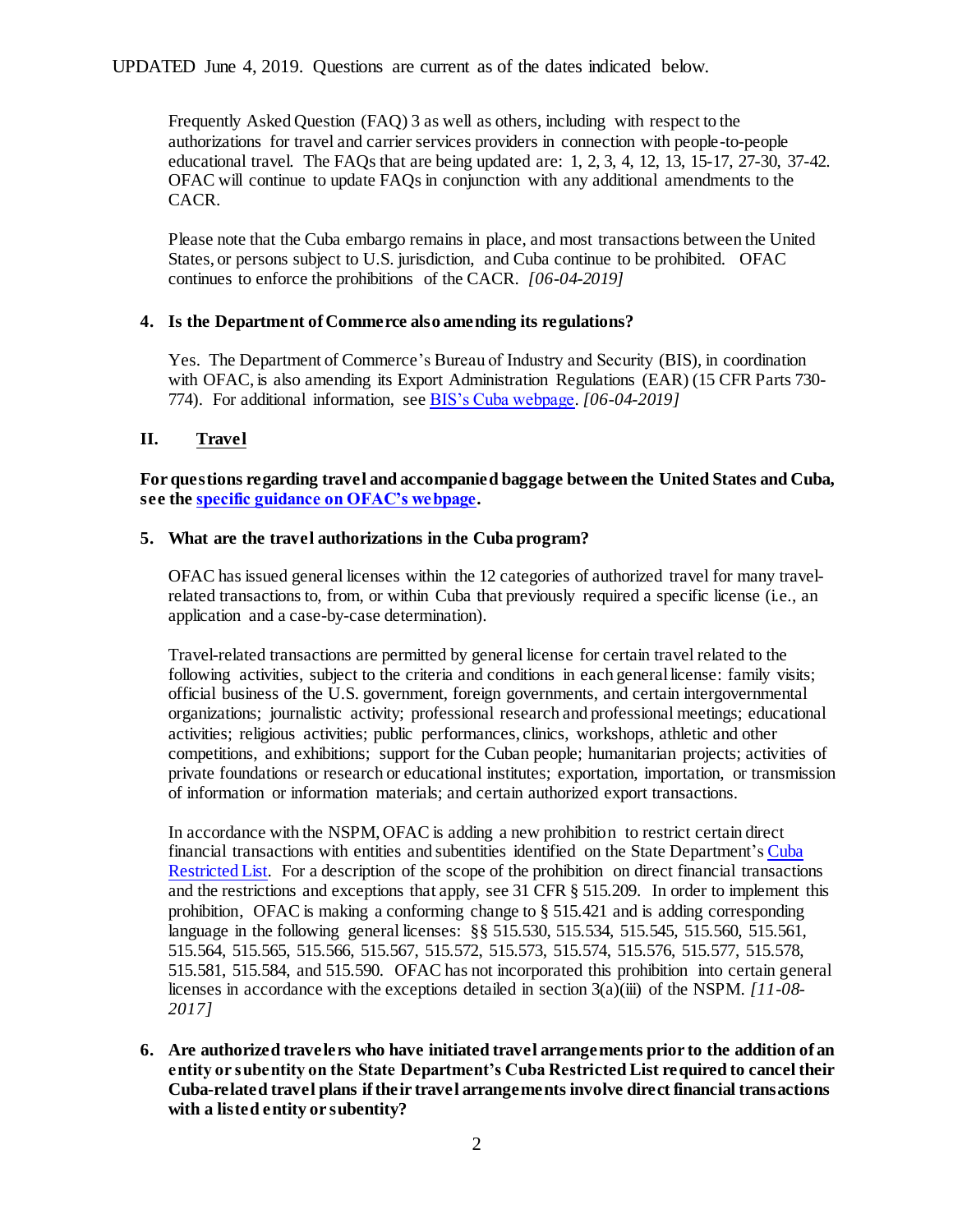Consistent with the Administration's interest in avoiding negative impacts on Americans for arranging lawful travel to Cuba, any travel-related arrangements that include direct financial transactions with entities and subentities that appear on the State Department's Cuba Restricted List will continue to be permitted, provided that those travel arrangements were initiated prior to the State Department's addition of the entity or subentity to the list. Once the State Department adds an entity or subentity to the Cuba Restricted List, new direct financial transactions with the entity or subentity will not be permitted, unless authorized by OFAC or exempt. For a complete description of the scope of the prohibition on direct financial transactions and the restrictions and exceptions that apply, see 31 CFR § 515.209. *[11-08-2017]*

# **7. Do travelers who fall within the scope of a general license need to submit a written request to OFAC for permission to travel or conduct transactions?**

No. No further permission from OFAC is required to engage in transactions by a person who meets all criteria in a general license. Individuals wishing to engage in activities that may fall within the scope of a general license should review the relevant general licenses contained in the CACR to determine whether their travel-related transactions are covered by such general licenses. Persons subject to U.S. jurisdiction who wish to engage in any travel within the 12 categories of activities specified in the CACR that does not meet the requirements of a general license will need to apply for a specific license from OFAC. *[11-08-2017]*

## **8. Is travel to Cuba for tourist activities permitted?**

No. Consistent with the Trade Sanctions Reform and Export Enhancement Act of 2000 (TSRA), travel-related transactions involving Cuba are only permitted for the 12 categories of activities identified in the CACR. Travel-related transactions for other purposes remain prohibited. *[11-08- 2017]*

## **9. What constitutes "a close relative" for generally authorized family travel?**

OFAC regulations generally authorize persons subject to U.S. jurisdiction and those sharing a dwelling with them as a family to visit a close relative in Cuba, including a close relative who is a Cuban national or a person ordinarily resident in Cuba, or to visit or accompany a close relative who is located in or traveling to Cuba pursuant to the authorizations in § 515.562 (official government business), § 515.563 (journalistic activity), § 515.564(a) (professional research),  $\S$  515.565(a)(1)(i) through (iv) and (vi) (educational activities),  $\S$  515.566 (religious activities), § 515.575 (humanitarian projects), or § 515.576 (activities of private foundations or research or educational institutes). A close relative is defined as any individual related to a person "by blood, marriage, or adoption who is no more than three generations removed from that person or from a common ancestor with that person." For a complete description of what this general license authorizes and the restrictions that apply, see 31 CFR § 515.339 and § 515.561. In accordance with the NSPM, OFAC is amending this general license to exclude from the authorizations direct financial transactions with entities and subentities identified on the State Department's Cuba Restricted List. For a description of the scope of the prohibition on direct financial transactions and the restrictions and exceptions that apply, see 31 CFR § 515.209. *[11-08-2017]*

#### **10. Who is generally authorized to engage in travel and travel-related transactions for "journalistic activity"?**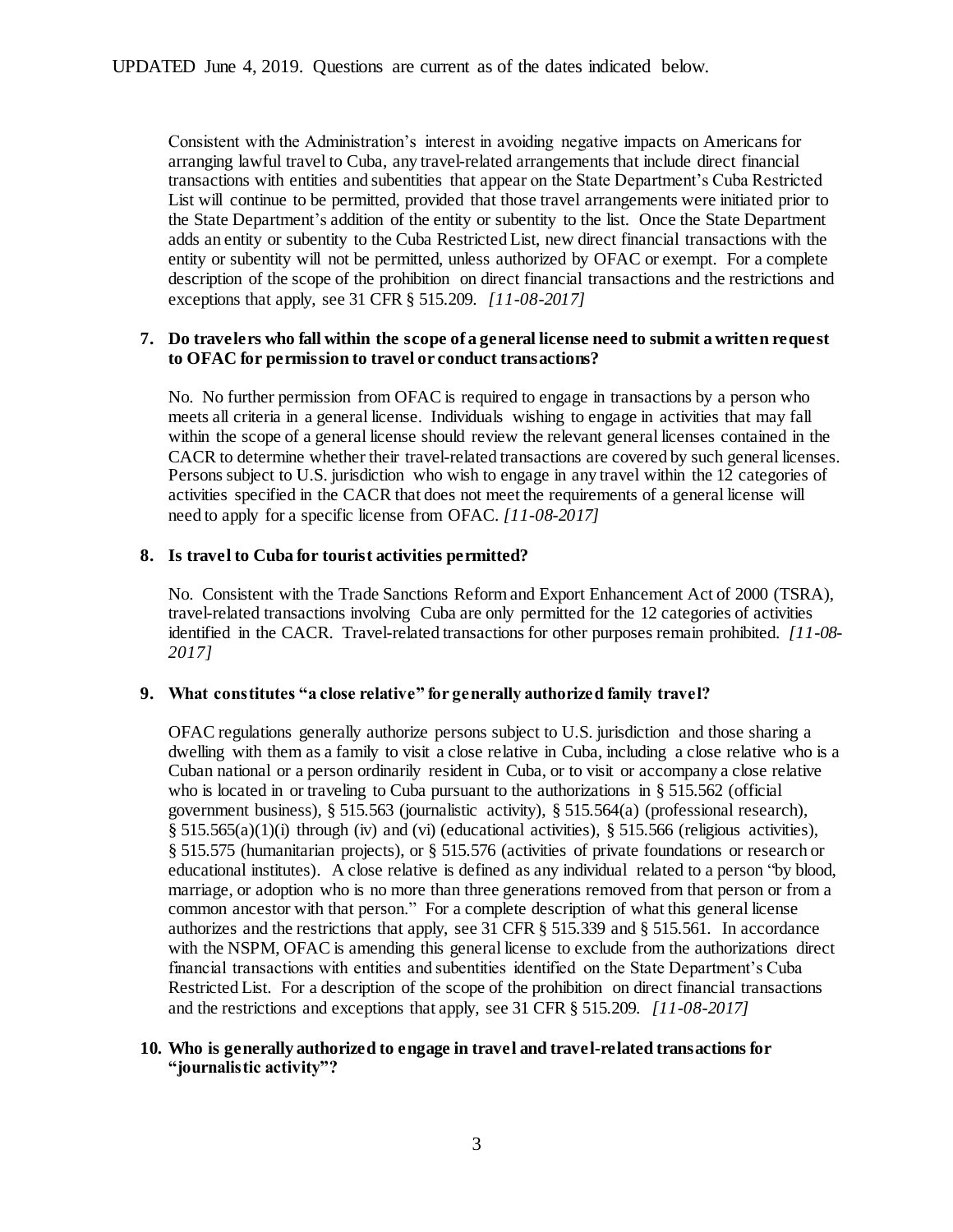OFAC has issued an expanded general license that incorporates prior specific licensing policy and authorizes, subject to conditions, travel-related transactions and other transactions that are directly incident to journalistic activities in Cuba. Among other things, this general license authorizes, subject to conditions, full-time journalists, supporting broadcast or technical personnel, and freelance journalists to travel to Cuba. The traveler's schedule of activities must not include free time or recreation in excess of that consistent with a full-time schedule. An entire group does not qualify for the general license merely because some members of the group qualify individually. For a complete description of what this general license authorizes and the restrictions that apply, see 31 CFR § 515.563. *[11-08-2017]*

#### **11. What constitutes generally authorized travel-related transactions for "professional research" and "professional meetings" in Cuba?**

OFAC has issued an expanded general license that incorporates prior specific licensing policy and authorizes, subject to conditions, travel-related transactions and other transactions that are directly incident to professional research in Cuba. Among other things, this general license authorizes, subject to conditions, professional research in Cuba relating to a traveler's profession, professional background, or area of expertise. In accordance with the NSPM, OFAC is amending this general license to exclude from the authorization direct financial transactions with entities and subentities identified on the State Department's Cuba Restricted List. The traveler's schedule of activities must not include free time or recreation in excess of that consistent with a full-time schedule. An entire group does not qualify for the general license merely because some members of the group qualify individually. For a complete description of what this general license authorizes and the restrictions that apply, see 31 CFR § 515.564.

OFAC has issued an expanded general license that incorporates prior specific licensing policy and authorizes, subject to conditions, travel-related transactions and other transactions that are directly incident to attendance at, or organization of, professional meetings in Cuba. Among other things, this general license authorizes, subject to conditions, attendance at professional meetings or conferences in Cuba relating to a traveler's profession, professional background, or area of expertise, as well as organization of such meetings by a traveler whose profession is related to the organization of professional meetings or conferences or who is an employee or contractor of an entity that is organizing the professional meeting or conference. In accordance with the NSPM, OFAC is amending this general license to exclude from its authorization direct financial transactions with entities and subentities identified on the State Department's Cuba Restricted List. Travel in this category is generally licensed provided that the traveler's schedule of activities does not include free time or recreation in excess of that consistent with a full-time schedule. An entire group does not qualify for the general license merely because some members of the group qualify individually. For a complete description of what this general license authorizes and the restrictions that apply, see 31 CFR § 515.564. *[11-08-2017]*

## **12. What constitutes "educational activities" for generally authorized travel and other transactions?**

OFAC amended the general license for educational activities in accordance with the NSPM process to authorize travel that was permitted by regulation on January 27, 2011. In addition, OFAC added requirements for certain categories of authorized educational travel that were not permitted by regulation on January 27, 2011 to require that all such travel be conducted under the auspices of an organization that is a person subject to U.S. jurisdiction. In addition, travelers utilizing this authorization must be accompanied by a person subject to U.S. jurisdiction who is a representative of the sponsoring organization. In certain cases where the traveler is an employee,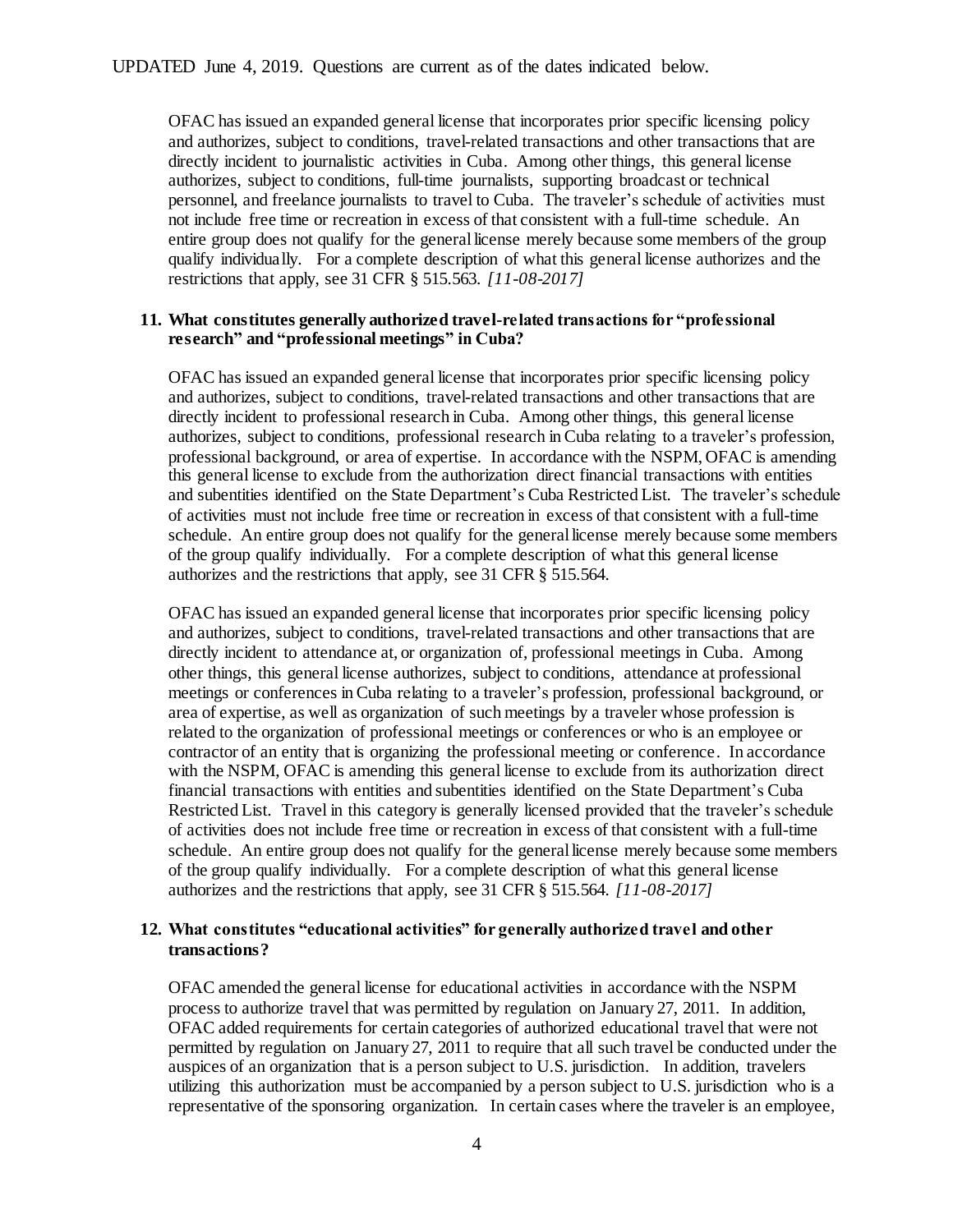paid consultant, agent, or other representative traveling individually (not as part of a group), the individual may obtain a certification letter from the sponsoring organization. For a complete description of what such a letter must include and which categories of educational travelers may utilize this authorization, see 31 CFR  $\S$  515.565(a)(2).

Among other things, this general license authorizes, subject to conditions, faculty, staff, and students at U.S. academic institutions and secondary schools to engage in certain educational activities, including study abroad programs, in Cuba, Cuban scholars to engage in certain educational activities in the United States, and certain activities to facilitate licensed educational programs. U.S. and Cuban universities may engage in academic exchanges and joint noncommercial academic research under the general license. This provision also authorizes persons subject to U.S. jurisdiction to provide standardized testing services and certain internet-based courses to Cuban nationals. For a complete description of what this general license authorizes and the restrictions that apply, see 31 CFR § 515.565.

In accordance with the NSPM, on November 9, 2017, OFAC amended this general license to exclude from the authorization direct financial transactions with entities and subentities identified on the State Department's Cuba Restricted List. For a description of the scope of the prohibition on direct financial transactions and the restrictions and exceptions that apply, see 31 CFR § 515.209. Effective June 5, 2019, OFAC removed the authorization for group people-to-people educational travel. (See FAQ 15 below.) *[06-04-2019]*

# **13. Are persons subject to U.S. jurisdiction who have initiated travel arrangements to Cuba pursuant to the authorization for educational travel (31 CFR § 515.565(a)) required to cancel their Cuba-related travel plans if their travel arrangements are inconsistent with the CACR as amended on November 9, 2017?**

Travelers may engage in educational travel and related transactions for a trip consistent with the authorization for educational travel (31 CFR § 515.565(a)) as the authorization existed on June 16, 2017 when the President announced the new Cuba policy, provided the traveler completed at least one travel-related transaction (such as purchasing a flight or reserving accommodation) for that particular trip prior to November 9, 2017 and further provided any new travel-related transactions initiated on or after November 9, 2017 do not involve a direct financial transaction with entities and subentities on the State Department's Cuba Restricted List. See FAQs 14 and 29, which discuss changes to authorizations for carriers that may affect the mode of travel used for this grandfather provision. *[06-04-2019]*

## **14. Are secondary schools and secondary school students permitted to engage in travel-related transactions under the general license for "educational activities"?**

Yes. Educational exchanges, including study abroad programs, sponsored by Cuban or U.S. secondary schools involving secondary school students' participation in a formal course of study or in a structured educational program offered by a secondary school or other academic institution, and led by a teacher or other secondary school official are authorized. Such exchanges must take place under the auspices of an organization that is a person subject to U.S. jurisdiction, and a person subject to U.S. jurisdiction who is an employee, paid consultant, agent, or other representative of the sponsoring organization (including the leading teacher or secondary school official) must accompany each group traveling to Cuba. For a complete description of what this general license authorizes and the restrictions that apply, see 31 CFR § 515.565(a)(2)(vi). This authorization allows for participation of a reasonable number of adult chaperones to accompany the secondary school students to Cuba. *[11-08-2017]*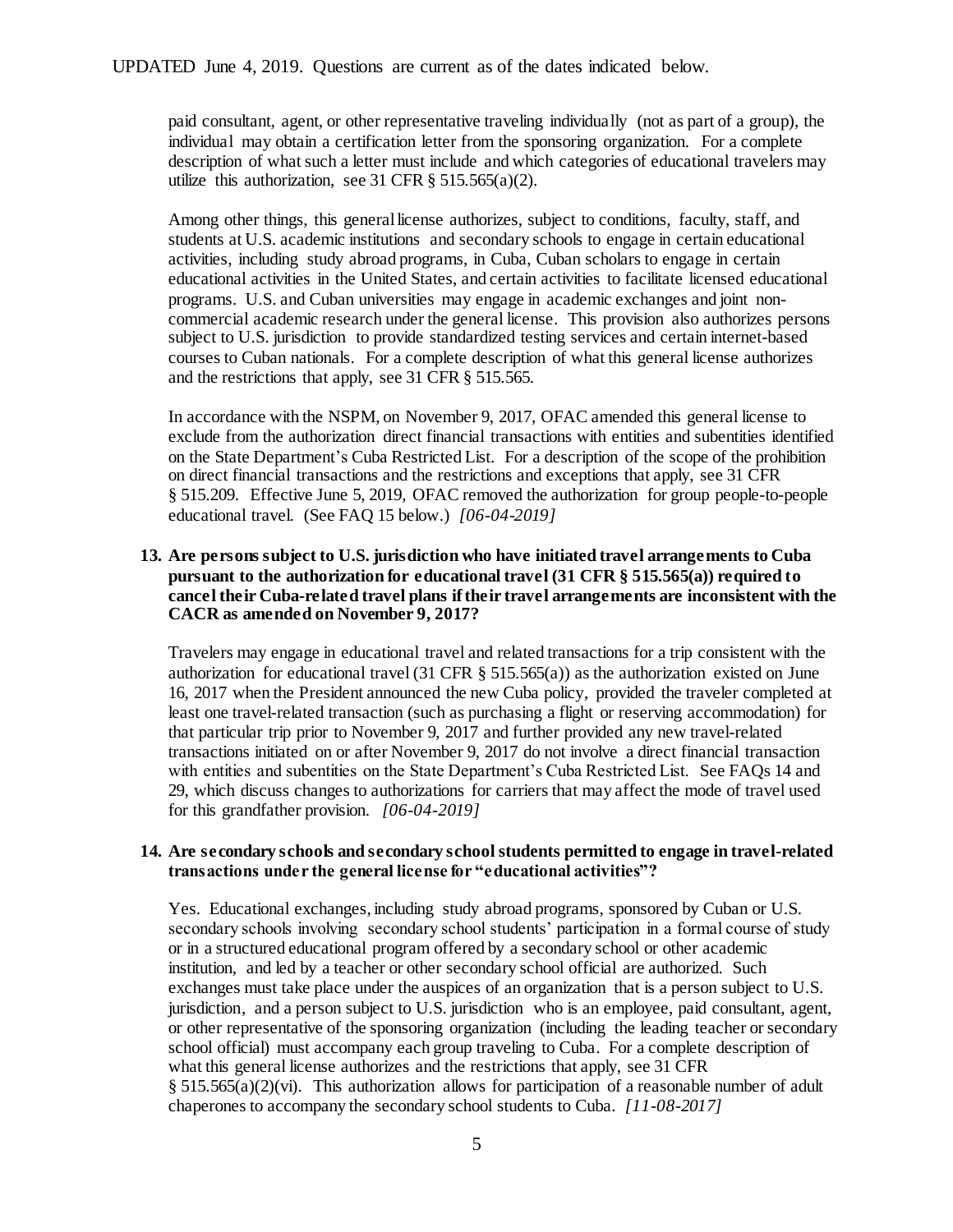# **15. What constitutes "people-to-people travel" and is it generally authorized?**

Effective June 5, 2019, there is no general license authorizing people-to-people educational activities in Cuba. The term "people-to-people travel" refers to an authorization, subject to conditions, for persons subject to U.S. jurisdiction to engage in certain educational exchanges in Cuba on an individual basis or under the auspices of an organization that is a person subject to U.S. jurisdiction and sponsors such exchanges to promote people-to-people contact.

On November 9, 2017, in accordance with the NSPM, OFAC amended the general license for people-to-people educational activities in Cuba to remove the authorization for individual peopleto-people educational travel. Effective June 5, 2019, in further accordance with the President's foreign policy toward Cuba announced in April 2019, OFAC removed the authorization for group people-to-people educational travel in § 515.565(b). There is a grandfather provision in § 515.565(b) that authorizes certain group people-to-people educational travel that previously was authorized where the traveler has completed at least one travel-related transaction (such as purchasing a flight or reserving accommodation) prior to June 5, 2019. For a complete description of what this general license authorizes and the restrictions that apply, see 31 CFR § 515.565.

The export or reexport to Cuba of items subject to the EAR, including vessels and aircraft used to provide carrier services, requires separate authorization from the Department of Commerce. *See* 31 CFR § 515.533. For additional information regarding BIS's regulatory amendments, see [BIS's Cuba webpage.](http://www.bis.doc.gov/index.php/policy-guidance/country-guidance/sanctioned-destinations/cuba) *[06-04-2019]*

# **16. What is an "organization" in the people–to-people context? Are such organizations required to apply to OFAC for a specific license?**

Effective June 5, 2019, in further accordance with the President's foreign policy toward Cuba announced in April 2019, OFAC removed the authorization for group people-to-people educational travel in § 515.565(b). There is a grandfather provision in § 515.565(b) that authorizes certain group people-to-people educational travel that previously was authorized where the traveler has already completed at least one travel-related transaction (such as purchasing a flight or reserving accommodation) prior to June 5, 2019. For purposes of that grandfather clause only, an "organization" is an entity subject to U.S. jurisdiction that sponsors educational exchanges that do not involve academic study pursuant to a degree program and that sponsors such exchanges to promote people-to-people contact. To the extent proposed travel falls within the scope of the grandfather provision for group people-to-people educational travel, organizations subject to U.S. jurisdiction may proceed with sponsoring such travel without applying to OFAC for a specific license. It is OFAC's policy not to grant applications for a specific license authorizing transactions where a general license is available. For a complete description of what this general license authorizes and the restrictions that apply, see 31 CFR § 515.565(b). OFAC will apply a policy of denial with respect to applications for a specific license authorizing prohibited people-to-people travel and related transactions effective June 5, 2019. *[06-04-2019]*

# **17. What is** *individual* **people-to-people travel and who may engage in travel-related transactions for such travel?**

Individual people-to-people travel is educational exchange travel that: (i) does not involve academic study; and (ii) does not take place under the auspices of an organization that is subject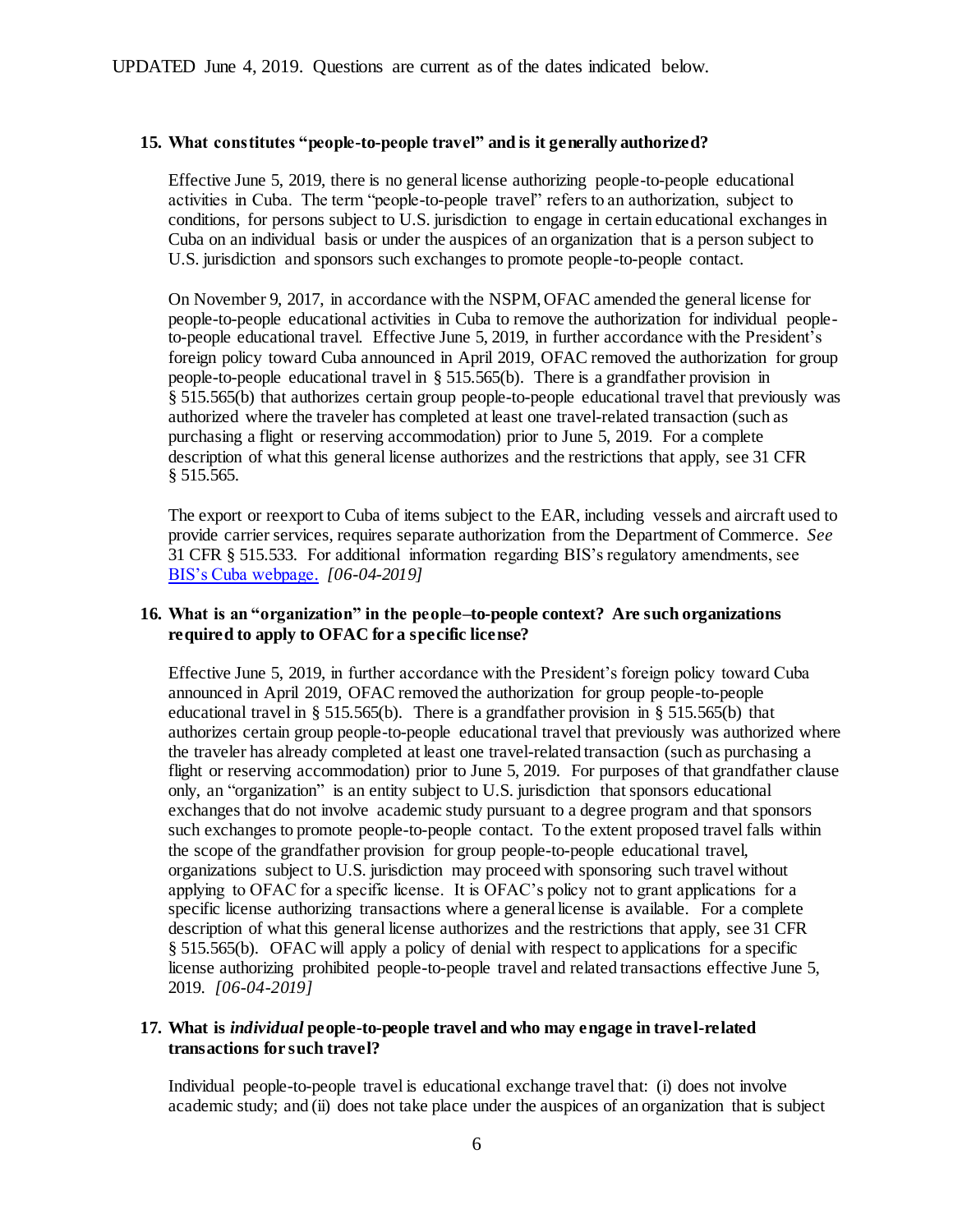to U.S. jurisdiction that sponsors such exchanges to promote people-to-people contact. On November 9, 2017, in accordance with the NSPM, OFAC amended the general license for people-to-people educational activities in Cuba to remove the authorization for individual peopleto-people educational travel. *[06-04-2019]*

#### **18. Who is generally authorized to engage in travel-related transactions for "religious activities"?**

OFAC has issued an expanded general license that incorporates prior specific licensing policy and authorizes, subject to conditions, travel-related transactions and other transactions that are directly incident to religious activities in Cuba. All persons subject to U.S. jurisdiction, including religious organizations located in the United States and members and staff of such organizations, are generally authorized to engage in travel-related transactions that are directly incident to engaging in religious activities in Cuba provided, among other things, that the travel must be for the purpose of engaging in a program of religious activities. In accordance with the NSPM, OFAC is amending this general license to exclude from the authorization direct financial transactions with entities and subentities identified on the State Department's Cuba Restricted List. The traveler's schedule of activities must not include free time or recreation in excess of that consistent with a full-time schedule in Cuba. For a complete description of what this general license authorizes and the restrictions that apply, see 31 CFR § 515.566. *[11-08-2017]*

#### **19. What constitutes "public performances, clinics, workshops, athletic and other competitions, and exhibitions" for generally authorized travel?**

OFAC has issued an expanded general license that incorporates prior specific licensing policy and authorizes, subject to conditions, travel-related transactions and other transactions that are directly incident to organization of and participation in amateur and semi-professional international sports federation competitions as well as other athletic and other competitions and public performances, clinics, workshops, and exhibitions in Cuba. In accordance with the NSPM, OFAC is amending this general license to exclude from the authorization direct financial transactions with entities and subentities identified on the State Department's Cuba Restricted List. For a complete description of what this general license authorizes and the restrictions that apply, see 31 CFR § 515.567. *[11-08-2017]*

# **20. What constitutes "support for the Cuban people" for generally authorized travel and other transactions?**

This general license authorizes, subject to conditions, travel-related transactions and other transactions that are intended to provide support for the Cuban people, which include activities of recognized human rights organizations; independent organizations designed to promote a rapid, peaceful transition to democracy; and individuals and non-governmental organizations that promote independent activity intended to strengthen civil society in Cuba. In accordance with the NSPM, OFAC is amending this general license to require that each traveler utilizing this authorization engage in a full-time schedule of activities that enhance contact with the Cuban people, support civil society in Cuba, or promote the Cuban people's independence from Cuban authorities and that result in meaningful interactions with individuals in Cuba. OFAC is also amending this general license to exclude from the authorization certain direct financial transactions with entities and subentities identified on the State Department's Cuba Restricted List. The traveler's schedule of activities must not include free time or recreation in excess of that consistent with a full-time schedule in Cuba. For a complete description of what this general license authorizes and the restrictions that apply, see 31 CFR § 515.574. *[11-08-2017]*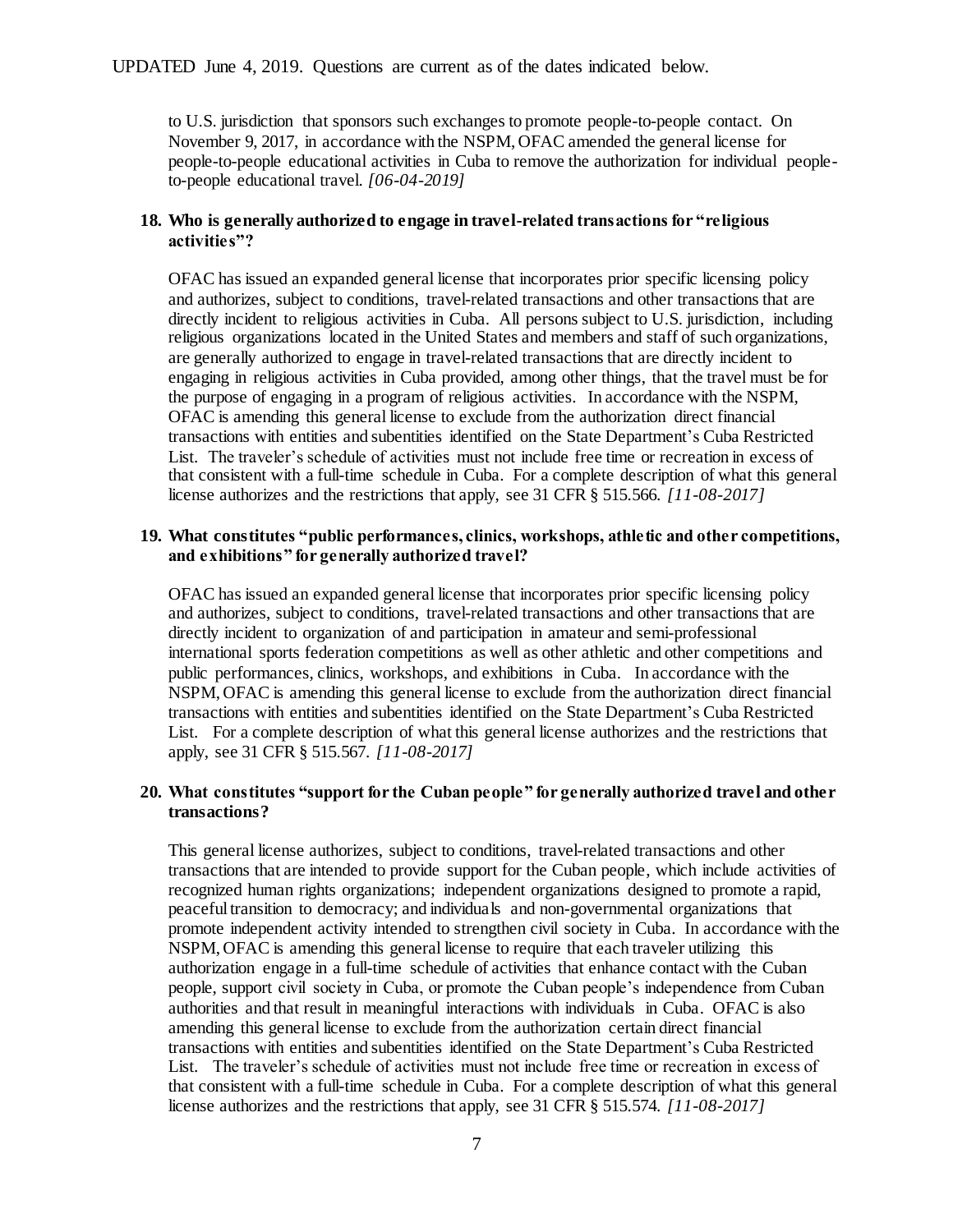## **21. What constitutes "humanitarian projects" for generally authorized transactions, including travel-related transactions?**

OFAC has issued a general license that incorporates prior specific licensing policy and authorizes, subject to conditions, transactions, including travel-related transactions, that are related to humanitarian projects in or related to Cuba. These authorized humanitarian projects are: medical and health-related projects; construction projects intended to benefit legitimately independent civil society groups; disaster preparedness, relief, and response; historical preservation; environmental projects; projects involving formal or non-formal educational training, within Cuba or off-island, on the following topics: entrepreneurship and business, civil education, journalism, advocacy and organizing, adult literacy, or vocational skills; communitybased grassroots projects; projects suitable to the development of small-scale private enterprise; projects that are related to agricultural and rural development that promote independent activity; microfinancing projects, except for loans, extensions of credit, or other financing prohibited by 31 CFR § 515.208; and projects to meet basic human needs. For persons traveling pursuant to this authorization, the traveler's schedule of activities must not include free time or recreation in excess of that consistent with a full-time schedule in Cuba. For a complete description of what this general license authorizes and the restrictions that apply, see 31 CFR § 515.575. *[11-08- 2017]*

## **22. What constitutes "activities of private foundations or research or educational institutes" for generally authorized travel?**

OFAC has issued a general license that incorporates previous specific licensing policy and authorizes, subject to conditions, travel-related transactions and other transactions that are directly incident to activities by private foundations or research or educational institutes with an established interest in international relations to collect information related to Cuba for noncommercial purposes, among other things. In accordance with the NSPM, OFAC is amending this general license to exclude from the authorization direct financial transactions with entities and subentities identified on the State Department's Cuba Restricted List. The traveler's schedule of activities must not include free time or recreation in excess of that consistent with a full-time schedule in Cuba. For a complete description of what this general license authorizes and the restrictions that apply, see 31 CFR § 515.576.

Additionally, effective March 16, 2016, OFAC expanded an existing general license to authorize private foundations or research or educational institutes engaging in authorized transactions to establish a physical presence in Cuba, such as an office. For a complete description of what this general license authorizes and the restrictions that apply, see 31 CFR § 515.573(b). *[11-08-2017]*

#### **23. What constitutes "exportation, importation, or transmission of information or informational materials" for generally authorized travel?**

In 2015, OFAC issued a general license that incorporates prior specific licensing policy and authorizes, subject to conditions, travel-related transactions and other transactions that are directly incident to the exportation, importation, or transmission of information or informational materials. In accordance with the NSPM, OFAC is amending this general license to exclude from the authorization direct financial transactions with entities and subentities identified on the State Department's Cuba Restricted List. The traveler's schedule of activities must not include free time or recreation in excess of that consistent with a full-time schedule in Cuba. For a complete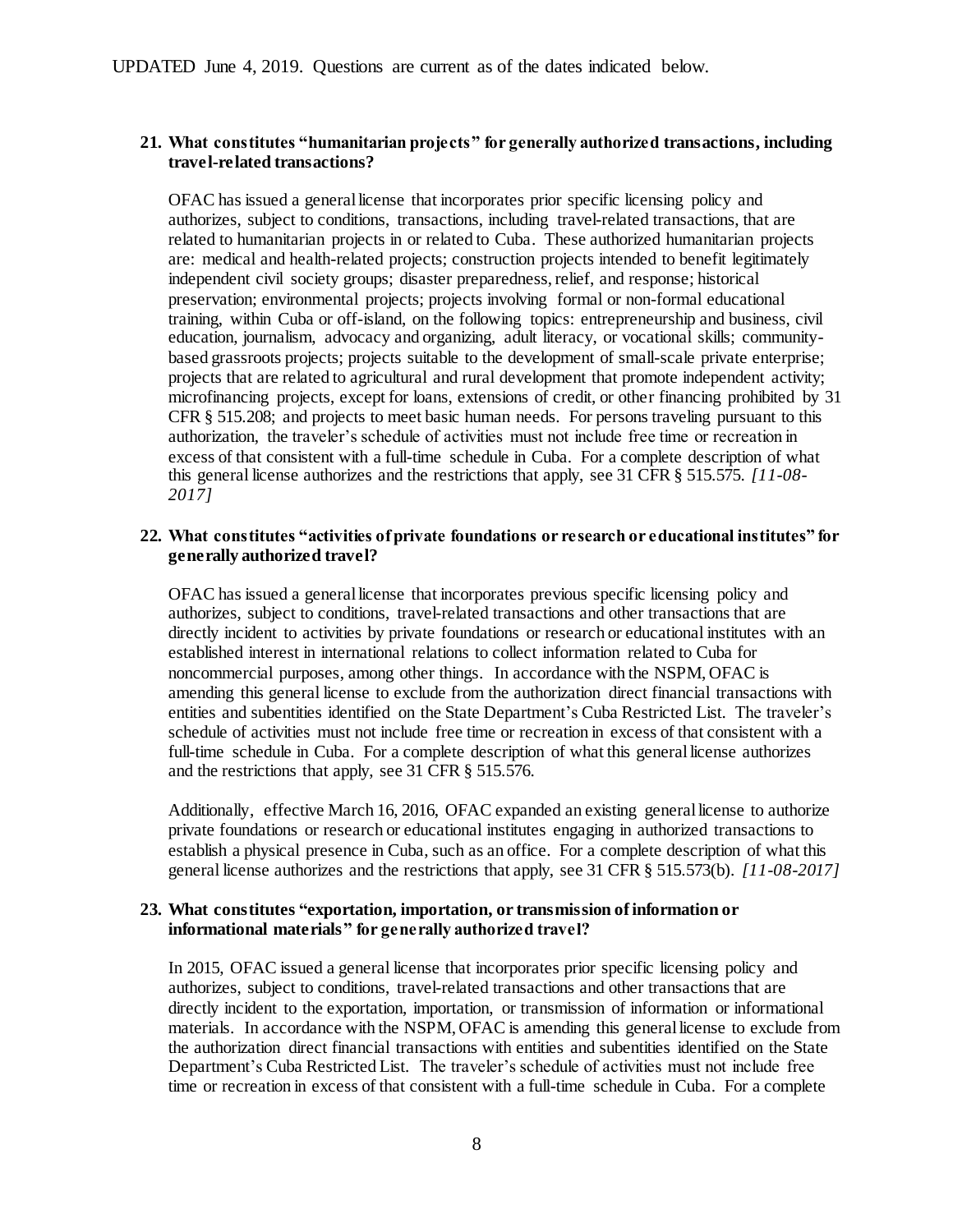description of what this general license authorizes and the restrictions that apply, see 31 CFR  $§ 515.545(b)(1).$ 

Additionally, effective January 27, 2016, OFAC issued a general license that authorizes, subject to conditions, travel-related transactions and other transactions that are directly incident to professional media or artistic productions of information or informational materials for exportation, importation, or transmission, including the filming or production of media programs (such as movies and television programs), the recording of music, and the creation of artworks in Cuba, provided that the traveler is regularly employed in or has demonstrated professional experience in a field relevant to such professional media or artistic productions. In accordance with the NSPM, OFAC is amending this general license to exclude from the authorization direct financial transactions with entities and subentities identified on the State Department's Cuba Restricted List. The traveler's schedule of activities must not include free time or recreation in excess of that consistent with a full-time schedule. For a complete description of what this general license authorizes and the restrictions that apply, see 31 CFR § 515.545(b)(2).

The definition of "information and informational materials" may be found at 31 CFR § 515.332. *[11-08-2017]*

# **24. What are examples of a full-time schedule of activities for authorized travelers?**

Authorized travelers to Cuba pursuant to most general license categories are expected to maintain a full-time schedule of activities consistent with the terms of the general license(s) pursuant to which they are traveling. For example:

- An individual traveling to Cuba for four days pursuant to the authorization for professional research and professional meetings (31 CFR § 515.564(a)), such as a professional architect, could participate in a two-day conference on Cuban architecture that directly relates to the traveler's profession, followed by one day of meetings with Cuban nationals engaging in historical preservation of colonial and baroque buildings in Havana. The following day the traveler could engage in a full day of site visits and fact-finding around Havana at key architectural sites.
- An individual traveling pursuant to the authorization for journalistic activities could engage in three full days of interviews with local residents, followed by one full day of follow-up investigative research at local institutions.
- A group of friends traveling to Cuba could maintain a full-time schedule volunteering with a recognized non-governmental organization to build a school for underserved Cuban children with the local community (31 CFR § 515.574). The travelers would need to ensure that their activities promote independent activity intended to strengthen civil society in Cuba and that they engage in a full-time schedule of activities that enhance contact with the Cuban people, support civil society in Cuba, or promote the Cuban people's independence from Cuban authorities, and result in meaningful interaction between the travelers and individuals in Cuba. *[11-08-2017]*

## **25. Can I purchase a ticket to Cuba directly from an airline based or operating out of the United States?**

Yes, provided that you are authorized to travel to Cuba pursuant to an OFAC general or specific license. Airlines and travelers are responsible for maintaining records of their Cuba-related transactions for at least five years. *[11-08-2017]*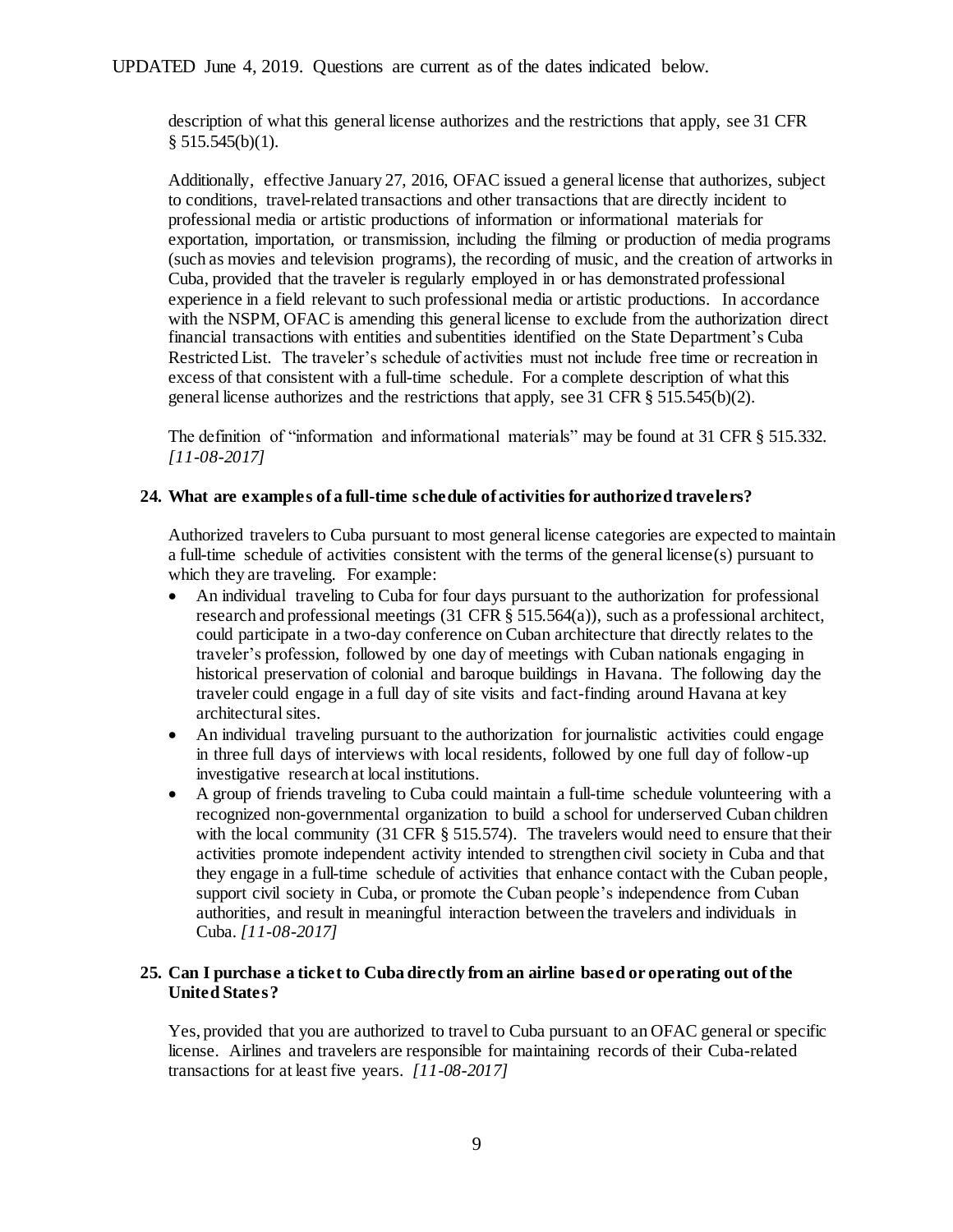**26. May a person that qualifies for the general license to provide carrier services transport a third-country national located in the United States to Cuba for travel authorized by a general license under one of the 12 categories of travel listed in Section 515.560 or by specific license from OFAC?**

Yes. *[11-08-2017]*

# **27. May I take a commercial passenger ferry to travel to Cuba?**

The export or reexport to Cuba of items subject to the EAR, including vessels and aircraft used to provide carrier services, requires separate authorization from the Department of Commerce. *See* 31 CFR § 515.533. For a complete description of BIS's regulatory requirements, se[e BIS's Cuba](http://www.bis.doc.gov/index.php/policy-guidance/country-guidance/sanctioned-destinations/cuba)  [webpage.](http://www.bis.doc.gov/index.php/policy-guidance/country-guidance/sanctioned-destinations/cuba)

While 31 CFR § 515.572 generally authorizes the provision of carrier services, OFAC amended its regulations effective June 5, 2019 to highlight the separate BIS requirements. For a complete description of what the OFAC general license authorizes and the restrictions that apply, see 31 CFR § 515.572. *[06-04-2019]*

# **28. May an individual authorized traveler use his or her private boat to travel to Cuba?**

The export or reexport to Cuba of items subject to the EAR, including private vessels, requires separate authorization from the Department of Commerce. *See* 31 CFR § 515.533. Goods exported to Cuba also require a license or must be eligible for a license exception from BIS. For a complete description of BIS's regulatory requirements, see [BIS's Cuba webpage.](http://www.bis.doc.gov/index.php/policy-guidance/country-guidance/sanctioned-destinations/cuba)

While 31 CFR § 515.572 generally authorizes the provision of carrier services, OFAC amended its regulations effective June 5, 2019 to highlight the separate BIS requirements. For a complete description of what the OFAC general license authorizes and the restrictions that apply, see 31 CFR § 515.572. *[06-04-2019]*

# **29. Are U.S. vessels, including private boats and commercial passenger ferries, permitted to carry passengers to or from Cuba?**

The export or reexport to Cuba of items subject to the EAR (15 CFR part 730 et seq.), including vessels used to provide carrier services, requires separate authorization from the Department of Commerce. *See* 31 CFR § 515.533. For a complete description of BIS's regulatory requirements, see **BIS's Cuba webpage**.

While 31 CFR § 515.572 generally authorizes the provision of carrier services, OFAC amended its regulations effective June 5, 2019 to highlight the separate BIS requirements. For a complete description of what the OFAC general license authorizes and the restrictions that apply, see 31 CFR § 515.572. *[06-04-2019]*

# **30. What is the impact of BIS's regulatory amendments of June 5, 2019 on the existing authorization for vessels transporting authorized travelers to Cuba provide lodging services?**

The export or reexport to Cuba of items subject to the EAR, including vessels used to provide carrier services, requires separate authorization from the Department of Commerce. *See* 31 CFR § 515.533. Goods exported to Cuba also require a license or must be eligible for a license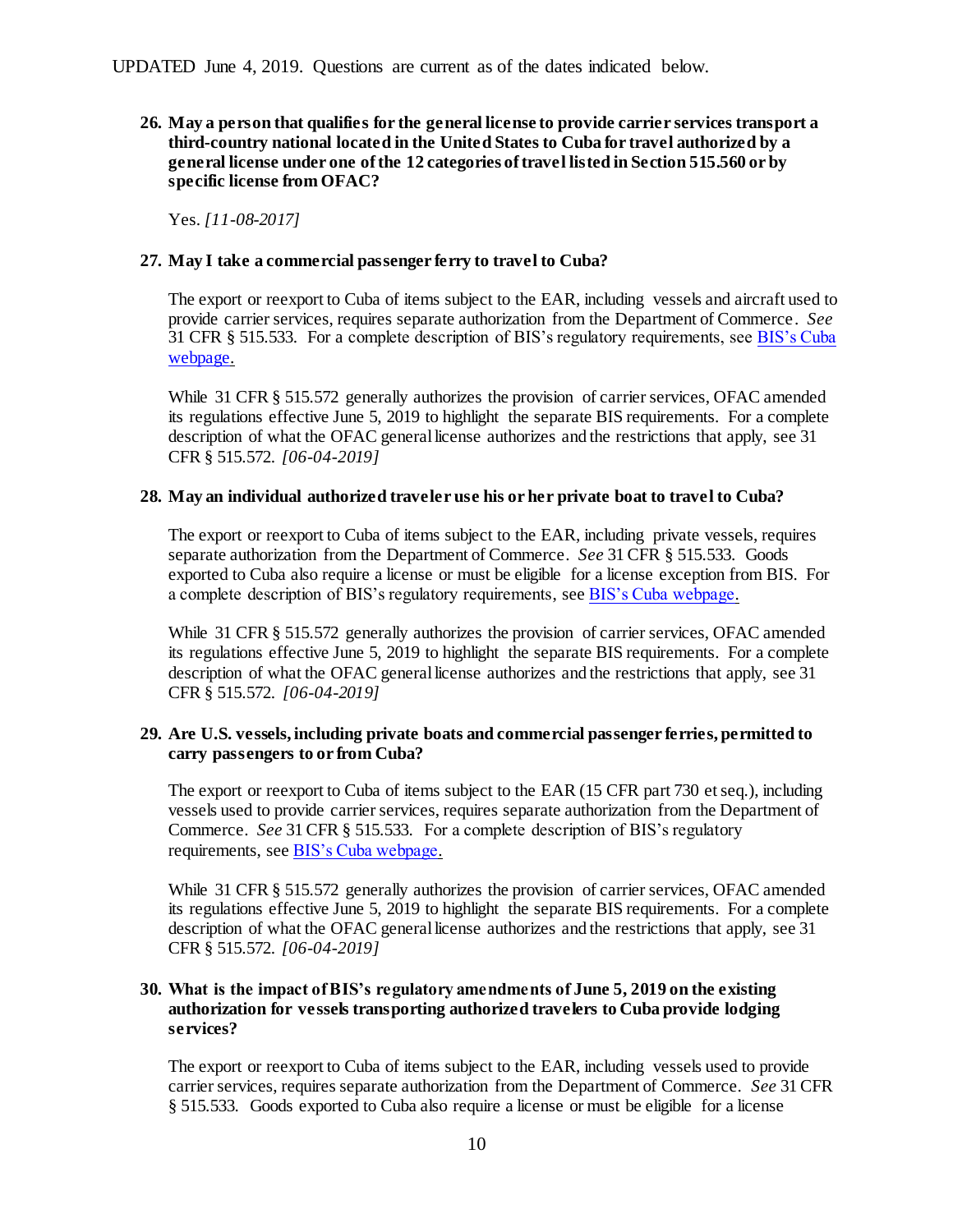exception from BIS. For a complete description of BIS's regulatory requirements, see [BIS's](http://www.bis.doc.gov/index.php/policy-guidance/country-guidance/sanctioned-destinations/cuba)  [Cuba webpage.](http://www.bis.doc.gov/index.php/policy-guidance/country-guidance/sanctioned-destinations/cuba)

While 31 CFR  $\S 515.572(a)(2)$  generally authorizes the provision of carrier services, and 31 CFR  $§ 515.572(a)(4)$  generally authorizes the provision of lodging services by persons subject to U.S. jurisdiction who are authorized to provide carrier services, OFAC amended its regulations effective June 5, 2019 to highlight the BIS requirements. For a complete description of what the OFAC general license authorizes and the restrictions that apply, see 31 CFR § 515.572. *[06-04- 2019]*

#### **31. Are authorized U.S. travelers permitted to travel onboard vessels in Cuba to meet their transportation needs within Cuba?**

Travel onboard a vessel in Cuba is permitted for authorized travel. *[11-08-2017]*

# **32. Are there any spending limits for authorized U.S. travelers while in Cuba?**

There is no specific dollar limit on authorized expenses; however, in accordance with the NSPM, OFAC is amending the CACR to restrict persons subject to U.S. jurisdiction from engaging in direct financial transactions with entities and subentities identified on the State Department's Cuba Restricted List, with certain exceptions. See 31 CFR § 515.209 and § 515.421. Consistent with these authorizations and restrictions, authorized travelers may engage in transactions ordinarily incident to travel within Cuba, including payment of living expenses and the acquisition in Cuba of goods for personal consumption there. In addition, travelers are authorized to acquire in Cuba and import as accompanied baggage into the United States merchandise for personal use only. Value imports remain subject to the normal limits on duty and tax exemptions for merchandise imported as accompanied baggage and for personal use. *[11-08-2017]*

# **33. Are there any CACR restrictions on what foreign persons entering the United States from travel that included Cuba may bring in their accompanied baggage?**

A non-U.S. person (i.e. not a U.S. citizen or resident) arriving in the United States is authorized to import Cuban-origin merchandise, including tobacco and alcohol, as accompanied baggage provided the merchandise is not in commercial quantities and not imported for resale. See 31 CFR § 515.569. *[11-08-2017]*

# **34. Can I purchase Cuban-origin cigars and/or Cuban-origin rum or other alcohol while traveling in Cuba?**

Persons authorized to travel to Cuba may purchase alcohol and tobacco products while in Cuba for personal consumption. Authorized travelers may also return to the United States with alcohol and/or tobacco products acquired in Cuba as accompanied baggage for personal use. OFAC considers "personal use" of an imported item to include giving the item to another individual as a personal gift, but not the transfer of the item to another person for payment or other consideration. *[11-08-2017]*

# **35. Can I purchase Cuban-origin cigars and/or Cuban-origin rum or other Cuban-origin alcohol while in a third country (i.e. not Cuba)?**

Yes, persons subject to U.S. jurisdiction may purchase or acquire Cuban-origin merchandise, including alcohol and tobacco products, while in a third country for personal consumption. Such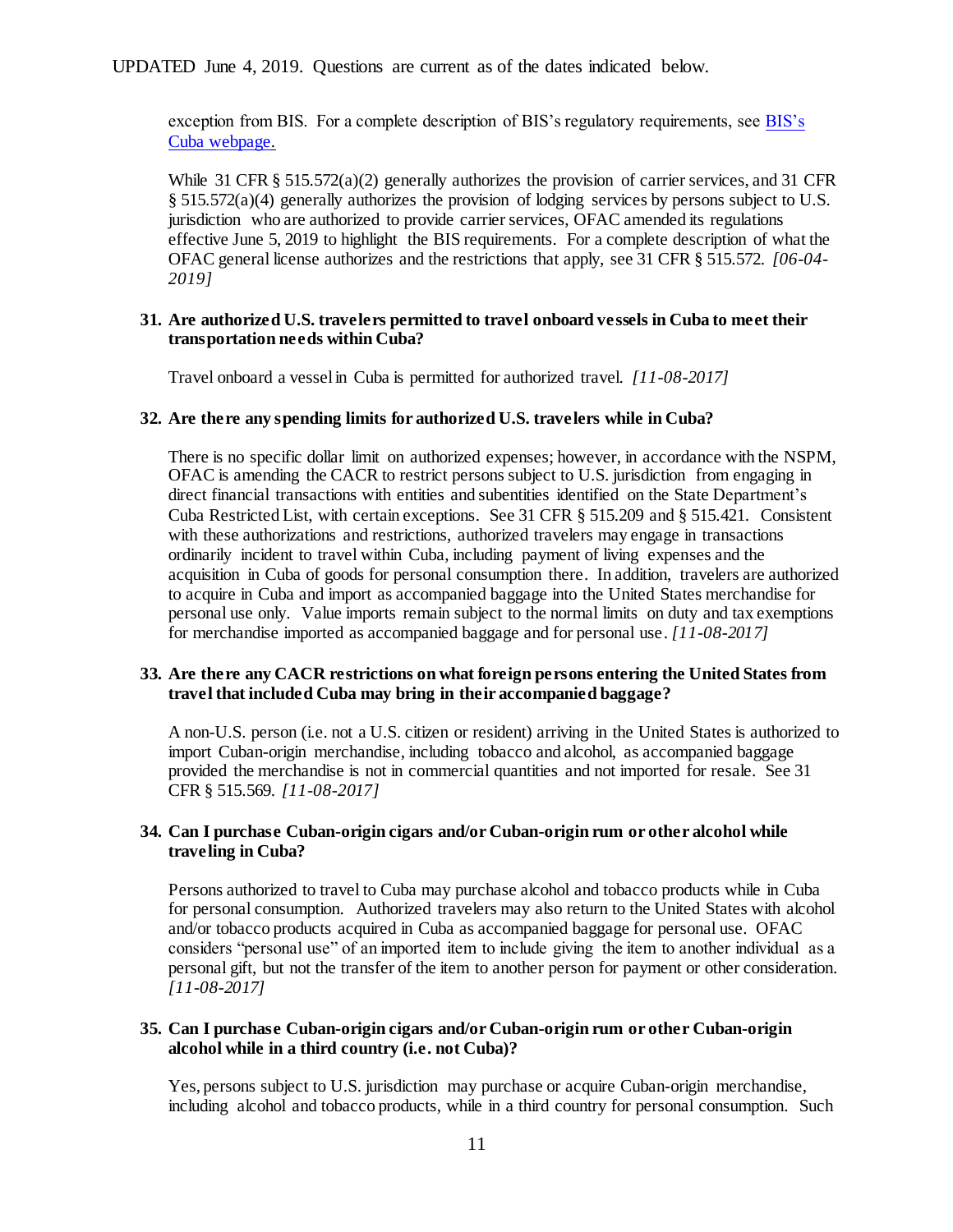products may be consumed while in a third country, or imported into the United States as accompanied baggage for personal use only. For a complete description of what this general license authorizes and the restrictions that apply, see 31 CFR § 515.585(c) and (d). *[11-08-2017]*

# **36. As an authorized traveler, may I travel from a third country to Cuba and from Cuba to a third country?**

Yes, a person subject to U.S. jurisdiction engaging in authorized travel-related transactions may travel to Cuba from a third country or to a third country from Cuba. Persons subject to U.S. jurisdiction traveling to and from Cuba via a third country may only do so if their travel-related transactions are authorized by a general or specific license issued by OFAC, and such travelers are subject to the same restrictions and requirements as persons traveling directly from the United States. *[11-08-2017]*

## **37. May crew or other personnel involved in the operation of aircraft or vessels transporting authorized travelers to Cuba remain in Cuba along with the aircraft or vessel?**

Effective January 27, 2016, the general license authorizing travel-related transactions incident to the exportation or reexportation of authorized goods includes travel-related and such other transactions directly incident to the facilitation of the temporary sojourn of aircraft and vessels authorized by the Department of Commerce for travel between the United States and Cuba and that are transporting other authorized travelers. This authorization includes travel-related transactions by persons subject to U.S. jurisdiction who are required for normal operation and service on board a vessel or aircraft or who are required to provide services to a vessel in port or aircraft on the ground. Travel-related transactions by such persons must be limited to the duration and scope of their duties in relation to the particular authorized temporary sojourn. For a complete description of what the OFAC general license authorizes and the restrictions that apply, see 31 CFR § 515.533(c)(2).

For a complete description of BIS's regulatory requirements, see [BIS's Cuba webpage.](http://www.bis.doc.gov/index.php/policy-guidance/country-guidance/sanctioned-destinations/cuba) *[06-04- 2019]*

# <span id="page-11-0"></span>**III. Travel and Carrier Services**

## **38. Do air carriers or vessel operators need to obtain specific licenses from OFAC to provide services?**

No. A general license authorizes persons subject to U.S. jurisdiction to provide carrier services by vessel or aircraft to, from, or within Cuba, in connection with authorized travel, without the need for a specific license from OFAC. For a complete description of what the OFAC general license authorizes and the restrictions that apply, see 31 CFR § 515.572(a)(2).

However, while no additional license is required from OFAC, the export or reexport of certain vessels or aircraft providing carrier services under  $\S$  515.572(a)(2) requires separate authorization from BIS. For a complete description of BIS's regulatory requirements, se[e BIS's Cuba](http://www.bis.doc.gov/index.php/policy-guidance/country-guidance/sanctioned-destinations/cuba)  [webpage.](http://www.bis.doc.gov/index.php/policy-guidance/country-guidance/sanctioned-destinations/cuba)

In addition, persons providing carrier services may still need to secure regulatory approvals from other concerned U.S. government agencies, including the Department of Transportation's Office of the Secretary and the Federal Aviation Administration, and the Department of Homeland Security. *[06-04-2019]*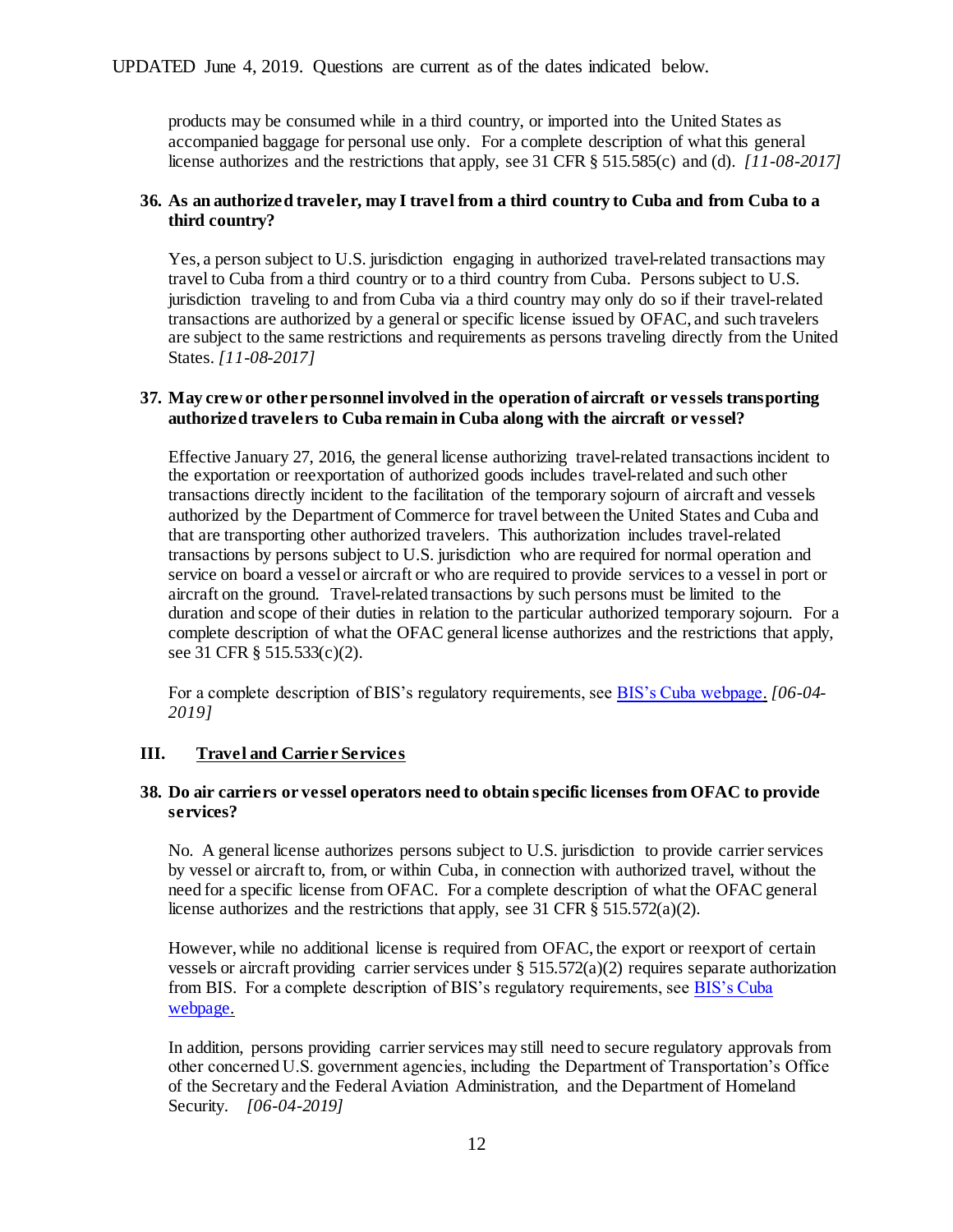# **39. Do travel service providers (such as travel agents and tour group operators) need to obtain specific licenses from OFAC to provide servicesfor travel to Cuba?**

No. A general license authorizes persons subject to U.S. jurisdiction, including travel agents and tour group operators, to provide travel services in connection with authorized travel without the need for specific licenses from OFAC. For a complete description of what this general license authorizes and the restrictions that apply, see 31 CFR  $\S$  515.572(a)(1). In accordance with the NSPM, OFAC amended this general license to exclude from the authorization certain direct financial transactions with entities and subentities identified on the State Department's Cuba Restricted List. The provision of services related to travel for tourist activities or other unauthorized travel to Cuba remains prohibited. *[06-04-2019]*

# **40. May persons subject to U.S. jurisdiction providing carrier services to authorized travelers between the United States and Cuba provide such services via a third country?**

Persons subject to U.S. jurisdiction are authorized to provide carrier services either directly or indirectly between the United States and Cuba for authorized travelers, provided that they hold any additional authorizations required by other U.S. government agencies. For a complete description of what the OFAC general license authorizes and the restrictions that apply, see 31 CFR § 515.572(a)(2).

The export or reexport of vessels or aircraft providing carrier services under 31 CFR § 515.572(a)(2) requires separate authorization from BIS. For a complete description of BIS's regulatory requirements, se[e BIS's Cuba webpage.](http://www.bis.doc.gov/index.php/policy-guidance/country-guidance/sanctioned-destinations/cuba)

Note that the civil aviation arrangement signed by the United States and Cuba in February 2016 does not contemplate that U.S. carriers providing scheduled air service between the United States and Cuba will be authorized to make traffic stops in third countries. *[06-04-2019]*

# **41. In the case of a customer traveling to or from Cuba under a specific license, may providers of carrier and travel services collect and retain on file the specific license number in lieu of a physical or electronic copy of the license?**

Yes. Effective October 17, 2016, OFAC amended the recordkeeping requirements applicable to persons subject to U.S. jurisdiction providing authorized carrier or travel services to expressly permit persons providing such services to a customer traveling under a specific license to maintain either the specific license number or a copy of the license on file. *See* 31 CFR § 515.572(b)(1) Persons subject to U.S. jurisdiction providing authorized carrier or travel services that choose to collect the specific license number in lieu of the license must maintain a record of that number, as well as the other required information set forth in § 515.572(b), for at least five years. *[06-04-2019]*

## **42. Are carrier and travel service providers required to verify that an individual traveler is authorized to travel to Cuba?**

Persons subject to U.S. jurisdiction providing authorized carrier or travel services must retain for at least five years from the date of the transaction a certification from each customer indicating the provision of the CACR that authorizes the person to travel to Cuba. In the case of a customer traveling under a specific license, a copy of the license or the license number must be maintained on file. The names and addresses of individual travelers must also be maintained on file for at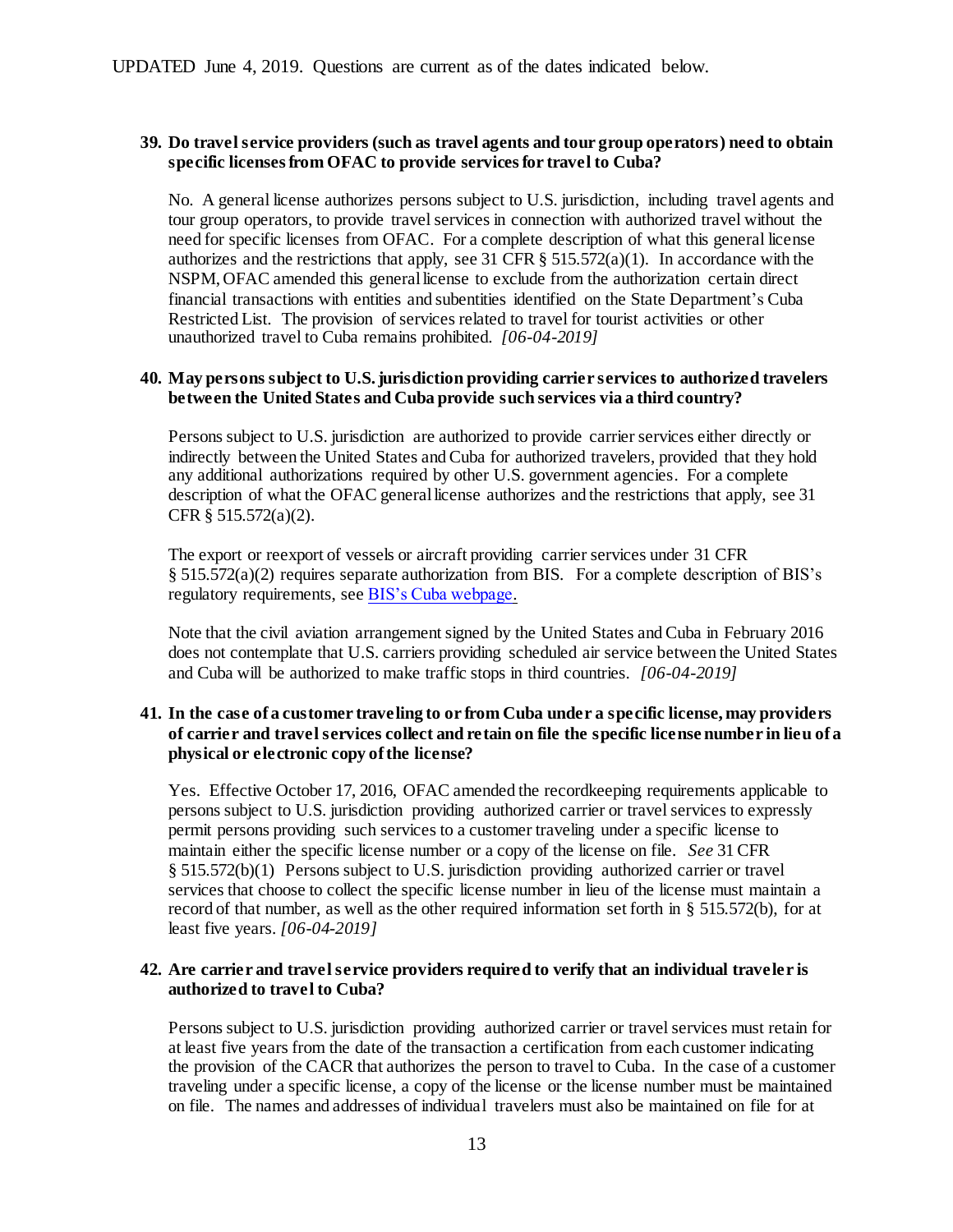least five years. See 31 CFR § 515.572(b). This information, including certifications and copies of licenses or license numbers, may be collected and maintained in any form, including electronically. *[06-04-2019]*

# **43. What types of arrangements may airlines enter into with a Cuban national (individual or entity) to facilitate the provision of carrier services between the United States and Cuba?**

The entry into blocked space, code-sharing, or leasing agreements to facilitate the provision of carrier services by air is authorized. For a complete description of what the OFAC general license authorizes and the restrictions that apply, see 31 CFR  $\S$  515.572(a)(2)(ii). Transactions, including the remittance of payments, ordinarily incident to such arrangements are also authorized (*see* 31CFR § 515.421). *[11-08-2017]*

# **44. To which travelers may I provide carrier services between the United States and Cuba?**

See additional guidance on the OFAC website titled *[Guidance Regarding Travel between the](http://www.treasury.gov/resource-center/sanctions/Programs/Documents/guidance_cuba_travel.pdf)  [United States and Cuba](http://www.treasury.gov/resource-center/sanctions/Programs/Documents/guidance_cuba_travel.pdf)*. *[11-08-2017]*

# <span id="page-13-0"></span>**IV. Remittances**

## **45. What changes have been made with respect to authorized remittances by U.S. persons to or relating to Cuba?**

Effective November 9, 2017, in accordance with the NSPM, OFAC is amending the definition of "prohibited officials of the Government of Cuba" (31 CFR § 515.337) to add certain individuals. This regulatory change may exclude certain additional persons from receipt of authorized remittances.

Effective January 16, 2015, certain remittances to Cuban nationals for humanitarian projects, support for the Cuban people, or development of private business are generally authorized.

Additional types of remittances are authorized by general license or may be authorized by specific license. See 31 CFR § 515.570 for a complete description of what the OFAC general licenses authorize and the restrictions that apply, as well as statements of specific licensing policy.

Effective September 21, 2015, the dollar limit on authorized remittances travelers to Cuba may carry has been removed. For a complete description of this authorization and the restrictions that apply, see 31 CFR § 515.560(c)(4) and (d)(2). *[11-08-2017]*

## **46. Is a bank, credit union, or money service business (MSB) such as a money remitter permitted to process my authorized remittances to or from Cuba?**

Yes. Pursuant to a general license, banking institutions, as defined in 31 CFR § 515.314, U.S. registered brokers or dealers in securities, and U.S.-registered money transmitters are permitted to process authorized remittances to or from Cuba without having to obtain a specific license, subject to the recordkeeping and reporting requirements set forth in 31 C.F.R § 515.572(b). For a complete description of what the OFAC general license authorizes and the restrictions that apply, see 31 CFR § 515.572(a)(3). *[11-08-2017]*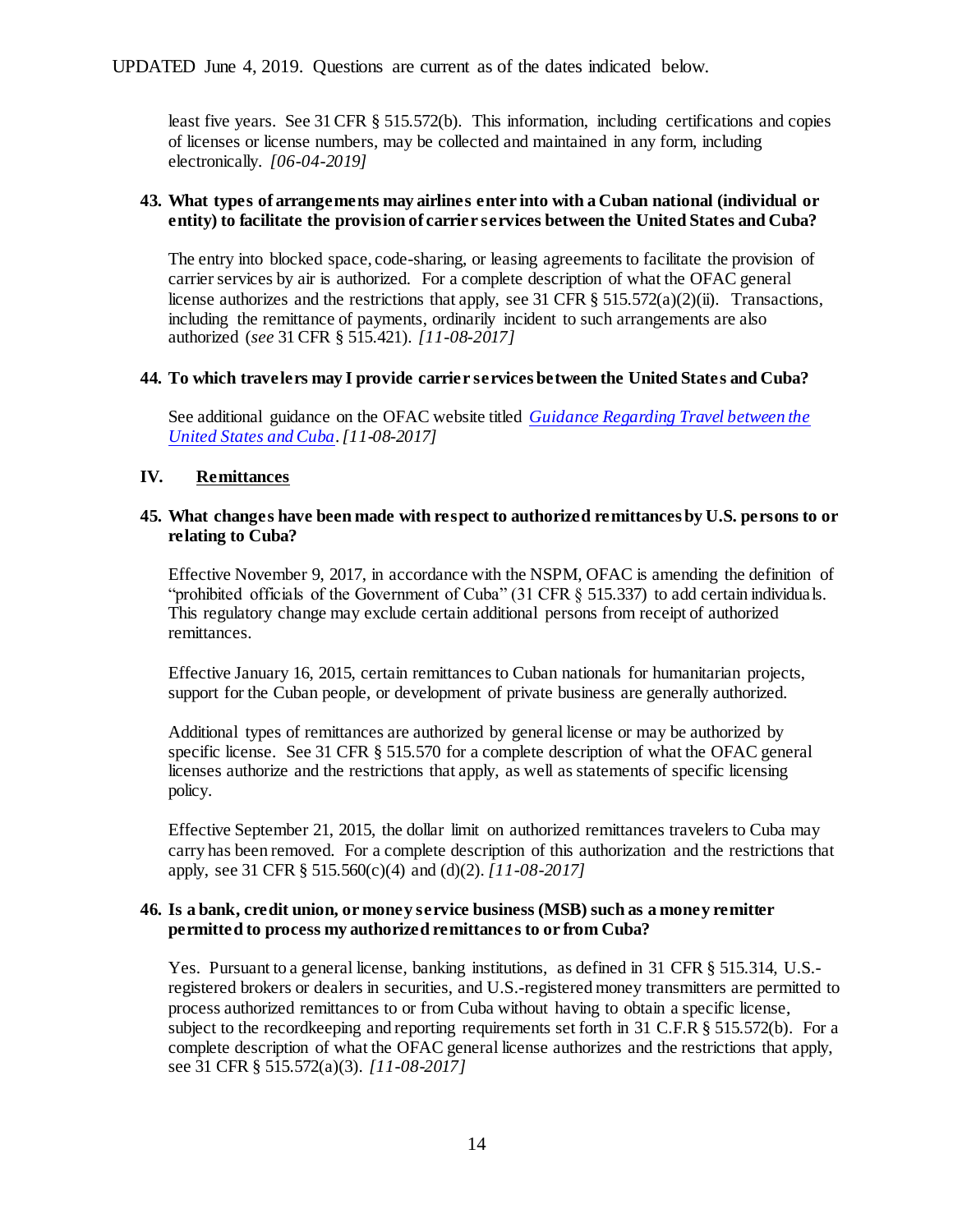# <span id="page-14-0"></span>**V. Banking**

# **47. What is the Cuba Restricted List and how does it impact Cuba-related transactions?**

In accordance with the NSPM, the State Department is publishing a list of entities and subentities that are under the control of, or act for or on behalf of, the Cuban military, intelligence, or security services or personnel, and with which direct financial transactions would disproportionately benefit the Cuban military, intelligence, or security services or personnel at the expense of the Cuban people or private enterprise in Cuba. This list is called the Cuba Restricted List, and is available on the State Department's website at [http://www.state.gov/e/eb/tfs/spi/cuba/cubarestrictedlist/index.htm.](http://www.state.gov/e/eb/tfs/spi/cuba/cubarestrictedlist/index.htm) In accordance with the NSPM, OFAC is issuing a new prohibition to restrict direct financial transactions with entities and subentities on the Cuba Restricted List. For a complete description of the scope of the prohibition on direct financial transactions and the restrictions and exceptions that apply, see 31 CFR § 515.209. This prohibition applies to the following general licenses: §§ 515.530, 515.534, 515.545, 515.560, 515.561, 515.564, 515.565, 515.566, 515.567, 515.572, 515.573, 515.574, 515.576, 515.577, 515.578, 515.581, 515.584, and 515.590. For a complete description of what each general license authorizes and the restrictions that apply, see the aforementioned general licenses.

OFAC is amending the interpretive provision for incidental transactions to issue conforming edits and clarify that authorized transactions ordinarily incident to licensed transactions exclude direct financial transactions with such entities and subentities if the terms of the applicable general or specific license expressly exclude such direct financial transactions. For a complete description of the scope of the interpretive provision and the restrictions and exceptions that apply, see 31 CFR § 515.421. *[11-08-2017]*

# **48. What are examples of direct financial transactions with an entity or subentity on the State Department's Cuba Restricted List prohibited by 31 CFR § 515.209?**

A person subject to U.S. jurisdiction traveling to Cuba to engage in an authorized family visit pursuant to 31 CFR § 515.561 is prohibited from engaging in direct financial transactions with the entities and subentites on the State Department's Cuba Restricted List. As such, this traveler would not be authorized to book a hotel room directly with a hotel included on the Cuba Restricted List.

A individual working for a church subject to U.S. jurisdiction interested in establishing a physical presence in Cuba pursuant to 31 CFR  $\S$  515.573(d)(3) is prohibited from engaging in direct financial transactions with the entities and subentites on the State Department's Cuba Restricted List. As such, this traveler would not be able to sign a new contract directly with a real estate company on the Cuba Restricted List to rent a location for the church's physical presence. *[11-08-2017]*

# **49. May the U.S. dollar be used to conduct transactions in Cuba or with Cuban nationals?**

Yes. Persons subject to U.S. jurisdiction may engage in transactions in U.S. dollars in Cuba or with Cuban nationals with respect to activity that is authorized pursuant to the CACR. For example, payments for telecommunications services in Cuba provided pursuant to 31 CFR § 515.542 may be made in U.S. dollars. Further, the use of U.S. dollars for transactions that are exempt from the prohibitions of or not otherwise prohibited by the CACR is also authorized. For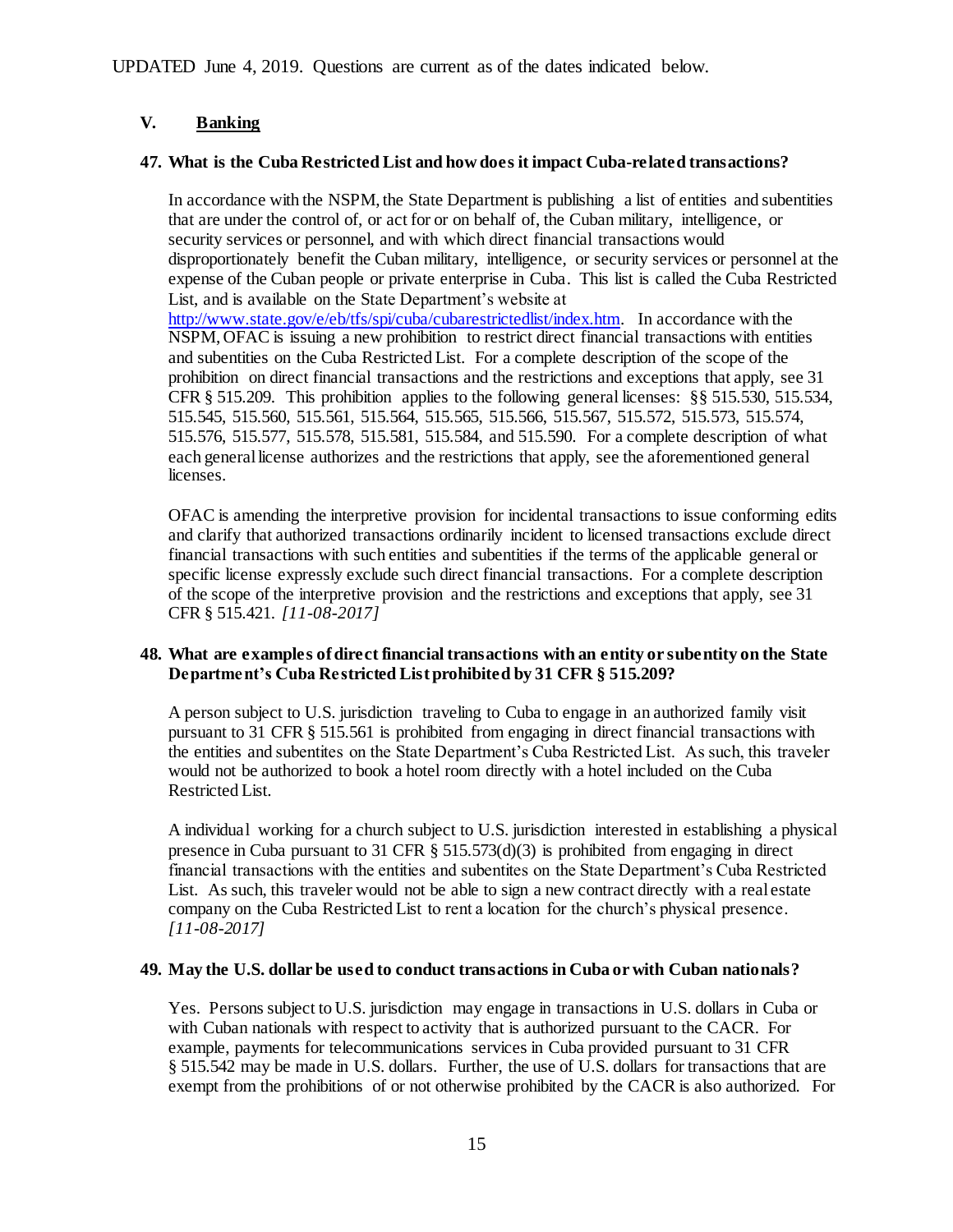example, payments related to the importation or exportation of informational materials as defined in 31 CFR § 515.332, such as books or musical recordings, may be made in U.S. dollars.

In addition, 31 CFR § 515.584(d), commonly known as the "U-turn" general license, authorizes U.S. banking institutions to process transactions originating and terminating outside the United States provided that neither the originator nor the beneficiary is a person subject to U.S. jurisdiction. This means that transactions related to third-country commerce involving Cuba or Cuban nationals may be processed in U.S. dollars through the U.S. financial system via financial institutions located in the United States that serve as intermediary banks. Additional FAQs below clarify that foreign branches or subsidiaries of U.S. banking institutions may act as the originating or beneficiary banks for such transactions.

The examples below illustrate some of the transactions and parties that may use the U-turn general license:



Example 1 - Payment from 3<sup>rd</sup> Country Originator to Cuba

*[11-08-2017]*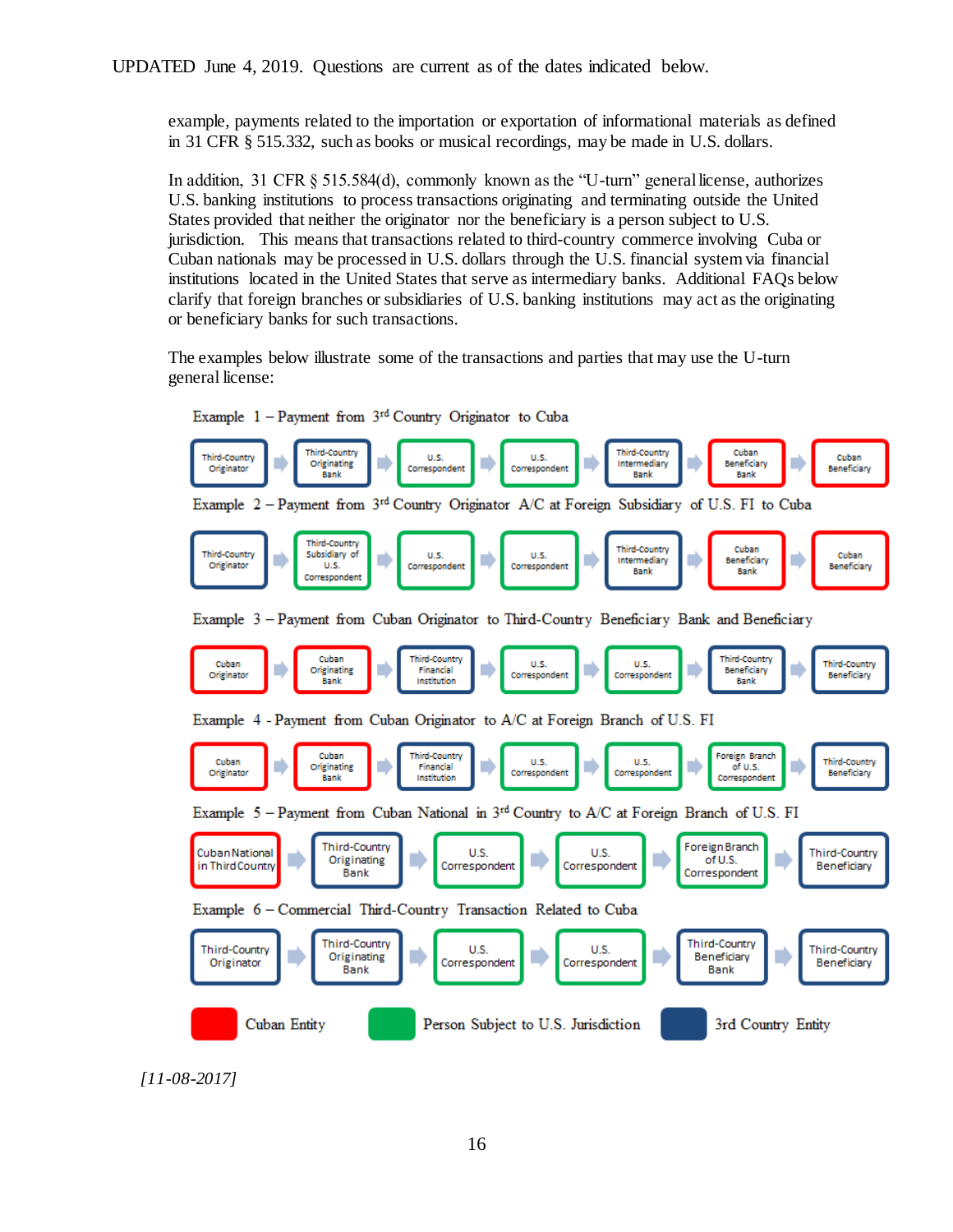# **50. Are authorized travelers permitted to open bank accounts in Cuba?**

Yes. Persons subject to U.S. jurisdiction who are traveling to Cuba pursuant to one of the 12 authorized categories of travel may open and maintain bank accounts in order to access funds while located in Cuba for authorized transactions, and are authorized to close such accounts. For a complete description of what this general license authorizes and the restrictions that apply, see 31 CFR § 515.560(c)(6). In accordance with the NSPM, OFAC is amending this general license to exclude from the authorization certain direct financial transactions with entities and subentities identified on the State Department's Cuba Restricted List. For a description of the scope of the prohibition on direct financial transactions and the restrictions and exceptions that apply, see 31 CFR § 515.209. *[11-08-2017]*

# **51. Are authorized travelers in Cuba permitted to use credit or debit cards issued by a U.S. financial institution?**

Yes. Authorized travelers in Cuba are permitted to use credit or debit cards issued by a U.S. financial institution with respect to activity that is authorized pursuant to the CACR. Travelers are advised to check with their financial institution before traveling to Cuba to determine whether the institution has established the necessary mechanisms for its issued credit or debit cards to be used in Cuba. See 31 CFR § 515.560(c)(5) and 515.584(c). *[11-08-2017]*

## **52. Can my bank refuse to allow me to use my credit or debit card in Cuba?**

OFAC regulations do not require financial institutions or credit card companies to accept, maintain, or facilitate authorized financial relationships or transactions. *[11-08-2017]*

# **53. Can credit card network operators that are persons subject to U.S. jurisdiction process credit and debit card transactions for individuals traveling to, from, or within Cuba, and related settlements, for third-country financial institutions?**

Yes, credit card network operators that are persons subject to U.S. jurisdiction may process such transactions and related settlements for third-country financial institutions. Section 515.584(c) of the CACR authorizes all transactions incident to the processing and payment of credit and debit cards transactions for third-country nationals traveling to, from, or within Cuba. *[11-08-2017]*

# **54. Can U.S. financial institutions, including their foreign branches and foreign-incorporated subsidiaries, permit the use of credit and debit cards they issue by, and process credit and debit card transactions for, third-country nationals whose travel to, from, or within Cuba may not fall within the 12 categories of authorized travel?**

Yes. Section 515.584(c) of the CACR authorizes all transactions incident to the processing and payment of credit and debit cards transactions for third-country nationals traveling to, from, or within Cuba. Any person subject to U.S. jurisdiction, including U.S. financial institutions and their foreign branches,may conduct transactions authorized by this section. *[11-08-2017]*

## **55. Are financial institutions other than banks permitted to open correspondent accounts in Cuba?**

Depository institutions, as defined in 31 CFR § 515.333, which include certain financial institutions other than banks, are permitted to open correspondent accounts at banks in Cuba. See 31 CFR § 515.584(a). *[11-08-2017]*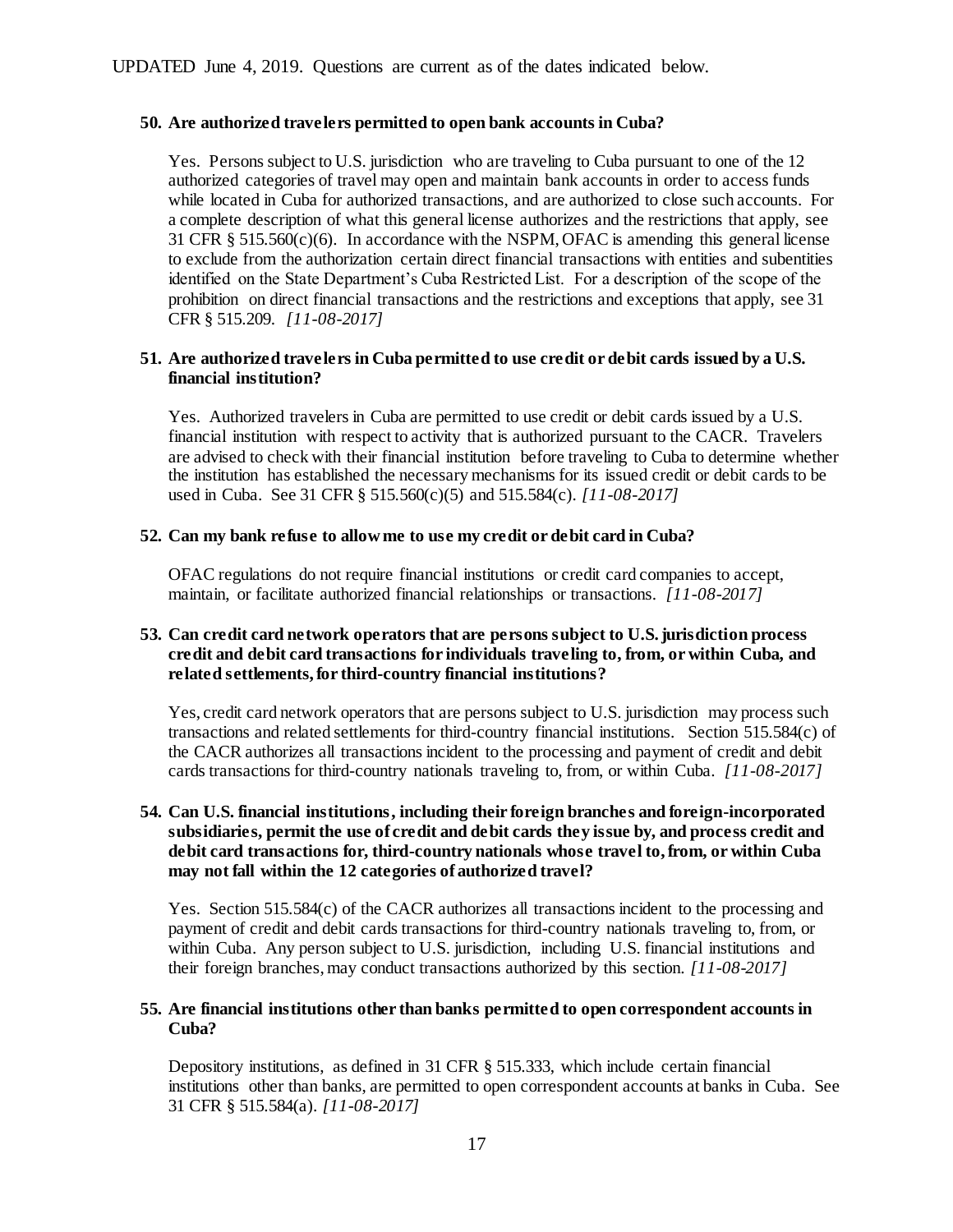# **56. Are Cuban banks permitted to open correspondent accounts at U.S. banks?**

No. U.S. depository institutions are permitted to open correspondent accounts at Cuban banks located in Cuba and in third countries, and at foreign banks located in Cuba, but Cuban banks are not generally licensed to open such accounts at U.S. banks. See note to 31 CFR § 515.584(a). *[11-08-2017]*

## **57. May correspondent accounts authorized pursuant to 31 CFR § 515.584(a) or used for transactions authorized by 31 CFR § 515.584(g) be established and maintained in U.S. dollars?**

Yes. Correspondent accounts of depository institutions (as defined in 31 CFR § 515.333) at a financial institution that is a national of Cuba authorized pursuant to  $\S 515.584(a)$  may be established and maintained in U.S. dollars. Such accounts may be used only for transactions that are authorized by or exempt from the CACR. Transactions necessary to establish and maintain such correspondent accounts – such as originating, processing, and terminating authorized funds transfers in U.S. dollars – are authorized.

Additionally, correspondent accounts used for transactions authorized by 31 CFR § 515.584(g), which permits banking institutions as defined in 31 CFR  $\S$  515.314(g) that are persons subject to U.S. jurisdiction to accept, process, and give credit to U.S. dollar monetary instruments presented indirectly by a financial institution that is a national of Cuba, may be denominated in U.S. dollars.

However, financial institutions that are nationals of Cuba remain prohibited from opening correspondent accounts at a U.S. financial institution. For a complete description of what these general licenses authorize and the restrictions that apply, see 31 CFR  $\S$  515.584(a) and (g). *[11-08-2017]*

## **58. May U.S. banks open and operate accounts for Cuban nationals lawfully present in the United States?**

Banking institutions are permitted to maintain accounts for certain Cuban nationals present in the United States in a non-immigrant status or pursuant to other non-immigrant travel authorization. Although the account may remain open while the Cuban national is not in the United States, access to such accounts must be limited to while the Cuban national is lawfully present in the United States. Effective September 2015, OFAC amended section 515.571 of the CACR to remove the \$250 cap on payments from blocked accounts held by Cuban nationals in the United States in a non-immigrant status to use for living expenses or other transactions ordinarily incident to their presence in the United States or pursuant to another non-immigrant travel authorization issued by the U.S. government. For a complete description of what the OFAC general license authorizes and the restrictions that apply, see 31 CFR  $\S$  515.571(a)(5). A Cuban national in Cuba would not be able to access such an account to make and receive certain payments pursuant to the authorization in 31 CFR § 515.584(h); separate accounts would be required to utilize each of these authorizations. *[11-08-2017]*

## **59. Can Cuban nationals lawfully present in a non-immigrant status or pursuant to another non-immigrant travel authorization issued by the U.S. government earn a salary?**

Effective March 16, 2016, OFAC has amended section 515.571 of the CACR to remove the limitation on the receipt of compensation in excess of amounts covering living expenses and the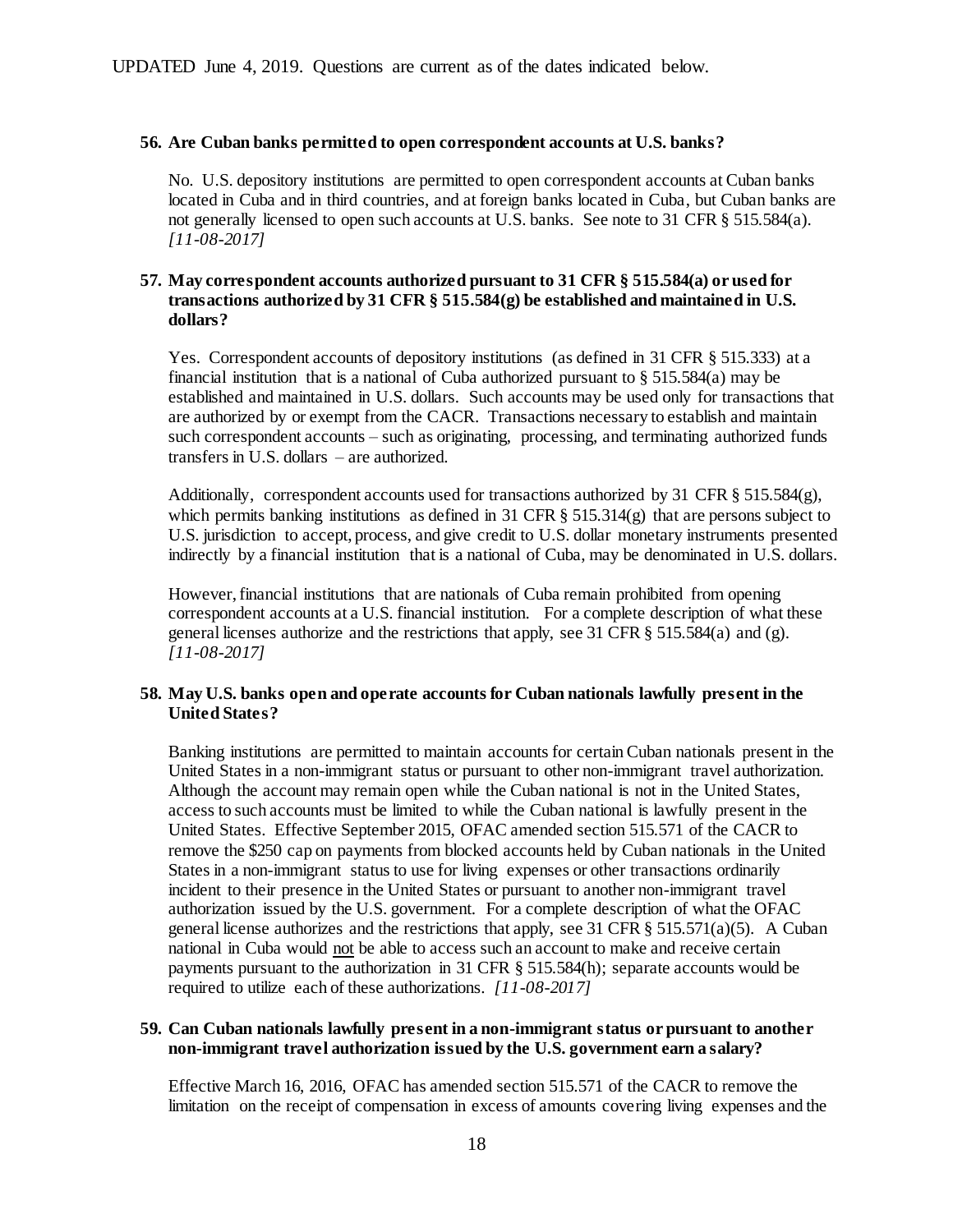acquisition of goods for personal consumption. As a result of this change, Cuban nationals lawfully present in the United States in a non-immigrant status or pursuant to another nonimmigrant travel authorization issued by the U.S. government may receive any salary or other compensation consistent with the individual's non-immigrant status or applicable non-immigrant travel authorization provided that the recipient is not subject to any special tax assessment by the Cuban government in connection with the receipt of such salary or other compensation. For a complete description of what the OFAC general license authorizes and the restrictions that apply, see 31 CFR § 515.571. *[11-08-2017]*

#### **60. May U.S. banks, their foreign branches, and foreign subsidiaries open and operate accounts for Cuban nationals in third countries?**

In September 2015, OFAC issued an expanded general license that authorizes all persons subject to U.S. jurisdiction to provide goods and services to Cuban national individuals located in a third country, provided that the transaction does not involve commercial exportation to or from Cuba. Additionally, the general license authorizes banking institutions to open, maintain, and close bank accounts for such Cuban nationals, provided that such accounts are used only while the Cuban national is located outside of Cuba and may not be used for transactions that involve a commercial exportation of goods or services to or from Cuba. For a complete description of what the OFAC general license authorizes and the restrictions that apply, see 31 CFR § 515.585. *[11-08-2017]*

#### **61. May U.S. banks open and operate accounts for Cuban nationals present in Cuba?**

Effective March 16, 2016, OFAC issued an authorization to allow banking institutions to open and maintain bank accounts in the United States for Cuban nationals in Cuba to receive payments in the United States for transactions authorized pursuant to, or exempt from the prohibitions of, the CACR and to remit such payments back to Cuba. For example, an author who is a Cuban national located in Cuba may open an account with a bank or online payment platform in the United States to receive payments for sales of her book. For a complete description of what this general license authorizes and the restrictions that apply, see 31 CFR § 515.584(h). *[11-08-2017]*

#### **62. In what ways can Cuban nationals lawfully present in the United States participate in the U.S. financial system?**

Certain Cuban nationals who have taken up residence in the United States on a permanent basis and who meet the requirements set forth in 31 CFR § 515.505(a) are licensed as unblocked nationals, and may participate fully in the U.S. financial system. See 31 CFR § 515.505(a)(1) and (d).

Pursuant to 31 CFR § 515.571, Cuban nationals who are present in the United States in a nonimmigrant status or pursuant to other non-immigrant travel authorization issued by the U.S. government, such as a non-immigrant visa, may open and maintain bank accounts in the United States, provided that the Cuban-national account holder may only access the account while lawfully present in the United States. Section 515.571 also authorizes such Cuban nationals to engage in normal banking transactions involving foreign currency drafts, travelers' checks, or other instruments negotiated incident to travel in the United States. *[11-08-2017]*

# **63. If a Cuban national resident in the United States has applied to become a lawful permanent resident alien of the United States, does that individual have to apply to OFAC to be treated as an unblocked national?**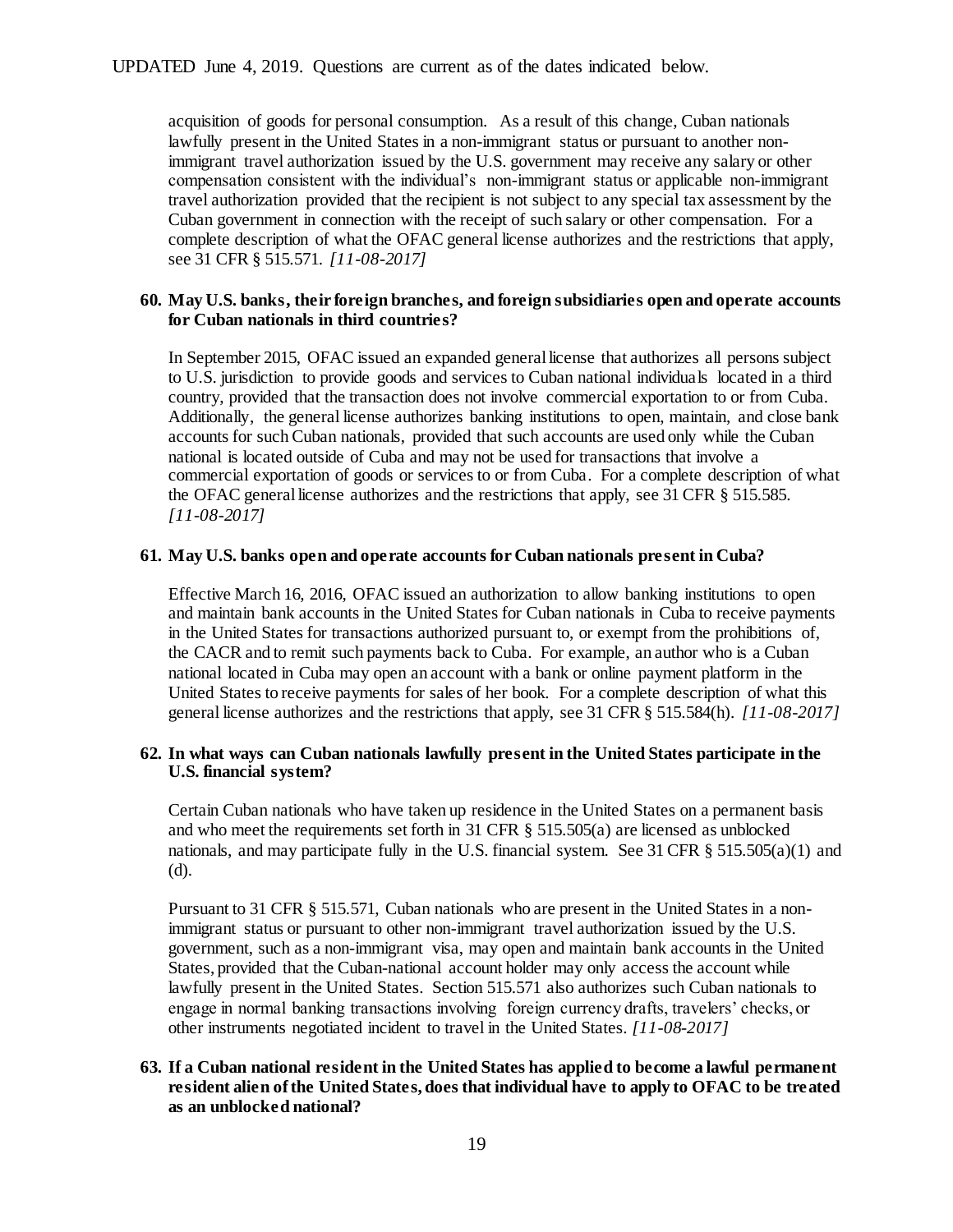No. If a Cuban national has taken up residence in the United States and has applied to become a lawful permanent resident alien of the United States and has an adjustment of status application pending, then the Cuban national is considered unblocked and does not need to apply to OFAC to be treated as an unblocked national, provided that he or she is not a prohibited official of the Government of Cuba or a prohibited member of the Cuban Communist party. See 31 CFR § 515.505(a)(1). *[11-08-2017]*

# **64. Should financial institutions apply for a specific license to unblock funds transfers or accounts which meet the conditions for unblocking set forth in 31 CFR §§ 515.505, or 515.584 (e)?**

The CACR include a general license authorizing banking institutions to unblock any account that had been previously blocked solely because of the interest therein of one or more persons now licensed as unblocked nationals. For a complete description of what this general license authorizes and the restrictions that apply, see 31 CFR § 515.505(b).

The CACR also include a general license at 31 CFR  $\S$  515.584(e) that authorizes the unblocking and return of funds transfers that could have been processed pursuant to 31 CFR §§ 515.562(b), 515.579(b), or 515.584(d) if the processing of those transfers would have been authorized by the current text of the general licenses. Funds unblocked pursuant to 31 CFR  $\S$  515.584(e) that were originally blocked on or after August 25, 1997 must be reported to OFAC. For a complete description of what this general license authorizes and the restrictions that apply, see 31 CFR § 515.584.

If your situation appears to meet the requirements of these general licenses, OFAC suggests that you contact the financial institution maintaining the blocked account or blocked funds transfer to request that it review your situation within the context of the terms of the appropriate general license. If the terms of a general license apply, there is no need to seek specific license authorization from OFAC. It is OFAC's policy not to grant specific licenses authorizing transactions for which the provisions of an outstanding general license are applicable. See 31 CFR § 501.801(a). *[11-08-2017]*

# **65. Do U.S. banking institutions need to apply for a specific license to release funds transfers or accounts previously blocked pursuant to the CACR that are now authorized by general license?**

If a transaction was previously blocked pursuant to the CACR at the time of the transaction, and the CACR was later amended to allow similar transactions, the earlier transaction is not unblocked unless the CACR amendments include a general license that unblocks previously blocked funds. Transactions must be authorized pursuant to the CACR at the time that they are processed. To the extent that the unblocking of a funds transfer or blocked account is not authorized by a general license, a specific license would be required to release funds transfers or unblock accounts previously blocked. *[11-08-2017]*

## **66. Is a financial institution required to independently verify that an individual's travel is authorized when processing Cuba travel-related transactions?**

No. A financial institution may rely on U.S. travelers to provide their certifications of authorized travel directly to the person providing travel or carrier services when processing Cuba travel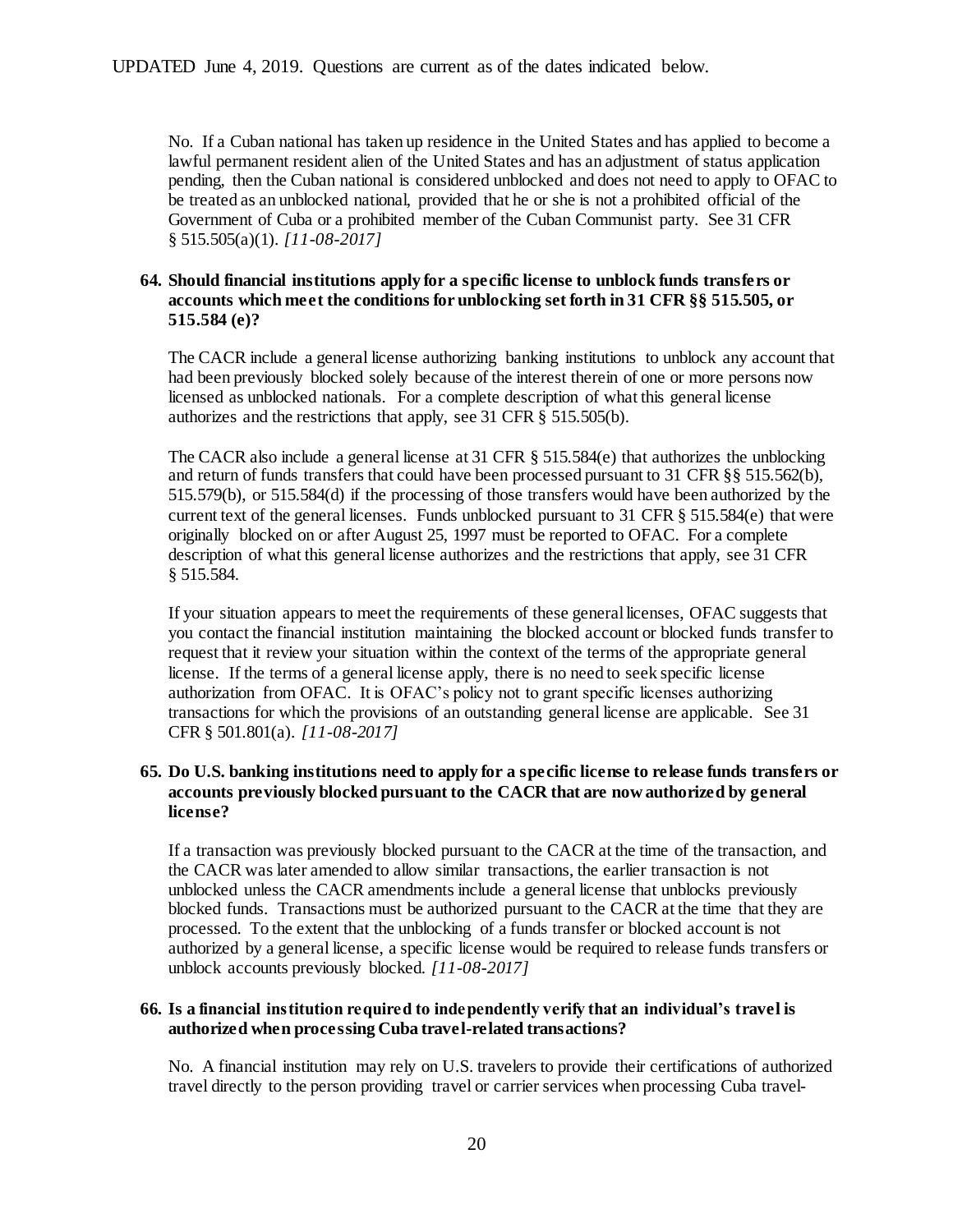related transactions, unless the financial institution knows or has reason to know that the travel is not authorized by a general or specific license.

The CACR requires persons subject to U.S. jurisdiction providing travel or carrier services to retain for at least five years from the date of the transaction a certification from each customer indicating the section of the CACR that authorizes the person to travel to Cuba. See § 515.572(b). U.S. travelers utilizing a general or specific license are also required to retain for five years records associated with their travel to Cuba. *[11-08-2017]*

#### **67. Is the U.S. originating bank or U.S. beneficiary bank required to independently verify that a person subject to U.S. jurisdiction is not engaging in a direct financial transaction as defined in § 515.209 when processing Cuba-related transactions?**

No. To the extent the transaction involves an entity or subentity on the Cuba Restricted List, a financial institution can rely on the statements of its customer that the transaction is authorized unless it knows or has reason to know the transaction is not authorized. A financial institution is expected to do its normal due diligence with respect to a transaction involving Cuba or a Cuban national. *[11-08-2017]*

# **68. Is a U.S. or third-country financial institution required to independently verify that the underlying transactions giving rise to U.S. dollar monetary instrume nts presented for processing and payment pursuant to § 515.584(g) are authorized?**

No. A financial institution receiving U.S. dollar monetary instruments for processing and payment directly or indirectly (in the case of a U.S. banking institution) may rely on the institution having presented such monetary instruments as confirmation that the underlying transactions are authorized, exempt, or otherwise not prohibited, unless the financial institution knows or has reason to know that the transaction is not authorized, exempt, or otherwise not prohibited. For a complete description of what this general license authorizes and the restrictions that apply, see 31 CFR § 515.584(g). *[11-08-2017]*

## **69. May a person subject to U.S. jurisdiction utilize online payment platforms to facilitate or process authorized transactions involving Cuba or a Cuban entity?**

Yes. Subject to certain exceptions, transactions that are ordinarily incident to an authorized transaction are permitted. See the interpretive guidance in 31 CFR § 515.421. Such transactions may include use of online payment platforms to facilitate authorized transactions. In accordance with the NSPM, OFAC is amending this general license to exclude from the authorization certain direct financial transactions with entities and subentities identified on the State Department's Cuba Restricted List. For a description of the scope of the prohibition on direct financial transactions and the restrictions and exceptions that apply, see 31 CFR § 515.209. *[11-08-2017]*

## **70. Are U.S. banking institutions authorized to process "U-turn" transactions in which Cuba or a Cuban national has an interest?**

Yes. OFAC has issued a general license that authorizes U.S. banking institutions to process funds transfers originating and terminating outside the United States where neither the originator nor the beneficiary is a person subject to U.S. jurisdiction. For a complete description of what this general license authorizes and the restrictions that apply, see 31 CFR § 515.584(d). Such transactions do not fall within the scope of the prohibition on direct financial transactions with entities or subentities on the Cuba Restricted List. See Note to 31 CFR § 515.209. *[11-08-2017]*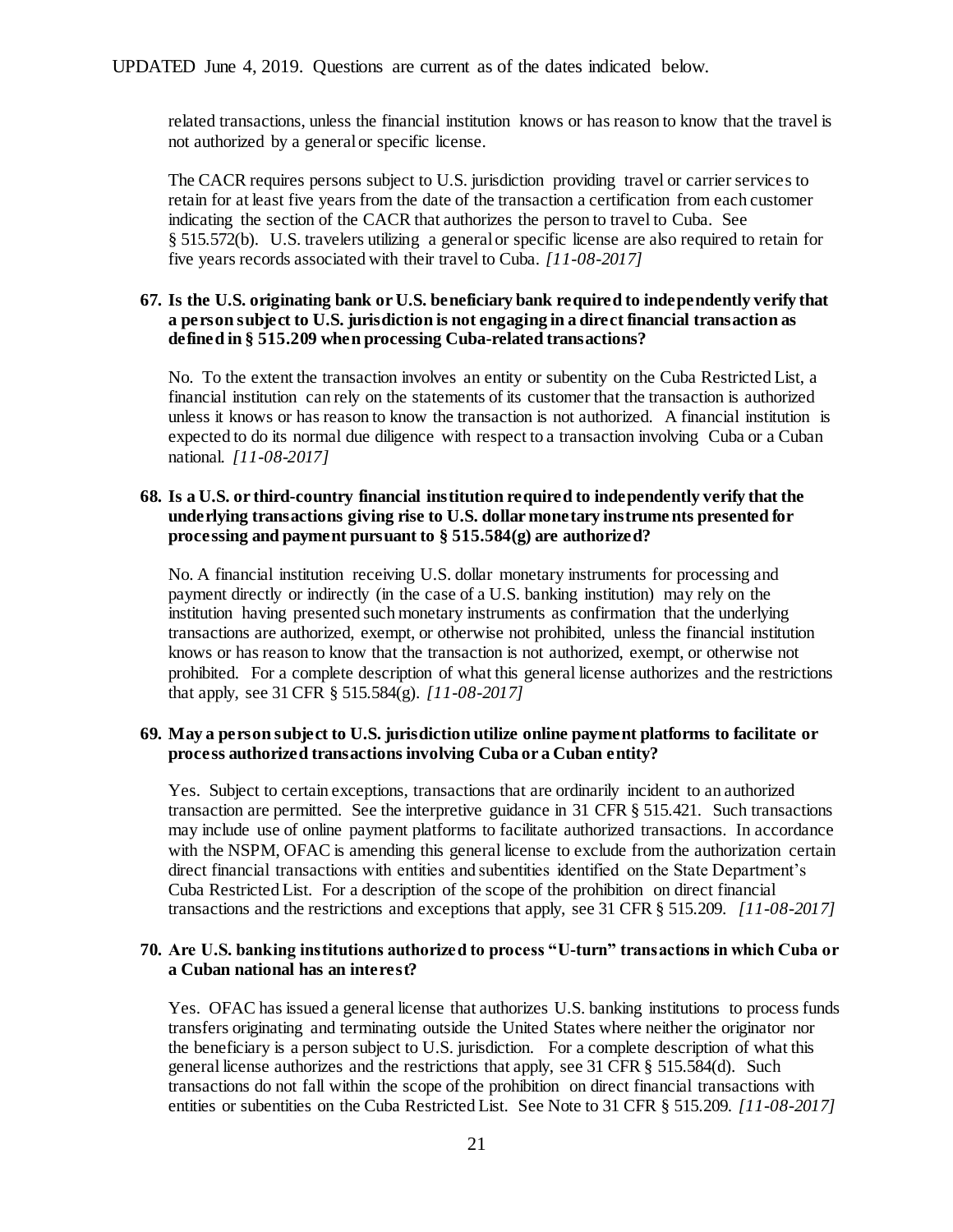# **71. Does § 515.584(d) of the CACR permit authorized U-turn transactions to originate or terminate at foreign branches and subsidiaries of U.S. banking institutions?**

Yes. Section 515.584(d) of the CACR authorizes U.S. banking institutions to process funds transfers originating and terminating outside the United States as long as neither the originator nor the beneficiary is a person subject to U.S. jurisdiction. Fund transfers originating and terminating in accounts maintained at foreign branches and subsidiaries of U.S. banking institutions would be consistent with the general license authorization as long as all the other requirements are met. For a complete description of what this general license authorizes and the restrictions that apply, see 31 CFR § 515.584(d). *[11-08-2017]*

## **72. What due diligence is a U.S. banking institution processing an authorized U-turn transaction expected to undertake from a sanctions compliance perspective?**

OFAC expects U.S. banks, including their foreign branches and subsidiaries, to conduct due diligence on their own direct customers (including, for example, ownership structure (for entities), proof of citizenship (for individuals), and address information) to confirm that the transactions being processed are consistent with the U-turn general license authorization. All banks, including those acting solely as intermediaries, should screen against OFAC's SDN List and their own internal filters.

In cases where the remitter or beneficiary of the transaction is not a direct customer, unless a U.S. banking institution that is acting as an intermediary knows or has reason to know that the remitter or beneficiary of a transaction is a person subject to U.S. jurisdiction, the U.S. banking institution may rely on the remitter's and/or beneficiary's address as stated in the transaction to determine whether the remitter or beneficiary is a person subject to U.S. jurisdiction.

With regard to transactions where a bank is acting solely as an intermediary and fails to block a prohibited transaction engaged in by a person subject to U.S. jurisdiction, OFAC will consider the totality of the circumstances surrounding the bank's processing of the transaction, including the factors listed above, to determine what, if any, enforcement action to take against the bank.

Intermediary banks should continue their own internal due diligence measures when processing such transactions, such as screening transactions against OFAC's SDN List as well their own internal filters. Note, however, that transactions meeting the requirements of 31 CFR § 515.584(d) may be processed notwithstanding the involvement of a specially designated national of Cuba, as defined in 31 CFR § 515.306 in the transaction. *[11-08-2017]*

## <span id="page-21-0"></span>**VI. Trade/Business**

## **73. Is Cuba open for U.S. business and investment?**

Persons subject to U.S. jurisdiction are prohibited from doing business or investing in Cuba unless authorized by OFAC. An OFAC general license authorizes, subject to certain conditions and limitations, the exportation from the United States, and the reexportation from third countries, of items to Cuba where the exportation or reexportation is licensed or otherwise authorized by the Commerce Department's Bureau of Industry and Security (BIS). See 31 CFR § 515.533(a). BIS currently authorizes certain categories of items to be exported or reexported to Cuba. In addition, OFAC currently generally licenses the establishment of a business presence and/or physical presence in Cuba for certain types of entities or persons. See 31 CFR § 515.573. In accordance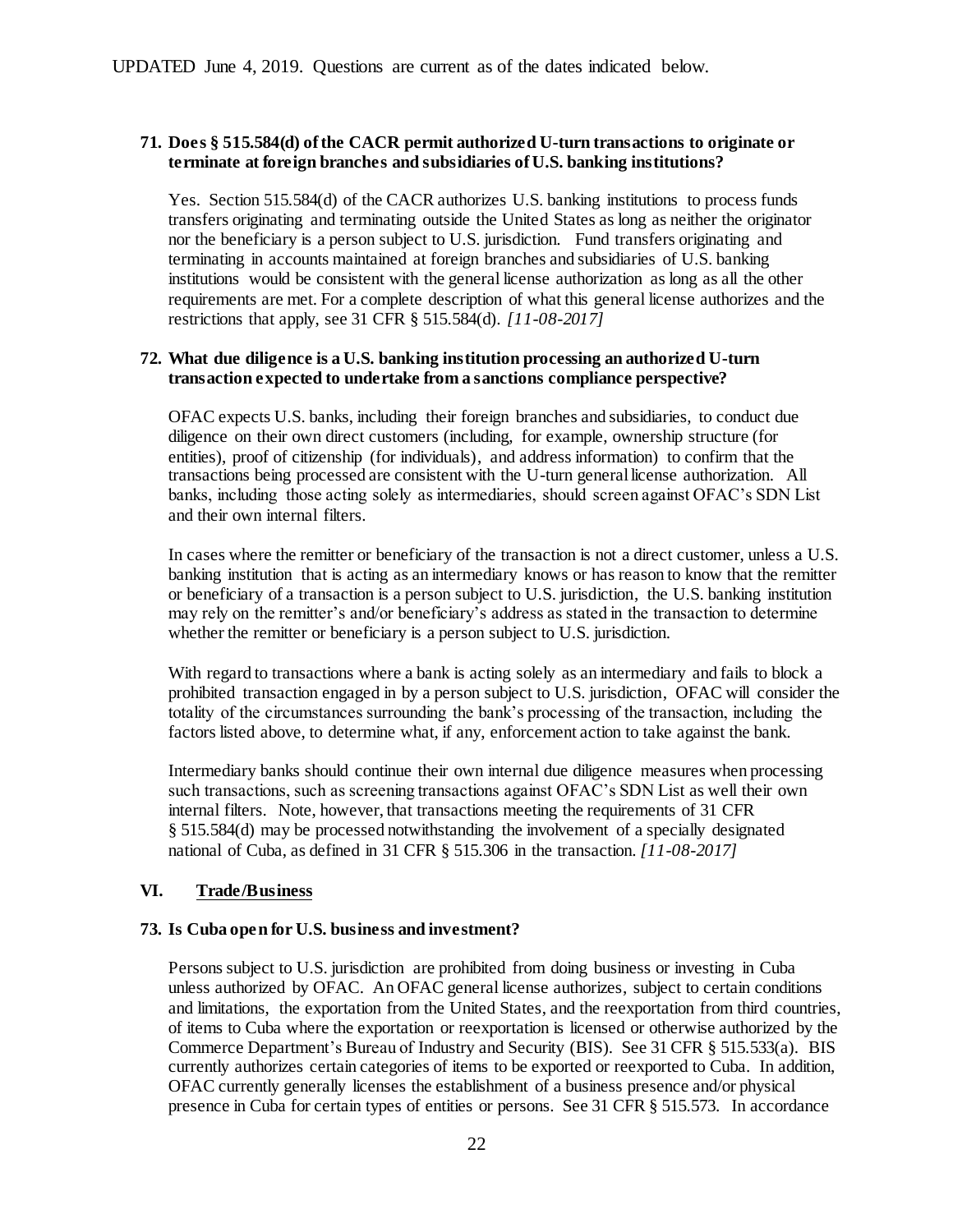with the NSPM, OFAC is amending the general licenses for the establishment of a business presence and/or physical presence in Cuba to exclude from the authorizations certain direct financial transactions with entities and subentities identified on the State Department's Cuba Restricted List. For a description of the scope of the prohibition on direct financial transactions and the restrictions and exceptions that apply, see 31 CFR § 515.209. *[11-08-2017]*

# **74. Are U.S. businesses that are engaged in the Cuban market and that may undertake direct financial transactions with entities included on the State Department's Cuba Restricted List required to terminate their Cuba-related business relationships pursuant to the regulatory amendments?**

Consistent with the Administration's interest in not negatively impacting U.S. businesses for engaging in lawful commercial opportunities, most Cuba-related commercial engagements that include direct financial transactions with entities and subentities identified on the State Department's Cuba Restricted List continue to be permitted, provided that those commercial engagements were in place prior to November 9, 2017 (or the date the entity or subentity was otherwise added to the Cuba Restricted List, as published in the Federal Register). For example, businesses will be permitted to continue with authorized transactions outlined in contingent or other types of contractual arrangements agreed to prior to the issuance of the new regulations, consistent with other OFAC authorizations. For a complete description of the scope of the prohibition on direct financial transactions and the restrictions and exceptions that apply, see 31 CFR § 515.209. *[11-08-2017]*

# **75. How do U.S. companies know if a Cuban counterpart is affiliated with an entity or subentity on the Cuba Restricted List?**

The names of the entities and subentities that the State Department identifies as meeting the criteria set forth in the NSPM are published on the Cuba Restricted List, which is available on the State Department's website and in the Federal Register (updates to the Cuba Restricted List will also be published in the Federal Register). Entities or subentities that are owned or controlled by another entity or subentity on the Cuba Restricted List are not treated as restricted unless also specified by name on the Cuba Restricted List. The Cuba Restricted List is maintained by the State Department on its website:

[http://www.state.gov/e/eb/tfs/spi/cuba/cubarestrictedlist/index.htm.](http://www.state.gov/e/eb/tfs/spi/cuba/cubarestrictedlist/index.htm) *[11-08-2017]*

## **76. Can U.S. trade delegations travel to Cuba?**

Trade delegations are authorized to travel to Cuba only if each member of the delegation meets the criteria of an applicable general license authorizing travel to Cuba or has obtained a specific license from OFAC. Authorized trade delegations generally fall under one of two general licenses for travel authorization; either (1) 31 CFR  $\S$  515.533(c)(1), which authorizes travelrelated and other transactions incident to the exportation of certain authorized goods from the U.S. to Cuba, specifically the conduct of "market research, commercial marketing, sales or contract negotiation, accompanied delivery, installation, leasing, servicing, or repair in Cuba of items consistent with the export or reexport licensing policy of the Commerce Department," or (2) 31 CFR § 515.564(a), which authorizes transactions related to professional research or professional meetings in Cuba. For a complete description of what these general licenses authorize and the restrictions that apply, see 31 CFR  $\S$ § 515.533(c)(1) and 515.564(a). *[11-08-2017]*

## **77. May U.S. companies exporting authorized goods to Cuba assemble such goods in Cuba?**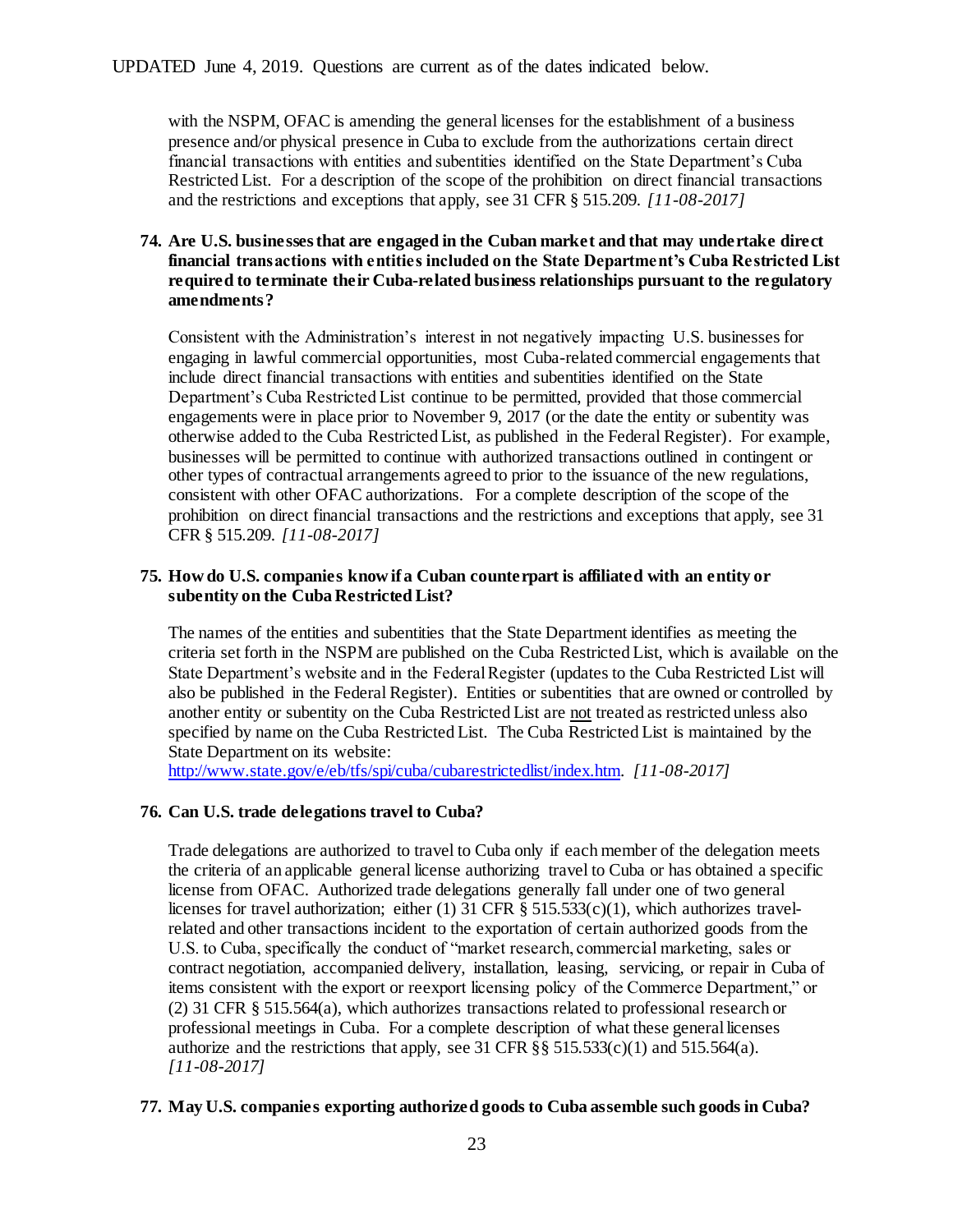Persons subject to U.S. jurisdiction that are exporting or reexporting items to Cuba pursuant to an authorization from the Department of Commerce or OFAC or that are otherwise exempt may assemble such items in Cuba provided that the assembly does not involve the incorporation of Cuban-origin goods into items assembled or the processing of any raw materials into finished goods in Cuba. For a complete description of what this general license authorizes and the restrictions that apply, see the note to 31 CFR § 515.573(c)(3). *[11-08-2017]*

# **78. If an authorized export to Cuba requires servicing or repair, may a person subject to U.S. jurisdiction import the item into the United States or a third country for such servicing or repair?**

Yes, provided such items were exported or reexported to Cuba pursuant to 31 CFR § 515.533(a) or 31 CFR § 515.559. For a complete description of what this general licenses authorizes and the restrictions that apply, see 31 CFR § 515.533(b). The exportation or reexportation of repaired or replacement items to Cuba must be separately authorized pursuant to 31 C.F.R. § 515.533(a) or § 515.559, in additional to any Department of Commerce authorization that may be required. *[11-08-2017]*

# **79. Does 31 C.F.R. § 515.533(a) authorize foreign subsidiaries of U.S. companies to export from a third country to Cuba foreign-manufactured items that are subject to the EAR?**

No. Consistent with Section 1706 of the Cuban Democracy Act of 1992, (CDA), the general license provided at 31 C.F.R. § 515.533(a) does not authorize any transaction between a U.S. owned or -controlled firm in a third country and Cuba for the exportation to Cuba of commodities produced in a country other than the United States or Cuba. Such transactions must be specifically licensed pursuant to 31 C.F.R. § 515.559 in addition to any required authorization from the Department of Commerce. There are also restrictions imposed by the CDA on the types of transactions that may be licensed pursuant to that section. *[11-08-2017]*

## **80. May persons subject to U.S. jurisdiction open an office in Cuba?**

Effective March 16, 2016, persons subject to U.S. jurisdiction may establish and maintain a physical presence, such as an office, warehouse, or retail outlet, in Cuba to engage in transactions authorized by or exempt from the CACR in the following categories: entities engaging in noncommercial activities authorized by section 515.574 (support for the Cuban people); entities engaging in humanitarian projects set forth in section 515.575(b) (humanitarian projects); private foundations or research or educational institutes engaging in transactions authorized by § 515.576; news bureaus; exporters of certain goods authorized for export or reexport pursuant to 31 CFR §§ 515.533 and 515.559; entities providing mail or parcel transmission services; providers of telecommunications or internet-based services; entities organizing or conducting certain educational activities; religious organizations; and providers of carrier and certain travel services. These persons may employ Cuban nationals in Cuba as well as persons subject to U.S. jurisdiction in Cuba (and such persons may maintain a domicile in Cuba). These persons may open and maintain bank accounts to facilitate authorized transactions. In accordance with the NSPM, OFAC is amending this general license to exclude from the authorization certain direct financial transactions with entities and subentities identified on the State Department's Cuba Restricted List. For a complete description of what this general license authorizes and the restrictions that apply, see 31 CFR § 515.573. Persons subject to U.S. jurisdiction that do not meet the terms of the general license may apply to OFAC for a specific license. Such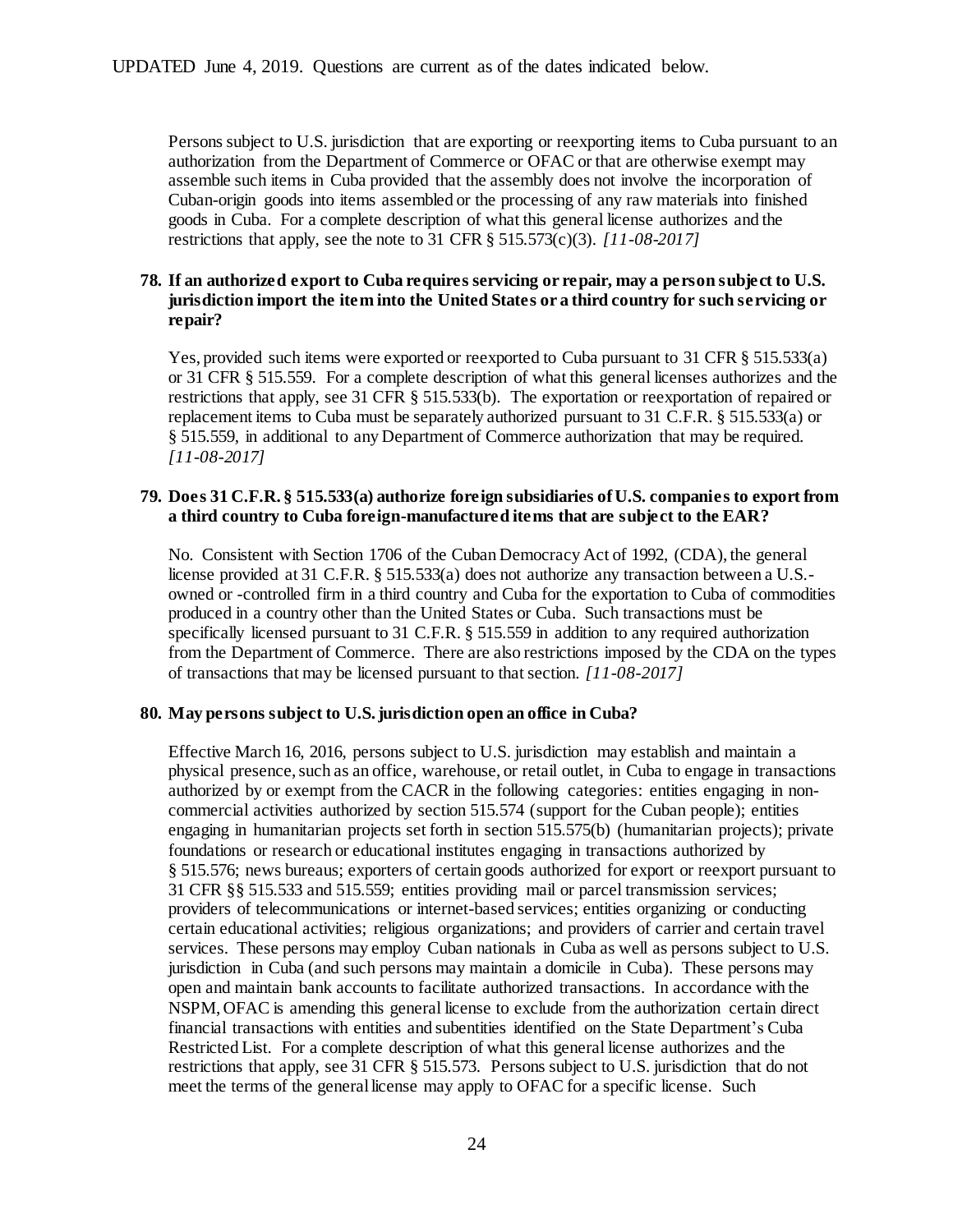applications will be reviewed on a case-by-case basis. Additional authorizations from the Cuban government may also be required. *[11-08-2017]*

#### **81. What types of payment or financing terms may be utilized for authorized exports and reexports of items other than agricultural commodities to Cuba?**

Section 515.533(a) of the CACR does not restrict payment and financing terms for exports of items from the United States or reexports of 100 percent U.S-origin items from a third country, other than agricultural commodities. Examples of permissible payment and financing terms for authorized exports and reexports that are not agricultural commodities include: payment of cash in advance; sales on an open account; and financing by U.S. or third-country financial institutions.

OFAC has issued a general license authorizing banking institutions to provide financing for such authorized exports or reexports of items other than agricultural commodities, including issuing, advising, negotiating, paying, or confirming letters of credit (including letters of credit issued by a financial institution that is a national of Cuba), accepting collateral for issuing or confirming letters of credit, and processing documentary collections. For a complete description of what this general license authorizes and the restrictions that apply, see 31 CFR § 515.584(f). In accordance with the NSPM, OFAC is amending this general license to exclude from the authorization certain direct financial transactions with entities and subentities identified on the State Department's Cuba Restricted List. For a description of the scope of the prohibition on direct financial transactions and the restrictions and exceptions that apply, see 31 CFR § 515.209. *[11-08-2017]*

#### **82. What types of payment or financing terms may be utilized for authorized exports and reexports of agricultural commodities to Cuba?**

For such exports and reexports, only the following payment and financing terms may be used: payment of cash in advance, or financing by a banking institution located in a third country, subject to certain restrictions. This limitation is required by the Trade Sanctions Reform and Export Enhancement Act of 2000, 22 U.S.C. § 7207(b)(1). See 31 CFR § 515.533(a)(4). Effective October 17, 2016, OFAC amended this provision so that it only applies to exports and reexports of "agricultural commodities," as defined in 15 CFR part 772, and not to exports or reexports of "agricultural items" authorized pursuant to 15 C.F.R. § 746.2(b)(2)(iv). *[11-08-2017]*

#### **83. What does the regulatory term "cash in advance" mean?**

The regulatory interpretation of "cash in advance," which describes one of the permissible payment and financing terms for authorized exports and reexports of agricultural commodities, is "cash before transfer of title and control." For the full text, see 31 CFR § 515.533. *[11-08-2017]*

## **84. What types of Cuban-origin goods are authorized for importation directly into the United States?**

Persons subject to U.S. jurisdiction authorized to travel to Cuba may import into the United States as accompanied baggage merchandise acquired in Cuba – including alcohol and tobacco products – provided that the merchandise is for personal use only. See 31 CFR § 515.560. Persons subject to U.S. jurisdiction located in third countries may purchase or acquire Cuban-origin merchandise – including alcohol and tobacco products – and may import such merchandise into the United States as accompanied baggage provided that the merchandise is for personal use only. See 31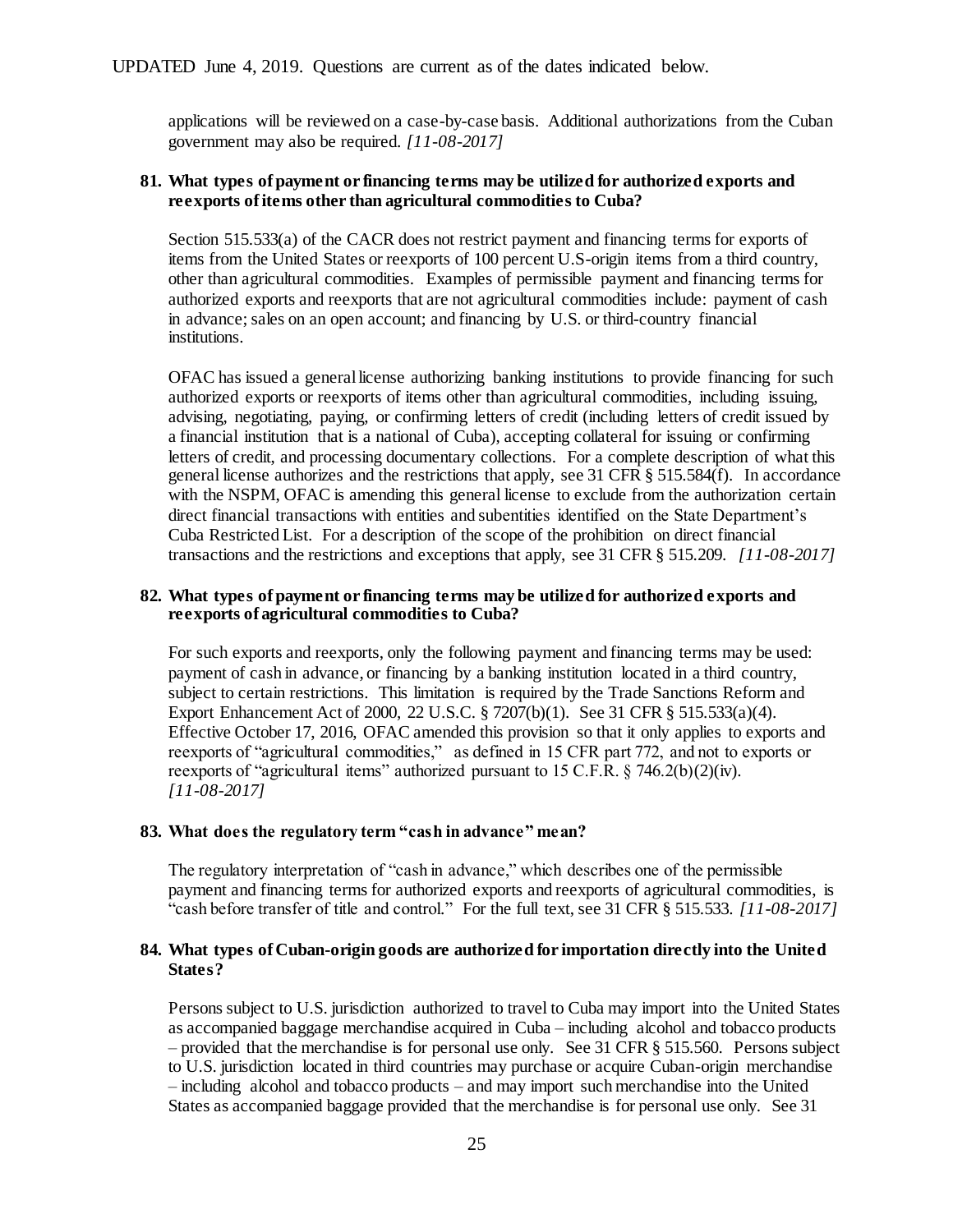CFR § 515.585. Foreign persons traveling to the United States from a third country may import into the United States as accompanied baggage Cuban-origin merchandise – including alcohol and tobacco products – provided that the merchandise is not in commercial quantities and is not imported for resale. See 31 CFR § 515.569. Normal limits on duty and tax exemptions for merchandise imported as accompanied baggage will apply.

Persons subject to U.S. jurisdiction are also authorized to import certain goods produced by independent Cuban entrepreneurs as determined by the State Department, as set forth in th[e State](http://www.state.gov/e/eb/tfs/spi/cuba/515582/237471.htm)  [Department's Section 515.582 list.](http://www.state.gov/e/eb/tfs/spi/cuba/515582/237471.htm) If these goods are for personal use, certain personal exemptions from U.S. Customs and Border Protection may apply.

Persons subject to U.S. jurisdiction are also authorized to import Cuban-origin software, including Cuban-origin mobile applications. See 31 CFR § 515.578.

The importation into the United States of merchandise from Cuba or Cuban-origin merchandise from a third country intended as gifts is authorized, provided that the value of the merchandise is not more than \$100, the merchandise is of a type and in quantities normally given as gifts between individuals, the merchandise is sent and not carried by a traveler, and the merchandise is not alcohol or tobacco products. For a complete description of what this general license authorizes and the restrictions that apply, see 31 CFR § 515.544.

The importation into the United States from Cuba of information and informational materials is exempt from the prohibitions of the CACR. The definition of "information and informational materials" may be found at 31 CFR § 515.332. *[11-08-2017]*

# **85. What types of goods and services produced by independent Cuban entrepreneurs are authorized for importation into the United States from Cuba pursuant to 31 CFR § 515.582?**

Pursuant to section 515.582 of the CACR, certain goods and services produced by independent Cuban entrepreneurs, as set forth in a list maintained by the [State Department on its website,](http://www.state.gov/e/eb/tfs/spi/cuba/515582/237471.htm) are authorized for importation, and persons subject to U.S. jurisdiction may engage in associated transactions necessary to import these authorized goods and services. The State Department list provides details of the goods and services authorized for importation into the U.S. from Cuba pursuant to this provision. This list references sections and chapters of the Harmonized Tariff Schedule (HTS) of the United States to indicate categories of goods that are *not* eligible for importation into the United States pursuant to 31 CFR § 515.582, even if such goods were produced by independent Cuban entrepreneurs; any other goods produced by independent Cuban entrepreneurs and not covered by the listed sections and chapters of the HTS may be imported, as provided in the State Department's Section 515.582 List and subject to compliance with all other relevant requirements under state and federal law and regulations. Section 515.582 of the CACR authorizes the importation of all services supplied by independent Cuban entrepreneurs, again, as provided in the State Department's Section 515.582 List and subject to compliance with other requirements in state and federal law and regulations. *[11-08-2017]*

# **86. May a person subject to U.S. jurisdiction provide training to a Cuban distributor or customer on the use of goods authorized for export to Cuba by the Department of Commerce?**

Yes. OFAC considers the provision of training to persons in Cuba, including to Cuban nationals, on the use of items authorized for export or reexport to Cuba by the Department of Commerce to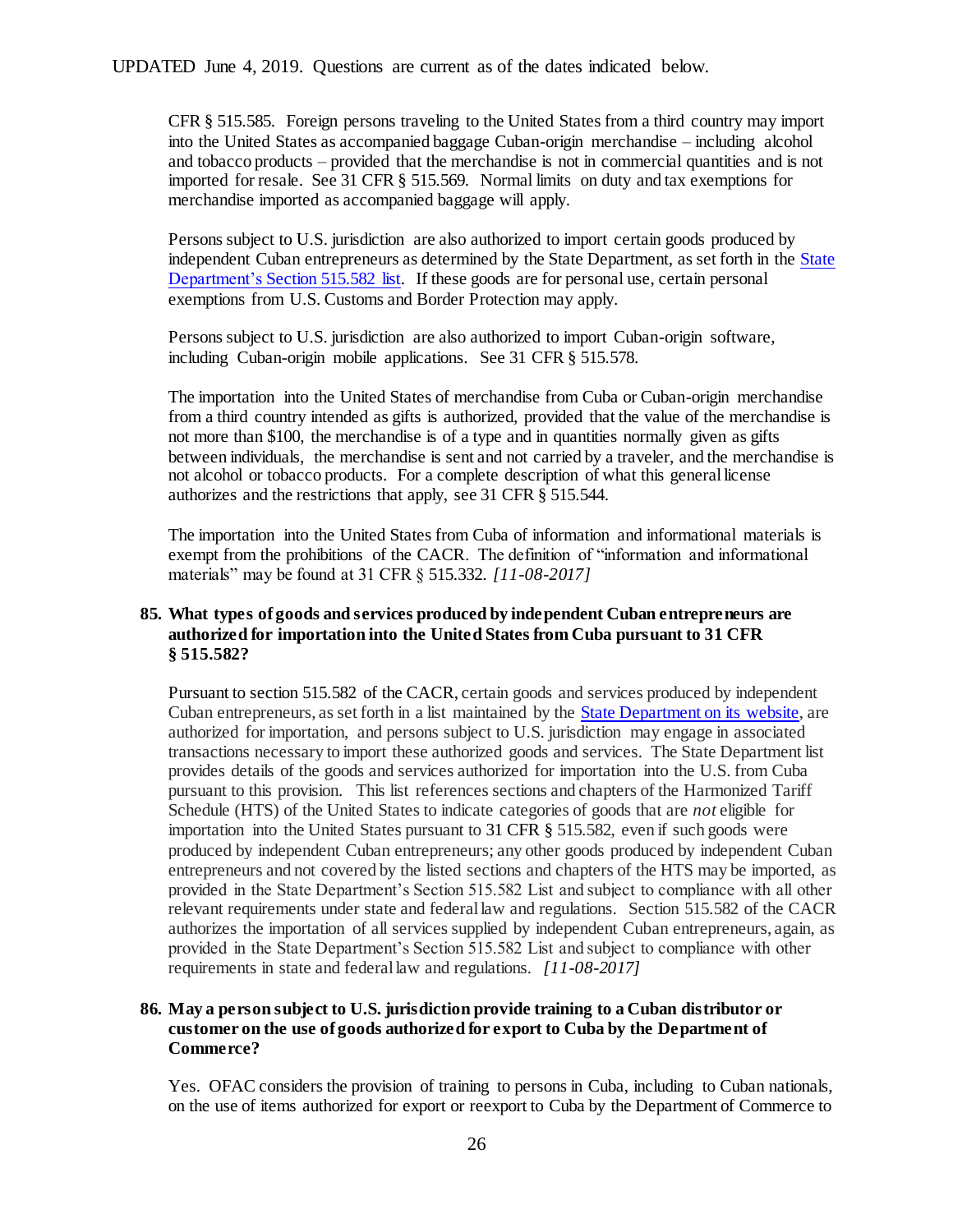be ordinarily incident to the export or reexport of the item and therefore authorized by 31 CFR § 515.533(a). Persons subject to U.S. jurisdiction are authorized, subject to certain conditions, to travel to Cuba to provide such training. For a complete description of what this general license authorizes and the restrictions that apply, see 31 CFR  $\S$  515.533(c)(1). The exportation or reexportation to Cuba of technology subject to the Export Administration Regulations may require separate authorization from the Department of Commerce. *[11-08-2017]*

### **87. Are insurers that are persons subject to U.S. jurisdiction allowed to provide travel insurance to persons subject to U.S. jurisdiction engaged in authorized travel to Cuba?**

Yes. See 31 CFR § 515.560. *[11-08-2017]*

## **88. May persons subject to U.S. jurisdiction engaged in authorized travel to Cuba obtain travel insurance from a third-country vendor?**

Yes. See 31 CFR § 515.560. *[11-08-2017]*

#### **89. May U.S. insurers issue policies and pay claims related to group health, life, and travel insurance on behalf of third-country nationals traveling to or within Cuba?**

Yes, provided that the insurance policy is as global policy, and not specific to the third-country national's travel to or within Cuba. Section 515.580 of the CACR authorizes persons subject to U.S. jurisdiction to issue or provide global health, life, or travel insurance policies for individuals ordinarily resident in a country outside of Cuba who travel to or within Cuba, regardless of whether the insurance policy is issued only to that individual or to a group, such as to all employees of a particular company. For instance, a U.S. insurer may pay medical claims pursuant to a group health insurance policy to or on behalf of a covered third-country national injured while traveling in Cuba. However, this provision does not authorize a person subject to U.S. jurisdiction to issue an insurance policy that is specific to travel to Cuba. A separate provision of the CACR, 31 CFR § 515.560, authorizes the provision of health, life, and travel insurance-related services that are specific to Cuba for authorized U.S. travelers. *[11-08-2017]*

# **90. May U.S. insurers, either directly or through third-country subsidiaries, issue policies, or pay insurance or reinsurance claims related to non-U.S. persons providing goods or services that facilitate travel by third-country nationals from a third country to Cuba?**

Other than certain global health, life, or travel insurance policies for individuals authorized by 31 CFR § 515.580, absent specific authorization from OFAC, U.S. insurers and their subsidiaries are not permitted to issue policies, provide reinsurance coverage, or pay insurance or reinsurance claims related to non-U.S. persons, including entities such as foreign airlines, providing goods or services that facilitate travel by third-country nationals from a third country to Cuba. *[11-08-2017]*

#### **91. Are health, life, or travel insurance policies that are issued to a "group" (e.g., an employer and its employees) authorized by the CACR?**

Section 515.580 of the CACR authorizes global health, life, or travel insurance policies covering individuals ordinarily resident in a country outside of Cuba traveling to Cuba. The policy may be issued to a group, such as all employees of a company. The "global" requirement means it cannot be specific to travel to Cuba. For example, it does not authorize an individual travel policy issued to a traveler specifically to cover a trip to Cuba. It also does not authorize issuing a policy to a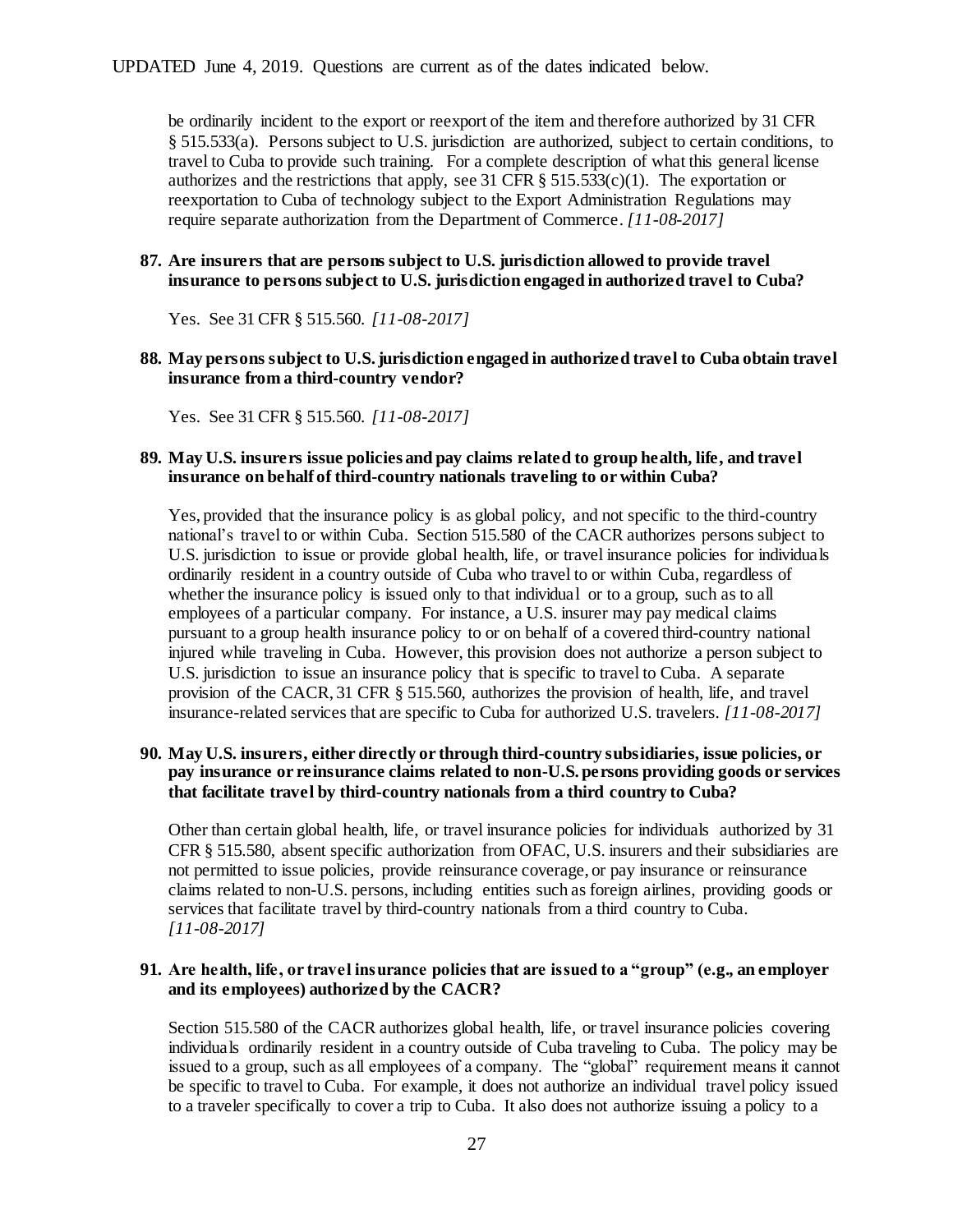non-U.S. travel agent specifically to cover its traveler clients where the travel agency is solely in the business of planning trips to Cuba. *[11-08-2017]*

# **92. May persons subject to U.S. jurisdiction provide certain insurance-related services (such as cargo or hull insurance, or reinsurance) to persons subject to U.S, jurisdiction who are engaging in authorized activity in Cuba?**

Where the provision of insurance-related services is directly incident to activity authorized by general or specific license, then the provision of such services is authorized as well. For example, § 515.566 of the CACR authorizes travel and travel-related transactions directly incident to engaging in religious activities in Cuba. The provision of health insurance-, life insurance-, and travel insurance-related services to authorized travelers traveling to Cuba pursuant to § 515.566 would be authorized. For additional information, see Note 2 to 31 CFR § 515.560. As an additional example, the provision of insurance to a person subject to U.S. jurisdiction that is incident to convening authorized public performances, clinics, workshops, and athletic competitions, as defined in 31 CFR § 515.567(b), would also be authorized.

Additionally, § 515.533 of the CACR authorizes transactions ordinarily incident to the exportation or reexportation to Cuba of certain goods licensed or otherwise authorized by the Department of Commerce. Transactions directly incident to the exportation or reexportation of such goods, such as the provision of cargo insurance for the transportation of the goods, are authorized by § 515.533. For additional information, see Note 1 to paragraph (a) of 31 CFR § 515.533.

Persons subject to U.S. jurisdiction, however, are prohibited from engaging in reinsurance arrangements where the underlying activity is not authorized by the CACR. For example, a person subject to U.S. jurisdiction would be prohibited from participating in a reinsurance arrangement that involved coverage for a foreign company that provides investment opportunities in Cuban state-owned businesses. *[11-08-2017]*

# **93. Does a person subject to U.S. jurisdiction require an OFAC specific license to pay an insurance claim that arises from authorized activity in Cuba if the payment involves a Cuban national?**

Where the provision of insurance-related services is authorized by general license, either expressly or as a transaction ordinarily incident to a licensed transaction, this authorization extends to the payment or settlement of claims, including to a Cuban national. *[11-08-2017]*

## **94. What are the "180-day rule" and the "goods/passengers-on-board rule"?**

The 180-day rule is a statutory restriction prohibiting any vessel that enters a port or place in Cuba to engage in the trade of goods or the purchase or provision of services there from entering any U.S. port for the purpose of loading or unloading freight for 180 days after leaving Cuba, unless authorized by OFAC. This restriction is applied even if a vessel has stopped in Cuba solely to purchase services unrelated to the trade of goods, such as planned ship maintenance. The 180-day rule is separate from a second statutory restriction – the goods/passengers-on-board rule – which prohibits any vessel carrying goods or passengers to or from Cuba or carrying goods in which Cuba or a Cuban national has an interest from entering a U.S. port with such goods or passengers on board, unless authorized or exempt. There are certain exceptions to these rules. For a complete description of the 180-day rule, the goods/passengers-on-board rule, and the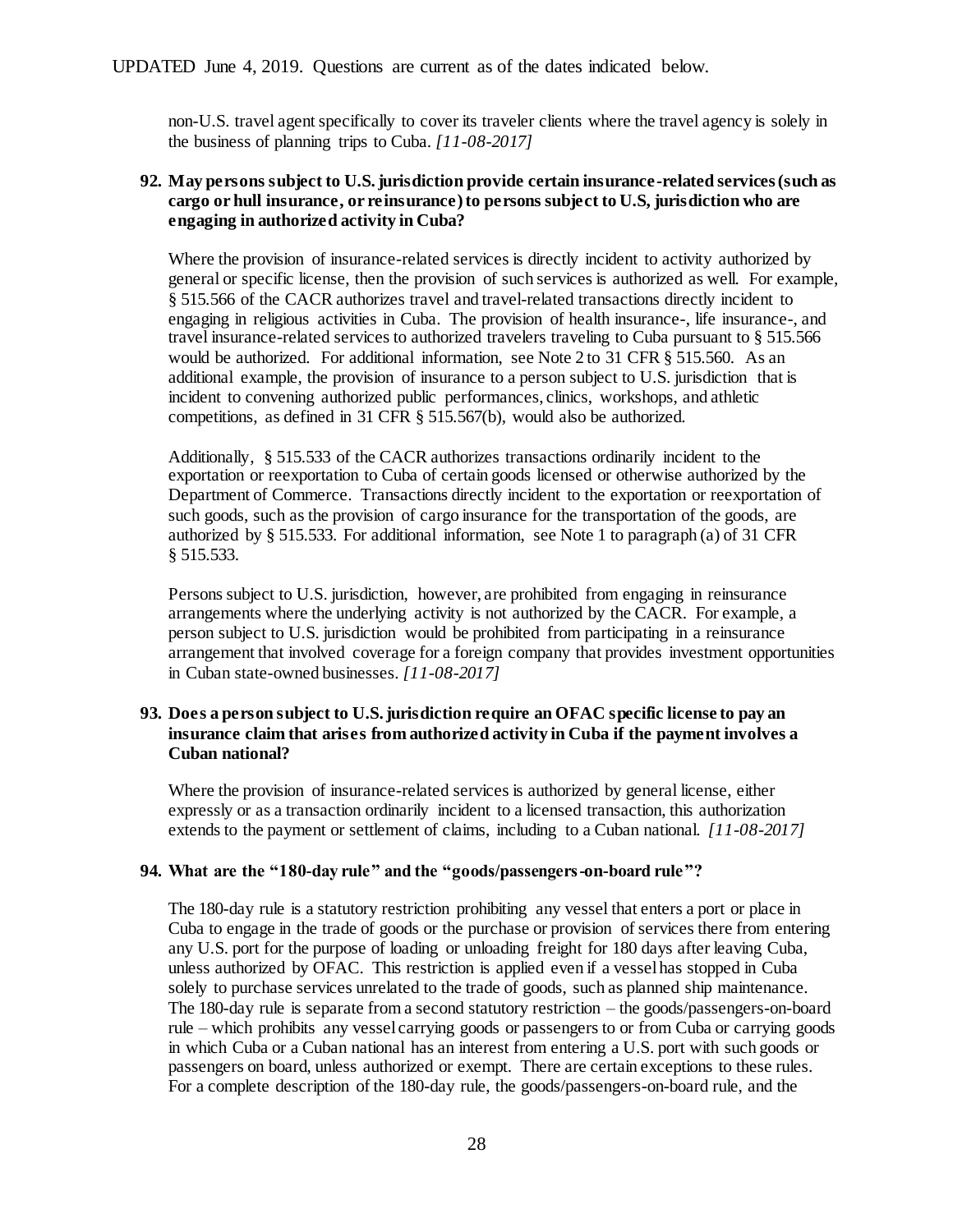general licenses and exemptions that apply, see 31 C.F.R. §§ 515.206, 515.207, and 515.550. *[11-08-2017]*

# **95. Are there any exceptions to the 180-day rule and the goods/passengers-on-board rule?**

Yes. OFAC has authorized by general license certain exceptions to these rules. If a vessel engages only in one or more of the following activities with Cuba, it will qualify for the general license and therefore will **not** be subject to the 180-day rule or the goods/passengers-on-board rule:

- Engaging or has engaged in trade with Cuba authorized under the CACR, such as a vessel carrying goods from the United States that are licensed or otherwise authorized for export or reexport to Cuba by the U.S. Department of Commerce pursuant to the EAR;
- Engaging or has engaged in trade with Cuba that is exempt from the prohibitions of the CACR, such as a vessel carrying exclusively informational materials;
- Engaging or has engaged in the export or reexport from a third country to Cuba of agricultural commodities, medicine, or medical devices that, were they subject to the EAR, would be designated as EAR99;
- Carrying or has carried persons between the United States and Cuba or within Cuba pursuant to the general license for the provision of carrier services under the CACR or, in the case of a vessel used solely for personal travel (and not transporting passengers), pursuant to a license or other authorization issued by the Department of Commerce for the exportation or reexportation of the vessel to Cuba; or
- A foreign vessel that has entered a port or place in Cuba while carrying students, faculty, and staff that are authorized to travel to Cuba pursuant to the general license for educational activities under the CACR.

Additionally, if a vessel's only transactions with Cuba are the exportation to Cuba from a third country of items that, were they subject to the EAR, would be designated as EAR99 or controlled on the Commerce Control List only for anti-terrorism reasons, the vessel will **not** be subject to the 180-day rule.

These exceptions to the 180-day rule do **not** apply to a vessel that:

- Carries for export to Cuba any additional goods that, were they subject to the EAR, would **not** be designated as EAR99 or controlled on the Commerce Control List only for anti-terrorism reasons;
- Picks up any goods in Cuba, unless the transactions involving those goods are authorized by OFAC or exempt from the prohibitions of the CACR; or
- Purchases or provides services in Cuba, other than docking, unloading, or other services associated with normal shipping transactions.

For a complete description of the 180-day rule, the goods/passengers-on-board rule, and the general licenses and exemptions that apply, see 31 C.F.R. §§ 515.206, 515.207, and 515.550. *[11-08-2017]*

# **96. Do the exceptions to the 180-day rule authorize shipments to or from Cuba?**

No. The general licenses involving the 180-day rule only authorize certain vessels to enter a U.S. port within 180 days after leaving a port or place in Cuba; they do not authorize any shipments to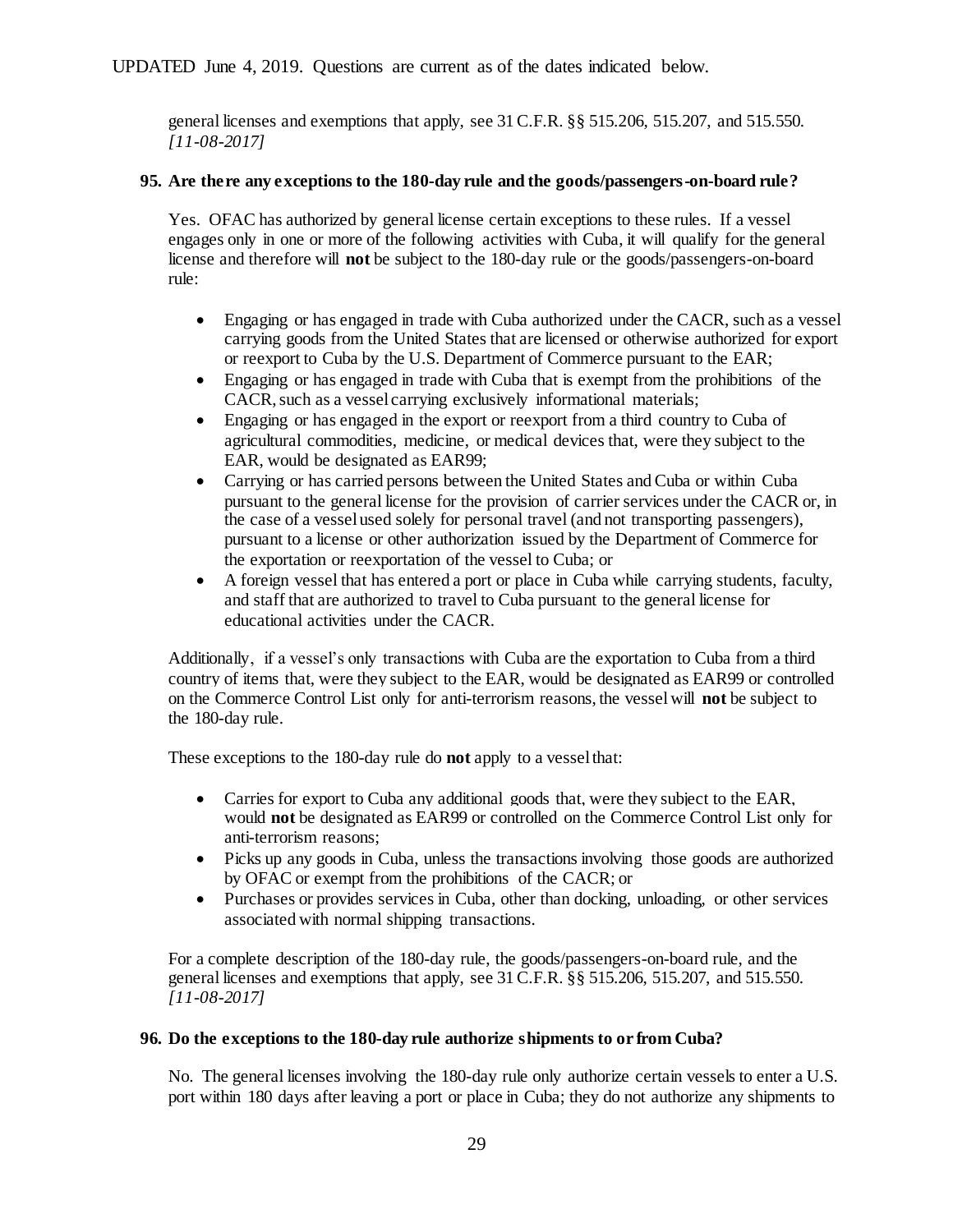or from Cuba. Shipments to or from Cuba may be separately authorized under other provisions of the CACR or, as in the case of most shipments from third countries to Cuba, may simply not be subject to the restrictions of the CACR, though other U.S. government agency restrictions may apply. For a complete description of the 180-day rule and the general licenses and exemptions that apply, see 31 C.F.R. §§ 515.206, 515.207(a), and 515.550. *[11-08-2017]*

# **97. If a foreign vessel is traveling to the United States via Cuba with cargo destined for the United States, may goods remain aboard the vessel for delivery to the United States while the vessel is docked in a Cuban port, and may that vessel and its cargo then enter the United States without being subject to the 180-day rule or the goods/passengers-on-board rule?**

Yes, provided that no other factors trigger the 180-day rule or the goods/passengers-on-board rule. For example, no goods may be unloaded in Cuba other than goods that would be designated as EAR99 or controlled on the Commerce Control List only for anti-terrorism reasons if they had been exported from the United States; and no merchandise may be loaded in Cuba that is not licensed or exempt. Goods entering the United States that remained on board the ship while it docked in a Cuban port are not considered goods carried to or from Cuba or goods in which Cuba or a Cuban national has an interest for purposes of the goods/passengers-on-board rule. Furthermore, such goods are not considered goods that have been located in or transported through Cuba for the purposes of 31 C.F.R. § 515.204, which prohibits the importation of certain merchandise into the United States. For a complete description of the 180-day rule, the goods/passengers-on-board rule, the importation prohibition, and the general licenses and exemptions that apply, see 31 C.F.R. §§ 515.204, 515.206, 515.207, and 515.550. *[11-08-2017]*

### **98. May companies that use different ocean carriers as part of a broader shipping service utilizing code-sharing agreements take advantage of the exceptions to the "180-day rule"?**

The exceptions to the 180-day rule apply to each individual vessel that meets the requirements of the general license irrespective of any code-sharing arrangement. Thus, any shipping company may deploy a vessel in a broader shipping arrangement and, so long as the vessel meets the terms of the general license, that vessel may enter a U.S. port accordingly. There is no requirement for authorization of the individual companies or the broader code-sharing arrangement. Codesharing agreements do not affect the general license or its requirements. *[11-08-2017]*

# <span id="page-29-0"></span>**VII. Telecommunications**

## **99. What types of telecommunications services are recently authorized under general license?**

In 2015, OFAC issued an expanded general license which, subject to conditions, generally authorizes transactions that establish mechanisms to provide commercial telecommunications services in Cuba or linking third countries and Cuba. OFAC has also updated the general licenses authorizing telecommunications-related transactions, including payment related to the provision of telecommunications involving Cuba or provided to Cuban individuals. Pursuant to this provision, U.S. persons may, for example, purchase calling cards for people to use in Cuba and/or pay the bills of such people directly to a telecommunications operator located in Cuba, such as ETECSA. These steps to facilitate improved access to telecommunications services for Cubans and increased international connections are intended to increase the ability of the Cuban people to communicate freely and to better provide for efficient and adequate telecommunications services between the United States and Cuba.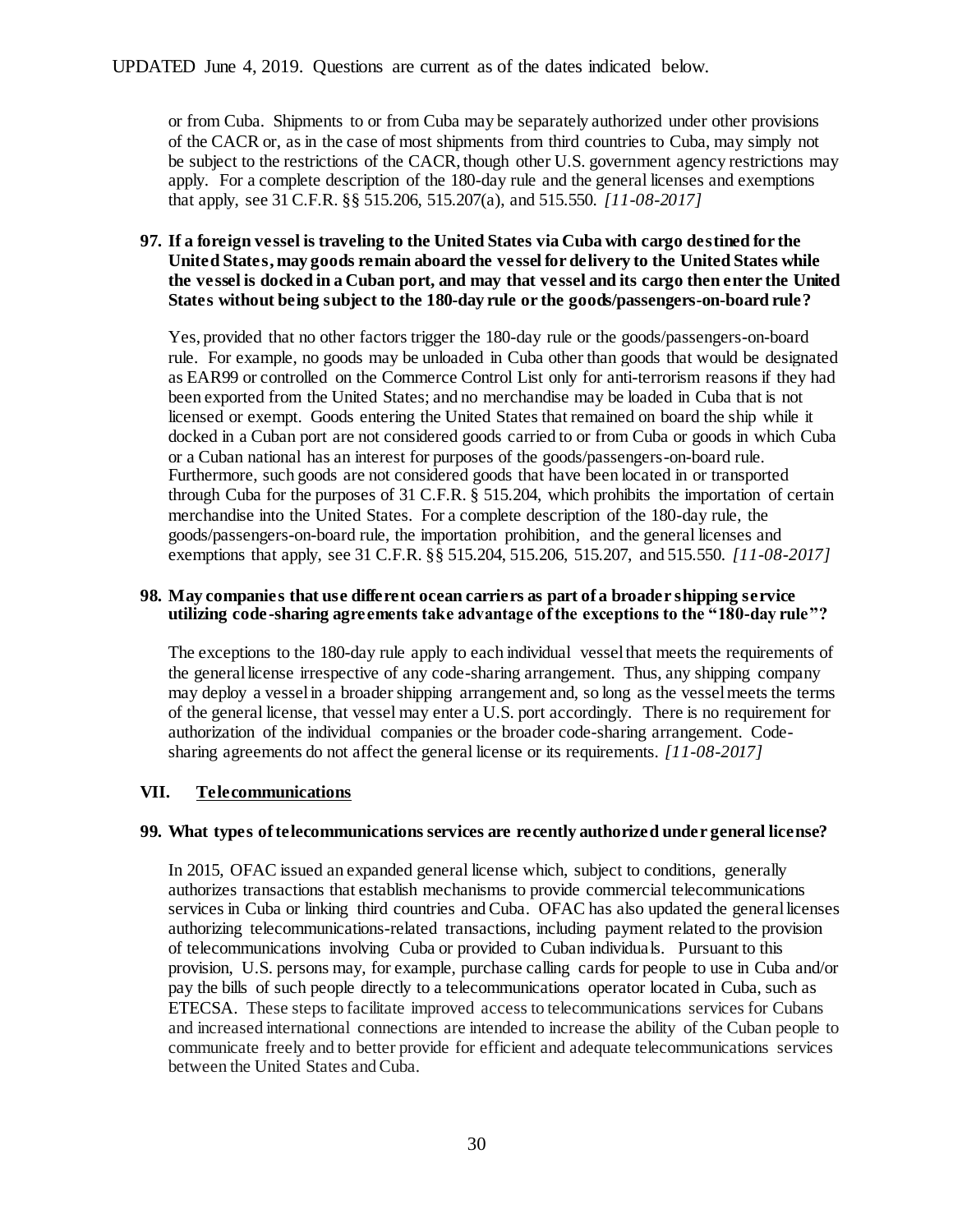The CACR define telecommunications services to include data, telephone, telegraph, internet connectivity, radio, television, news wire feeds, and similar services, regardless of medium of transmission, including transmission by satellite. For a complete description of what this general license authorizes and the restrictions that apply, see 31 CFR § 515.542. *[11-08-2017]*

#### **100. What types of internet-based services are authorized under general license?**

Persons subject to U.S. jurisdiction may provide certain services incident to internet-based communications and related to certain authorized exportations and reexportations of communications items. The range of such services was expanded in January 2015 to coincide with changes to Commerce Department regulations, and such services can now be provided for a fee to certain end users. For example, transactions incident to providing fee-based internet communications services such as e-mail or other messaging platforms, social networking, VOIP, web-hosting, or domain-name registration are now authorized in most circumstances. Services related to many kinds of software (including applications) used on personal computers, cell phones, and other personal communications devices are also authorized, along with other services related to the use of such devices. Finally, services such as cloud storage, software design, business consulting, and the provision of IT management and support related to use of hardware and software exported or reexported to Cuba pursuant to the Commerce Department's License Exception Consumer Communications Device (CCD) authorization or commodities or software used to develop software exported or reexported to Cuba pursuant to the Commerce Department's License Exception Support for the Cuban People (SCP) is permitted. For a complete description of what this general license authorizes and the restrictions that apply, see 31 CFR § 515.578. *[11-08-2017]*

## **101. What Is "peering" – an arrangement of traffic exchange between internet networks – authorized by the CACR?**

Yes. For example, a U.S. company could enter into a peering arrangement with ETECSA, the Cuban telecommunications provider, for the provision of internet services. *See* § 515.542(b). *[11-08-2017]*

### **102. Are services related to caching, such as the provision of data storage systems that reduce internet network traffic, authorized by the CACR?**

Yes. Section 515.578 authorizes the exportation or reexportation to Cuba of services incident to the exchange of communications over the internet. To the extent data caching services are incident to such exchanges of communications, the provision of such services is authorized. Section 515.578 also authorizes the exportation of services, including business consulting and information technology management services that are related to certain consumer communications devices. For instance, the provision by an internet or telecommunications provider of caching services related to items exported to Cuba pursuant to Commerce License Exception Consumer Communications Devices (CCD) or an individual license issued by Commerce is authorized. For a complete description of what this general license authorizes and the restrictions that apply, see 31 CFR § 515.578. *[11-08-2017]*

## **103. What type(s) of business arrangements are telecommunications and internet-based service providers that are subject to U.S. jurisdiction authorized to establish in Cuba?**

OFAC has issued an expanded general license that authorizes certain persons subject to U.S. jurisdiction including telecommunications and internet-based service providers to establish a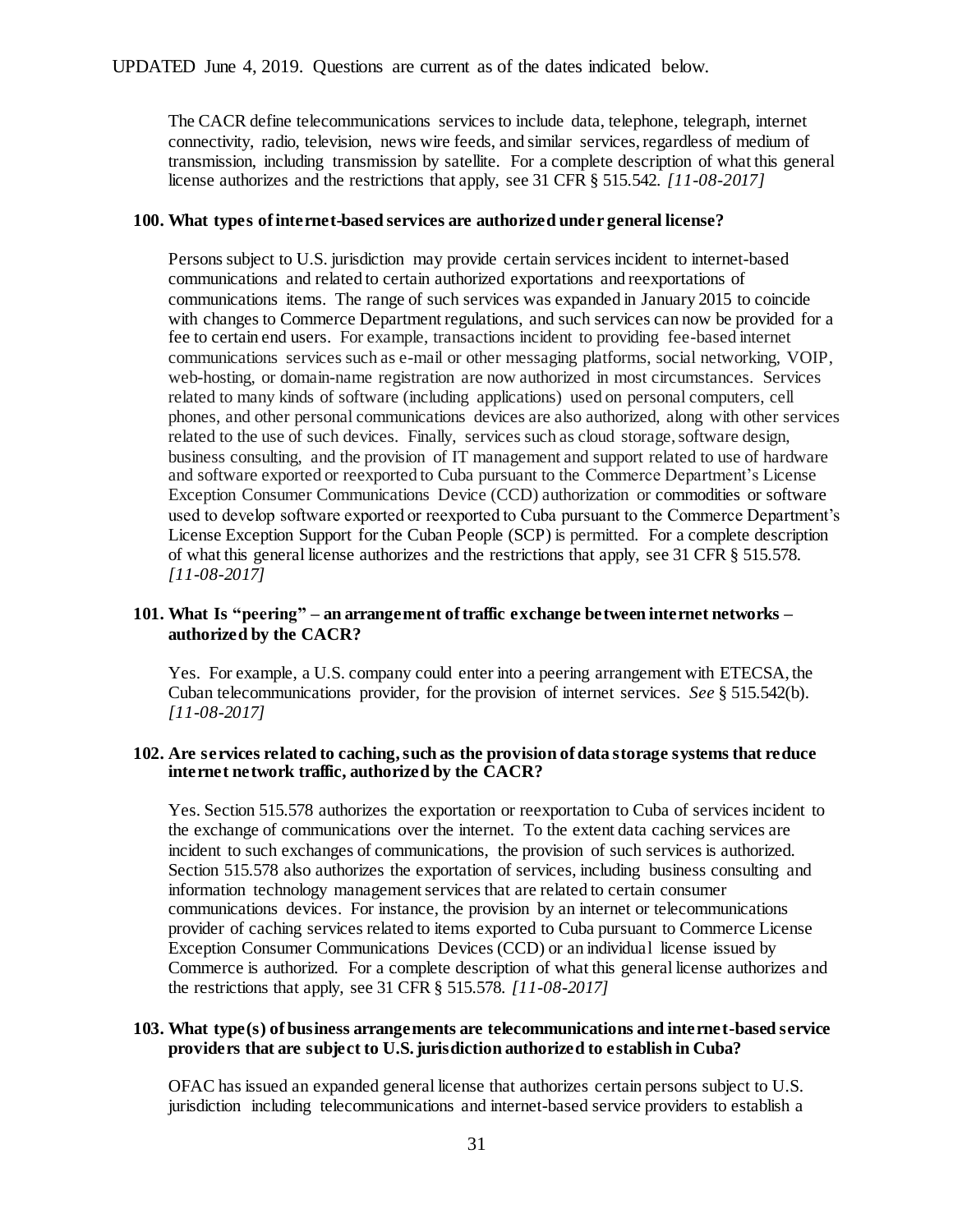physical and business presence in Cuba to provide authorized telecommunications and internetbased services. A business presence may include subsidiaries, branches, offices, joint ventures, franchises, and agency or other business relationships with any Cuban individual or entity (including ETECSA) and a physical presence may include leasing physical premises, including an office, warehouse, classroom, or retail outlet. For a complete description of what this general license authorizes and the restrictions that apply, see 31 CFR § 515.573. *[11-08-2017]*

# **104. May persons subject to U.S. jurisdiction who open an authorized business or physical presence, such as a joint venture, office, or retail outlet, in Cuba market their telecommunications or internet-based services?**

Persons subject to U.S. jurisdiction that are providers of telecommunications or internet-based services who establish a business or physical presence in Cuba pursuant to the authorization in 31 CFR § 515.573 are authorized to engage in marketing related to that business or physical presence. *[11-08-2017]*

## **105. Are persons subject to U.S. jurisdiction engaging in authorized transactions permitted to enter into arrangements with Cuban state -owned entities, such as ETECSA?**

Individuals or entities subject to U.S. jurisdiction engaging in authorized transactions, either pursuant to a general or specific license, may engage with Cuban state-owned entities as authorized by the OFAC license. For example, a U.S. company engaging in authorized telecommunications-related transactions pursuant to 31 CFR § 515.542, such as payment for activation, installation, usage, roaming, maintenance, or termination fees, may engage directly with the Cuban state-owned telecommunications company, ETECSA, for these authorized purposes. *[11-08-2017]*

# <span id="page-31-0"></span>**VIII. Third-Country Effects**

## **106. Are Cuban nationals located outside of Cuba still considered blocked?**

Yes, but any individual Cuban national who can establish that he or she has taken up permanent residence outside of Cuba and otherwise meets the requirements set forth in 31 CFR § 515.505 is generally licensed as an unblocked national. Additionally all persons subject to U.S. jurisdiction are authorized to provide goods and services to Cuban national individuals located outside of Cuba, provided there is no commercial exportation of goods or services to or from Cuba. Individuals subject to U.S. jurisdiction who are located in a third country may also receive or obtain services from a Cuban national that are ordinarily incident to travel and maintenance within that country. For a complete description of what this general license authorizes and the restrictions that apply, see 31 CFR § 515.585. *[11-08-2017]*

#### **107. Can U.S.-owned or -controlled entities in third countries engage in trade/commerce with Cuban nationals located outside of Cuba?**

U.S.-owned or -controlled entities in third countries may provide goods and services to a Cuban national located outside of Cuba, provided that the transaction does not involve a commercial exportation, directly or indirectly, of goods or services to or from Cuba. For a complete description of what this general license authorizes and the restrictions that apply, see 31 CFR § 515.585.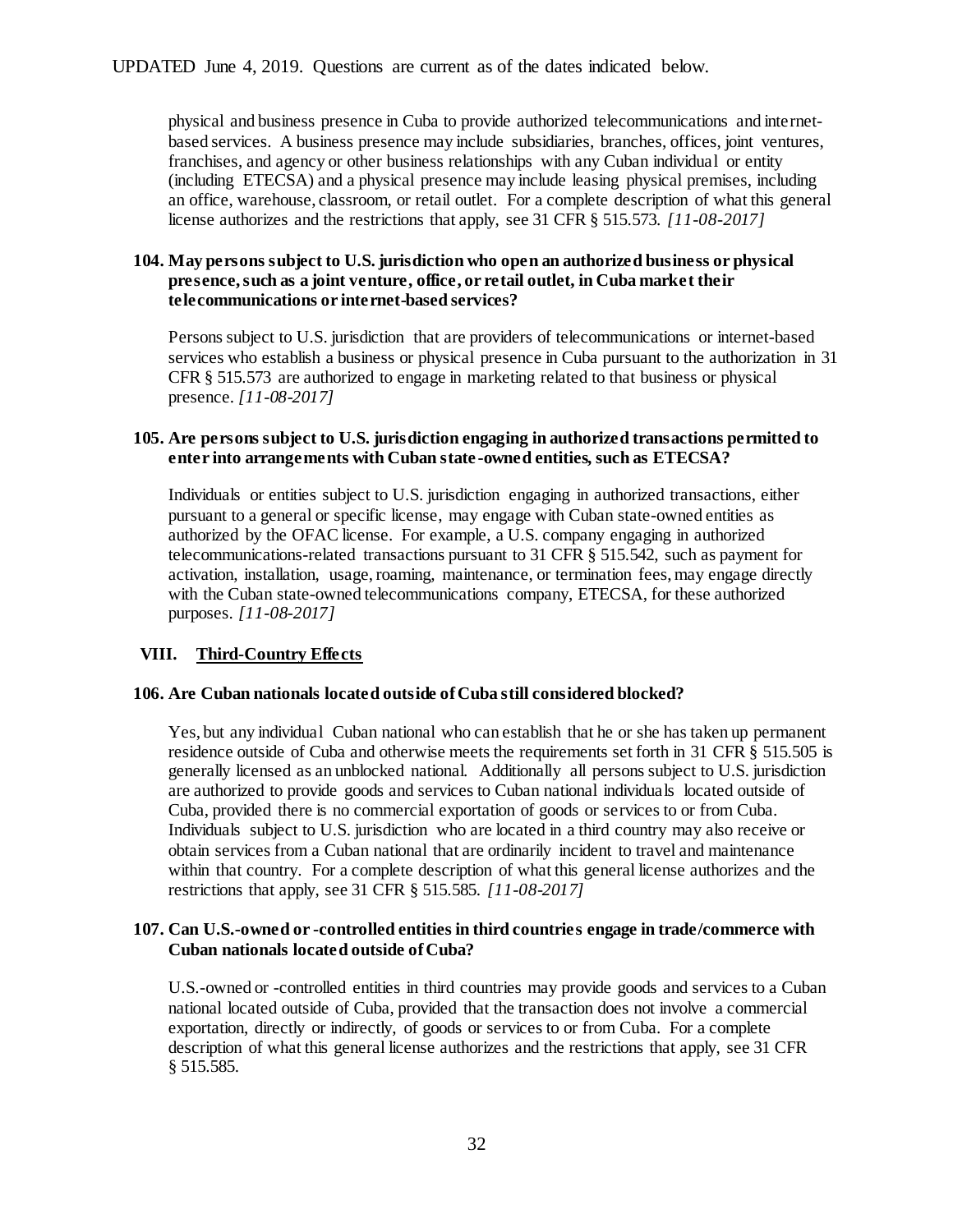Other general licenses may authorize persons subject to U.S. jurisdiction, including U.S.-owned or -controlled entities in third countries, to engage in certain specified transactions with Cuban nationals that involve the commercial exportation of services to Cuba. For example, 31 C.F.R. § 515.572(a)(5) authorizes persons subject to U.S. jurisdiction to provide certain civil aviation safety-related services to Cuba or to Cuban nationals, wherever located. *[11-08-2017]*

# **108. Are persons subject to U.S. jurisdiction authorized to provide financial services to Cuban nationals located outside of Cuba?**

Yes. Persons subject to U.S. jurisdiction may provide financial services to a Cuban national located outside of Cuba who is an individual, provided that the transaction does not involve a commercial exportation, directly or indirectly, of goods or services to or from Cuba. Additionally, banking institutions are authorized to open and maintain accounts, including the deposit of funds in such accounts by wire transfer, for such Cuban nationals provided that the accounts are used only while the Cuban national is located outside of Cuba and the account is not used for transactions involving a commercial exportation, directly or indirectly, of goods or services to or from Cuba. For a complete description of what this general license authorizes and the restrictions that apply, see 31 CFR § 515.585. *[11-08-2017]*

# <span id="page-32-0"></span>**IX. Miscellaneous**

## **109. What types of grants or awards in which Cuba or a Cuban national has an interest are authorized for persons subject to U.S. jurisdiction to provide?**

OFAC has issued a general license incorporating prior authorizations and expanding them to authorize the provision of certain grants, scholarships, or awards to Cuban nationals or in which Cuba or a Cuban national has an interest. Such grants, scholarships, or awards must relate to educational activities, certain humanitarian projects (as set forth in § 515.575(b)), scientific research, or religious activities. In accordance with the NSPM, OFAC is amending this general license to exclude from the authorization direct financial transactions with entities and subentities identified on the State Department's Cuba Restricted List. For a complete description of what this general license authorizes and the restrictions that apply, see 31 CFR § 515.590. *[11-08-2017]*

## **110. Can a grant authorized pursuant to the CACR be awarded to a Cuban state -owned entity?**

Section 515.590 of the CACR authorizes the provision of grants, scholarships, or awards to a Cuban national, including a Cuban state-owned entity provided that entity is not included on the State Department's Cuba Restricted List, and as long as any such grant, scholarship, or award is related to educational activities, humanitarian projects (as set forth in § 515.575(b)), scientific research, or religious activities. For a complete description of what this general license authorizes and the restrictions that apply, see 31 CFR § 515.590. *[11-08-2017]*

## **111. Are specific licenses still required for transactions relative to the administration of a Cuban estate?**

OFAC has issued an expanded general license at 31 CFR § 515.523 to authorize all transactions incident to the administration and distribution of the assets of a blocked estate of a decedent. All property distributed pursuant to 31 CFR § 515.523 is unblocked, provided that neither Cuba nor a Cuban national (other than the decedent or a person unblocked pursuant to 31 CFR § 515.505)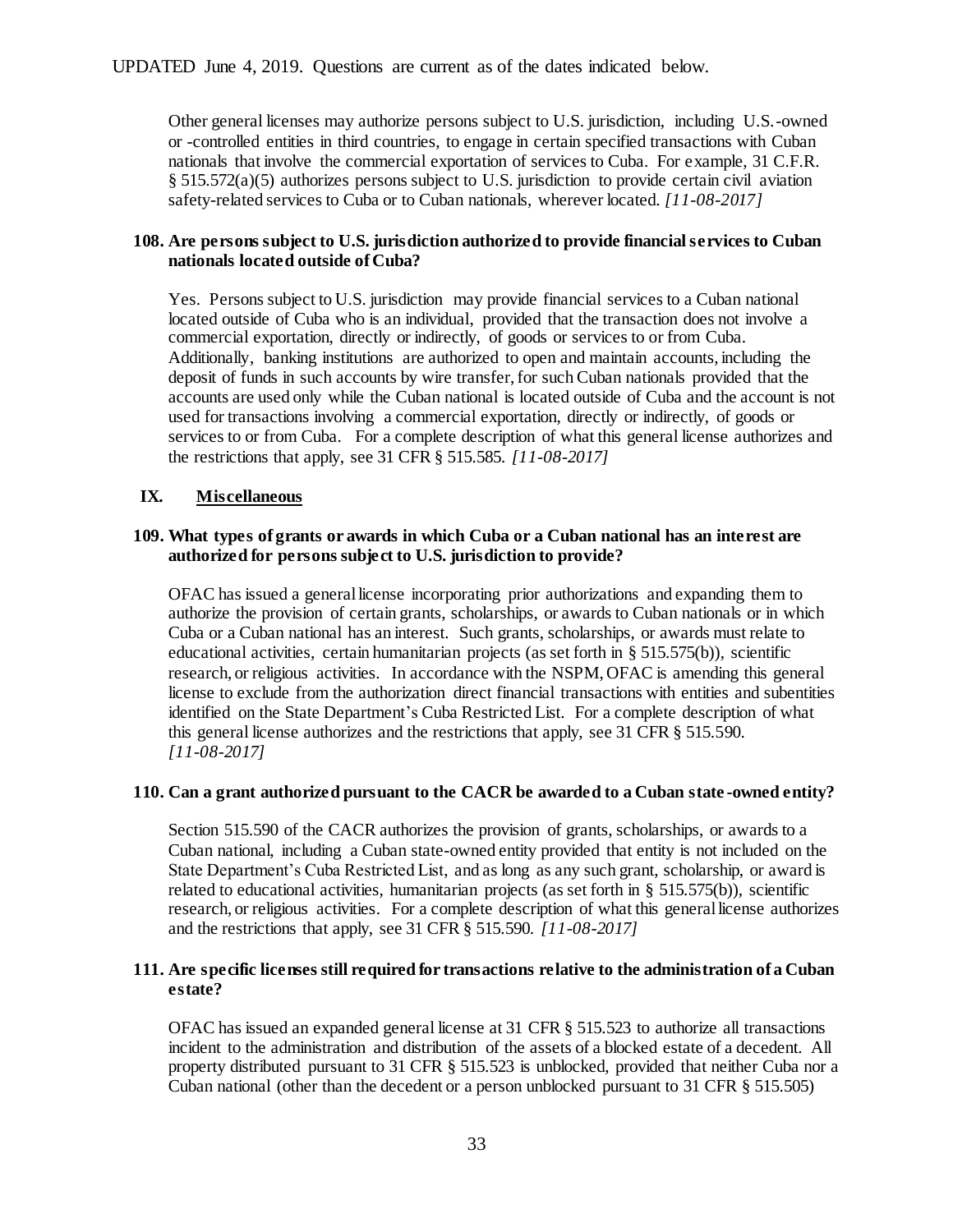has an interest in the property. For a complete description of what this general license authorizes and the restrictions that apply, see 31 CFR § 515.523.

Furthermore, funds deposited in a blocked account in a banking institution in the United States held in the name of, or in which the beneficial interest is held by, a national of Cuba as a result of a valid testamentary disposition, intestate succession, or payment from a life insurance policy or annuity contract triggered by the death of the policyholder or contract holder may be remitted to the national of Cuba pursuant to 31 CFR  $\S$  515.570(g). For a complete description of what this general license authorizes and the restrictions that apply, see 31 CFR § 515.570(g). *[11-08-2017]*

#### **112. What types of projects would fall within the authorization in 31 CFR § 515.575 for microfinancing projects?**

Among other things, the provision for microfinancing projects in Section 515.575 of the CACR authorizes the provision of certain financial services to unemployed, underemployed, and lowincome Cubans who have little or no access to conventional banks or comparable resources, and which may include a limited return on investment. In addition, Section 515.570(g)(1) of the CACR authorizes remittances to individuals and independent non-governmental entities in Cuba to support authorized microfinancing projects. These provisions would authorize, for example, relatively limited contributions of funds to support individual entrepreneurs in sectors that need access to working capital, investment loans, insurance, or training in order to start or expand their operations. Sections 515.575 and 515.570 $(g)(1)$  of the CACR do *not* authorize loans, extensions of credit or other financing related to transactions involving confiscated property the claim to which is owned by a U.S. national, which are prohibited by 31 CFR § 515.208. For additional guidance or fact-specific questions, we would encourage you to contact OFAC. *[11-08-2017]*

# **113. If a person had applied for a specific license from OFAC before the CACR was revised but now believes that the proposed activity is authorized pursuant to a general license, does that person need to wait for his or her specific license application to be adjudicated?**

No. If persons meet the qualifications listed in the general license, then they do not need to wait for an official determination from OFAC regarding their specific license application. Persons who have determined they may proceed under a general license may wish to contact OFAC Licensing to withdraw existing applications. *[11-08-2017]*

### **114. Is a person subject to U.S. jurisdiction allowed to purchase or lease real property in Cuba?**

Generally no, a person subject to U.S. jurisdiction is not authorized to purchase or lease real property in Cuba. The Cuban Assets Control Regulations (CACR) prohibit any person subject to U.S. jurisdiction from purchasing or leasing property in Cuba unless authorized by OFAC.

Section 515.573 of the CACR authorizes certain entities subject to U.S. jurisdiction to establish a physical and/or business presence in Cuba to conduct authorized activities. The purchase or lease of real property in Cuba by such entities incident to their establishment of such physical or business presence is authorized. Additionally, employees of such entities authorized by § 515.573(a)(4) of the CACR to establish domicile in Cuba may purchase or lease residential property for use while domiciled in Cuba. For a complete description of what this general license authorizes and the restrictions that apply, see 31 CFR § 515.573.

Authorized travelers to Cuba may lease property in Cuba as accommodations for the duration of their stay in Cuba. See 31 CFR  $\S$  515.560(c). This authorization is limited to the period of time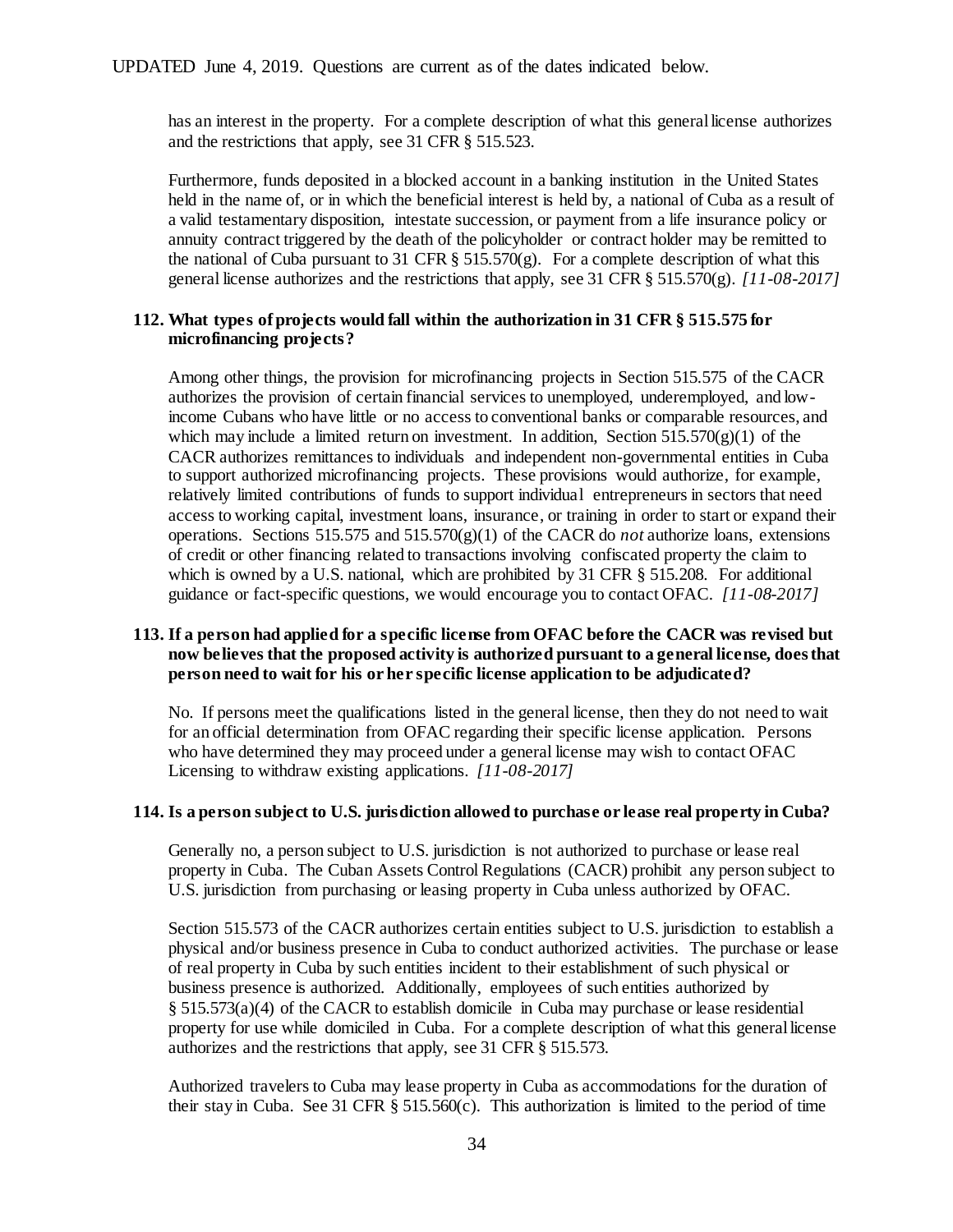when the traveler is in Cuba for authorized travel and does not permit the traveler to retain the property upon departure from Cuba.

Transactions related to the purchase or lease of real property in Cuba remain subject to the prohibitions in 31 CFR § 515.208. *[11-08-2017]*

# **115. May persons subject to U.S. jurisdiction import Cuban-origin pharmaceuticals into the United States?**

OFAC has issued a general license that authorizes all transactions incident to obtaining approval from the U.S. Food and Drug Administration (FDA) of Cuban-origin pharmaceuticals. The general license includes discovery and development, pre-clinical research, clinical research, regulatory review, regulatory approval and licensing, regulatory post-market activities, and the importation into the United States of Cuban-origin pharmaceuticals. A separate general license authorizes the importation into the United States, and the marketing, sale, or other distribution in the United States, of FDA-approved Cuban-origin pharmaceuticals. For a complete description of what these general licenses authorize and the restrictions that apply, see 31 CFR § 515.547. Those engaging in the aforementioned activities may still need to secure regulatory approvals from other concerned U.S. government agencies, particularly the FDA. *[11-08-2017]*

## **116. May persons subject to U.S. jurisdiction provide services to Cuba or the Cuban government to support infrastructure maintenance and development in Cuba?**

OFAC has issued a general license that authorizes persons subject to U.S. jurisdiction to provide Cuba or Cuban nationals (including the Cuban government and state-owned entities) with services related to developing, repairing, maintaining, and enhancing Cuban infrastructure that directly benefit the Cuban people, consistent with the export or reexport licensing policy of the Department of Commerce. "Infrastructure" in this case means systems and assets used to provide the Cuban people with goods and services produced by the public transportation, water management, waste management, non-nuclear electricity generation, and electricity distribution sectors, as well as hospitals, public housing, and primary and secondary schools. For a complete description of what this general license authorizes and the restrictions that apply, see 31 CFR § 515.591. *[11-08-2017]*

# **117. May persons subject to U.S. jurisdiction provide mail or parcel delivery services to Cuba or Cuban nationals?**

With respect to the receipt or transmission of mail and parcels between the United States and Cuba, OFAC issued a general license authorizing persons subject to U.S. jurisdiction to engage in all transactions, including payments, incident to such activities, provided that the importation or exportation of such mail and parcels is exempt from or authorized by the CACR. For a complete description of what this general license authorizes and the restrictions that apply, see 31 CFR  $§ 515.542(a).$ 

This general license does not authorize transactions incident to the receipt of transmission of mail and parcels between third countries and Cuba, or involving Cuban nationals in third countries. To the extent that such mail or parcels contain information or informational materials, as defined in 31 CFR § 515.332, transactions incident to their receipt or transmission are exempt pursuant to 31 CFR § 515.206 or authorized by 31 CFR § 515.545(a). Additionally, the provision of mail or parcel delivery services to a Cuban national who is an individual located in a third country is